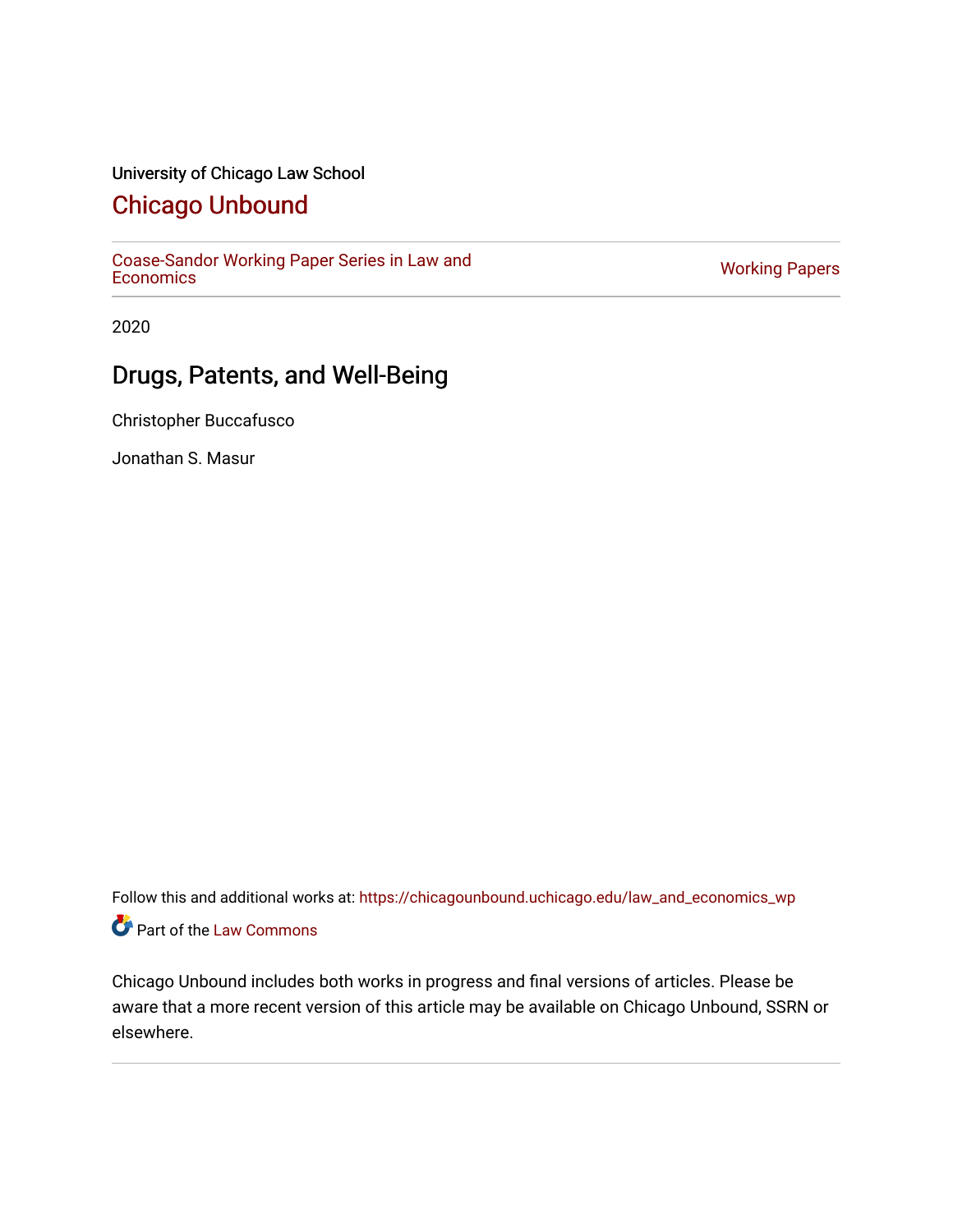#### DRUGS, PATENTS, AND WELL-BEING

Christopher Buccafusco†  $\mathcal{R}$ Jonathan S. Masur‡

#### *Abstract*

The ultimate end of patent law must be to spur innovations that improve human welfare—innovations that make people better off. But firms will only invest resources in developing patentable inventions that will allow them to make money—that is, inventions that people will want to use and buy. This can gravely distort the types of incentives that firms face and the types of inventions they pursue. Nowhere is this truer than in the pharmaceutical field. There is by now substantial evidence that treatments for diseases that primarily afflict poorer people—including the citizens of developing nations—are dramatically under-produced, compared with drugs that treat diseases that afflict the wealthy. In addition, the pharmaceutical markets are rife with "me too" drugs—drugs that treat diseases or conditions for which successful medications already exist.

This state of affairs is not inevitable. In recent years, medical and psychological research on well-being has created the capacity for policymakers to draw direct links between patents and human welfare. Armed with this information, policymakers have, for the first time, the power to use the patent system to directly incentivize welfare-enhancing innovations. In this Article, we propose a system of extended patent terms for drug inventions that have a substantial impact on human welfare. We further propose that policymakers lift many of the legal protections for patents that have an *insubstantial* effect on human welfare—which we term "futility patents"—making those patents easier to challenge and invalidate. The result would be a reorientation of pharmaceutical firm incentives toward drugs that will have a significant impact on welfare, particularly for poorer and underserved populations, and away from drugs that are profitable but do little to improve human life.

† Professor of Law, Director of the Intellectual Property Program, and Associate Dean for Faculty Development, Benjamin N. Cardozo School of Law, Yeshiva University.

‡ John P. Wilson Professor of Law and David & Celia Hilliard Research Scholar, University of Chicago Law School. I thank the David & Celia Hilliard Fund and the Wachtell, Lipton, Rosen & Katz Program in Behavioral Law, Finance & Economics for support. The authors also wish to thank the attendees of the Works In Progress IP conference and the DePaul Health Law Colloquium for comments on earlier versions of this paper. We're grateful for the splendid and speedy research assistance of Sofiya Andreyeva, Ugonna Eze, Izzy Rogers, and Max Tawil.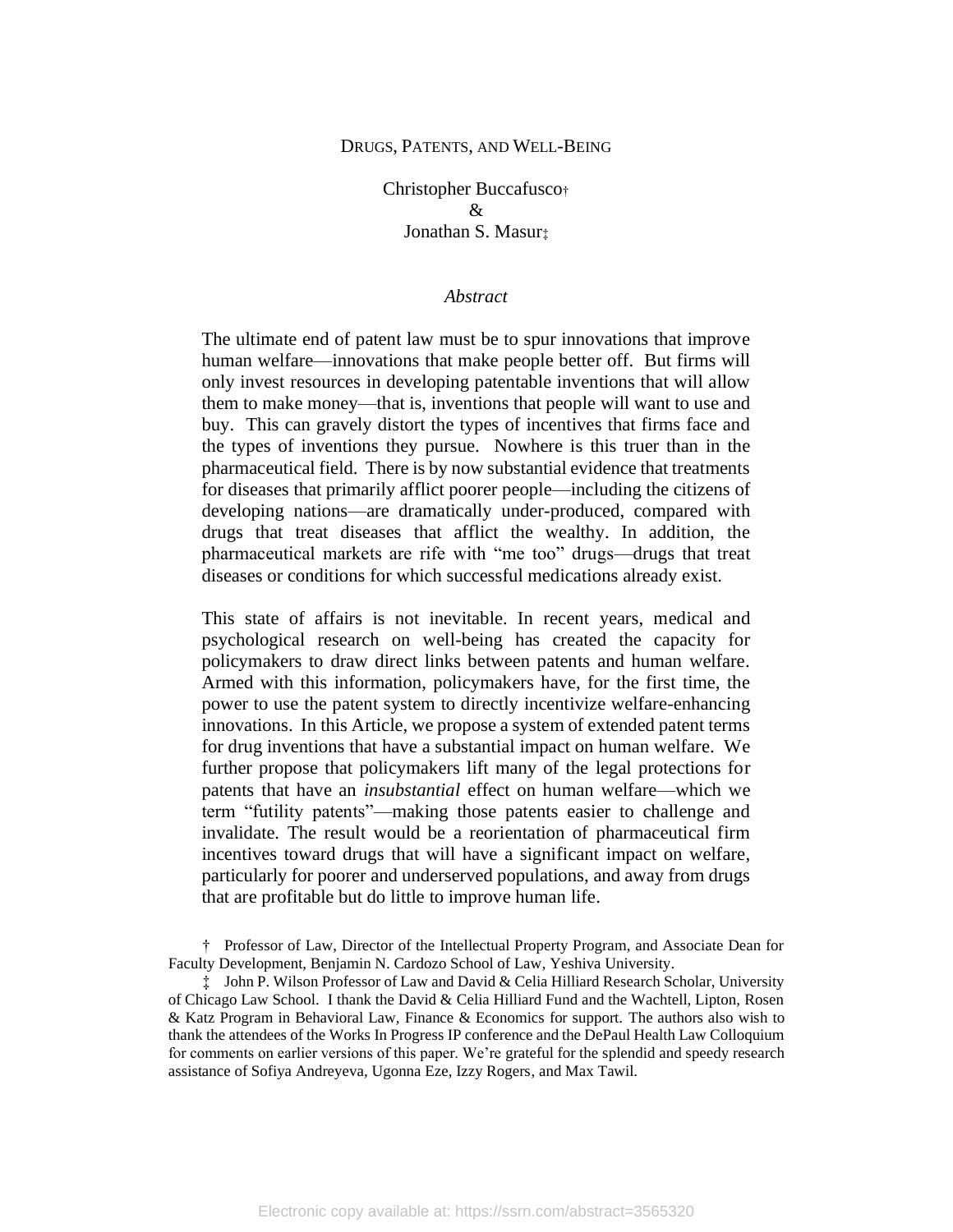#### <span id="page-2-0"></span>**INTRODUCTION**

What is the purpose of patent law? The conventional understanding of patents is that they exist to promote innovation—or, as it says in Article I, Section 8 of the US Constitution, to "promote the Progress of Science and useful Arts."<sup>1</sup> But innovation is not good in and of itself. A society that innovated only more and better ways to torment itself<sub>2</sub> would not be doing well. Rather, the ultimate end of patent law must be to spur innovations that improve human welfare—innovations that make people better off. To accomplish this, patent law is parasitic on the marketplace. Patents entitle their owners to exclude competitors from making, using, or selling the patented invention for a limited time.3 In effect, patents create legal quasi-monopolies: if only the patent owner can sell the patented invention, then the patent owner can charge (higher) monopoly prices and earn greater profits. It is this promise of greater profits that should spur innovation.<sup>4</sup>

<span id="page-2-1"></span>Because patent law relies on the market—and the possibility of monopoly profits—it necessarily incorporates all of the strengths—but importantly, all of the many shortcomings—of market behavior.5 Most notably, patent law relies on individual consumers to decide which inventions are valuable and which are not. Firms will only invest resources in developing inventions that will allow them to make money—that is, inventions that people will want to use and buy. The fact that people are excited to purchase an invention, even at monopoly prices, is usually taken to be a powerful signal that the invention is valuable and will increase human welfare. If not, why would people pay for it?6

But markets are hardly infallible. The fact that an innovation is beneficial for human welfare does not mean that it will be profitable, if the people whose welfare it will increase cannot afford it. This means that innovations that primarily serve poorer people will be underproduced.7 In addition, sometimes it is possible to capture substantial market share with an invention that is only slightly better (or even no better) than the inventions that preceded it. This means that firms have significant incentives to play a version of follow-the-leader: if Firm A has created an invention that is selling well, Firm B can make money by creating a similar invention and siphoning off some of Firm A's customers, even if Firm B's

<sup>1</sup> U.S. Const. Art. I § 8, cl. 8.

<sup>2</sup> *See, e.g.*, Facebook, www.facebook.com; Twitter, www.twitter.com.

<sup>3</sup> 35 U.S.C. § 271 ("Except as otherwise provided in this title, whoever without authority makes, uses, offers to sell, or sells any patented invention, within the United States or imports into the United States any patented invention during the term of the patent therefor, infringes the patent."). <sup>4</sup> WILLIAM M. LANDES & RICHARD A. POSNER, THE ECONOMIC STRUCTURE OF INTELLECTUAL PROPERTY LAW 20 (2003).

<sup>5</sup> Amy Kapczynski & Talha Syed, *The Continuum of Excludability and the Limits of Patents*, 122 YALE L.J. 1900, 1927 (2013).

<sup>6</sup> For further discussion, see *infra* note[s 41](#page-7-0)[-45.](#page-8-0)

<sup>7</sup> Jean O. Lanjouw, *Intellectual Property and the Availability of Pharmaceuticals in Poor Countries*, 3 INNOVATION POL'Y. & ECON. 91 (2003).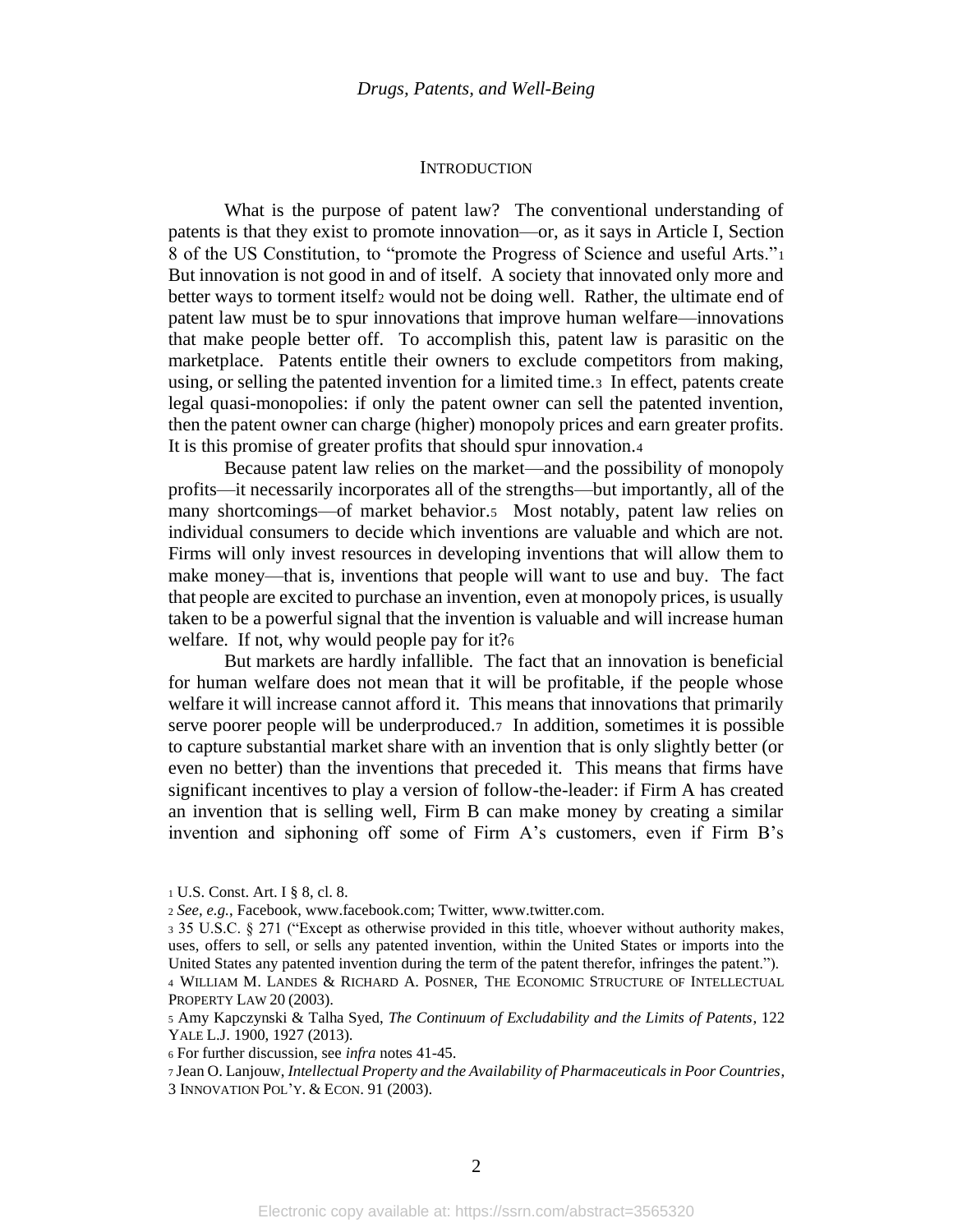invention represents, at most, a marginal improvement on Firm A's invention.<sup>8</sup> Patent law's reliance on markets can thus drive firms to invent products that they know will sell well, rather than products that might have a much greater impact on welfare.

These concerns are present across a wide range of technological areas, but perhaps nowhere more so than in the area of pharmaceuticals. There is by now substantial evidence that treatments for diseases that primarily afflict poorer people—including the citizens of developing nations—are dramatically underproduced, compared with drugs that treat diseases that afflict the wealthy.<sup>9</sup> In addition, the pharmaceutical markets are rife with "me too" drugs—drugs that treat diseases or conditions for which successful medications already exist.10 A "me too" drug that taps into a large consumer market can be very profitable even if it offers small or zero (or negative) benefits compared with the drugs that preceded it. And these drugs, which contribute little or nothing to human welfare, can absorb scarce research and development funds from pharmaceutical firms and crowd out investment in drugs that might do much more good.

Policymakers have largely treated these shortfalls as if they are unavoidable, the necessary consequences of patent law's slavish devotion to the market. The problem has been thought to be one of measurement.<sup>11</sup> How could policymakers know which drugs are most valuable to welfare—and thus most deserving of encouragement and incentives—without a signal from the market? Put another way: if the entire point of patent law is to rely on the market to determine which inventions are valuable, it is no wonder that policymakers seem to be at a loss when the market turns unreliable.

But policymakers no longer need feel so constrained. In recent years, medical and psychological research on well-being has revealed new ways of understanding and measuring human welfare, to the point that policymakers can now estimate with substantial accuracy how much a given disease or condition diminishes welfare, and how much a particular drug treatment improves it. The most promising approach involves the science of hedonic psychology, through which researchers have been able to determine close proxies for welfare.12 Hedonic

<sup>8</sup> See infra note[s 69](#page-10-0)[-71.](#page-10-1)

<sup>9</sup> Amy Kapczynski, Samantha Chaifetz, Zachary Katz & Yochai Benkler, *Addressing Global Health Inequalities: An Open Licensing Approach for University Innovations*, 20 BERKELEY TECH. L.J. 1031 (2005).

<sup>10</sup> Brita Petarsky, *Should Financial Incentives be Used to Differentially Reward 'Me-Too' and Innovative Drugs?,* 28 PHARMACOECONOMICS 1 (2010).

<sup>11</sup> *See infra* notes [49](#page-8-1)[-58.](#page-9-0)

<sup>12</sup> See DANIEL KAHNEMAN, EDWARD DIENER & NORBERT SCHWARZ, EDS., WELL-BEING: FOUNDATIONS OF HEDONIC PSYCHOLOGY (1999). Our work joins a growing cohort of legal scholars who are interested in applying the insights of hedonic psychology to legal problems. *See e.g* JOHN BRONSTEEN, CHRISTOPHER BUCCAFUSCO & JONATHAN S. MASUR, HAPPINESS AND THE LAW (2014); ERIC A. POSNER & CASS R. SUNSTEIN, LAW AND HAPPINESS (2010); MATTHEW ADLER & MICHAEL FLEURBAY, OXFORD HANDBOOK OF WELL-BEING AND PUBLIC POLICY (2016); David Fagundes, *Buying Happiness: Property, Acquisition, and Subjective Well-Being*, 58 WM. & MARY L. REV. 1851 (2017); Irina D. Manta, *Hedonic Trademarks*, 74 OHIO ST. L.J. 241 (2013).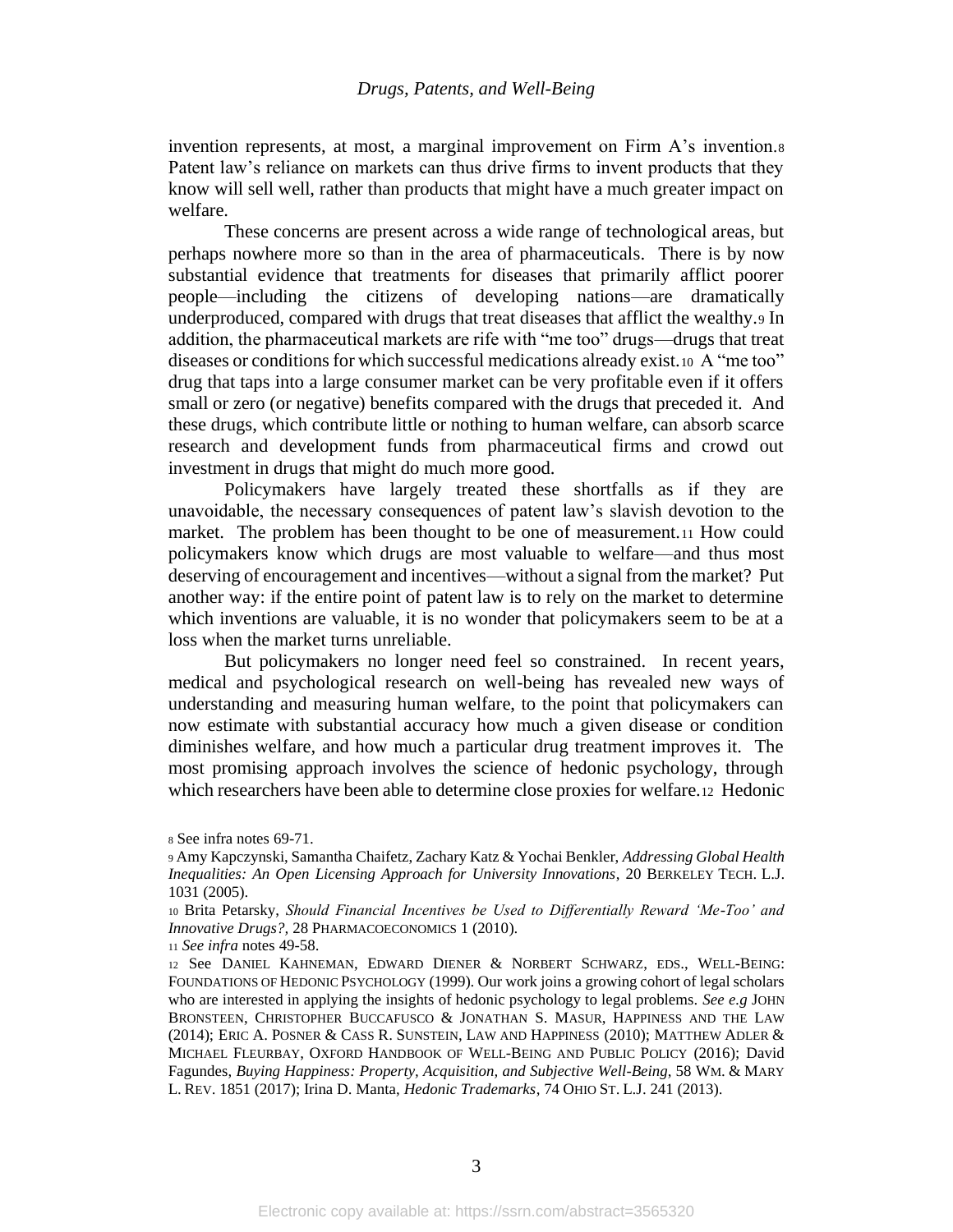psychology is in its relative infancy, but there is an alternative as well: the medical concept of Quality-Adjusted Life Years ("QALYs"), which provide a reasonable measure of the length and quality of an individual's life.<sup>13</sup>

These tools permit policymakers to draw direct links, for the first time, between patents and human welfare. These types of connections are generally impossible for many types of inventions, such as consumer electronics. It is difficult to determine the welfare impact of a new iPhone, and any given electronic device likely incorporates thousands of patents, which makes it hard to isolate the welfare effect of any given patent. But these sorts of connections are entirely possible for one class of invention: pharmaceuticals. First, the new research tools described in the preceding paragraph have made it possible to reliably measure the welfare impacts of diseases and their treatments. And second, each drug is typically linked to one central patent on the active molecule itself.<sup>14</sup>

Armed with this sort of information, policymakers have the power to use the patent system in ways heretofore unimaginable, to directly incentivize welfareenhancing innovations without needing to rely upon the market to get those incentives right. In this Article, we design and describe precisely this type of system of patent-based incentives.15 We propose that policymakers grant extended patent terms to drug inventions that have a substantial impact on human welfare, as measured using QALYs or hedonic psychology.16 We further propose that policymakers lift many of the legal protections for patents that have an *insubstantial*  effect on human welfare—which we term "futility patents"—making those patents easier to challenge and invalidate. The worst patents, those that offer zero or even negative contributions to social welfare, should be invalidated outright. The result would be a reorientation of pharmaceutical firm incentives: firms would have much greater incentives to pursue drugs that benefit poorer populations, because they could receive extended patent terms for those drugs. And they would have much weaker incentives to pursue "me too" drugs and other medications that might be profitable but have minimal effects on welfare. All told, our proposal offers the possibility of ameliorating the inadequacies and inefficiencies of the market for pharmaceutical drugs, a problem that has vexed policymakers for decades.

Our Article proceeds in four parts. Part I explains the manner in which patents are meant to promote welfare, and the ways in which systemic failures in the market for pharmaceutical drugs can cause them to fall short. Part II shows how policymakers can draw direct connections between drug patents and human welfare using hedonic psychology and QALYs. Part III describes and analyzes our proposal for heightened patent incentives for welfare-enhancing patents and

<sup>13</sup> Graham Loomes & Lynda McKenzie, *The Use of QALYs in Health Care Decision Making*, 28 SOC.SCI. & MED. 299 (1989),

<sup>14</sup> *See infra* notes [117](#page-16-0)[-119.](#page-16-1)

<sup>15</sup> *See infra* Part III.

<sup>16</sup> Neel Sukhatme and Gregg Bloche independently published a similar proposal while our manuscript was in progress. *See* Neel U. Sukhatme & M. Gregg Bloche, *Health Care Costs and the Arc of Innovation,* 104 MINN. L. REV. 955 (2019). Although complementary, our proposal differs from their in a number of ways. See *infra* note [224](#page-28-0) for further details.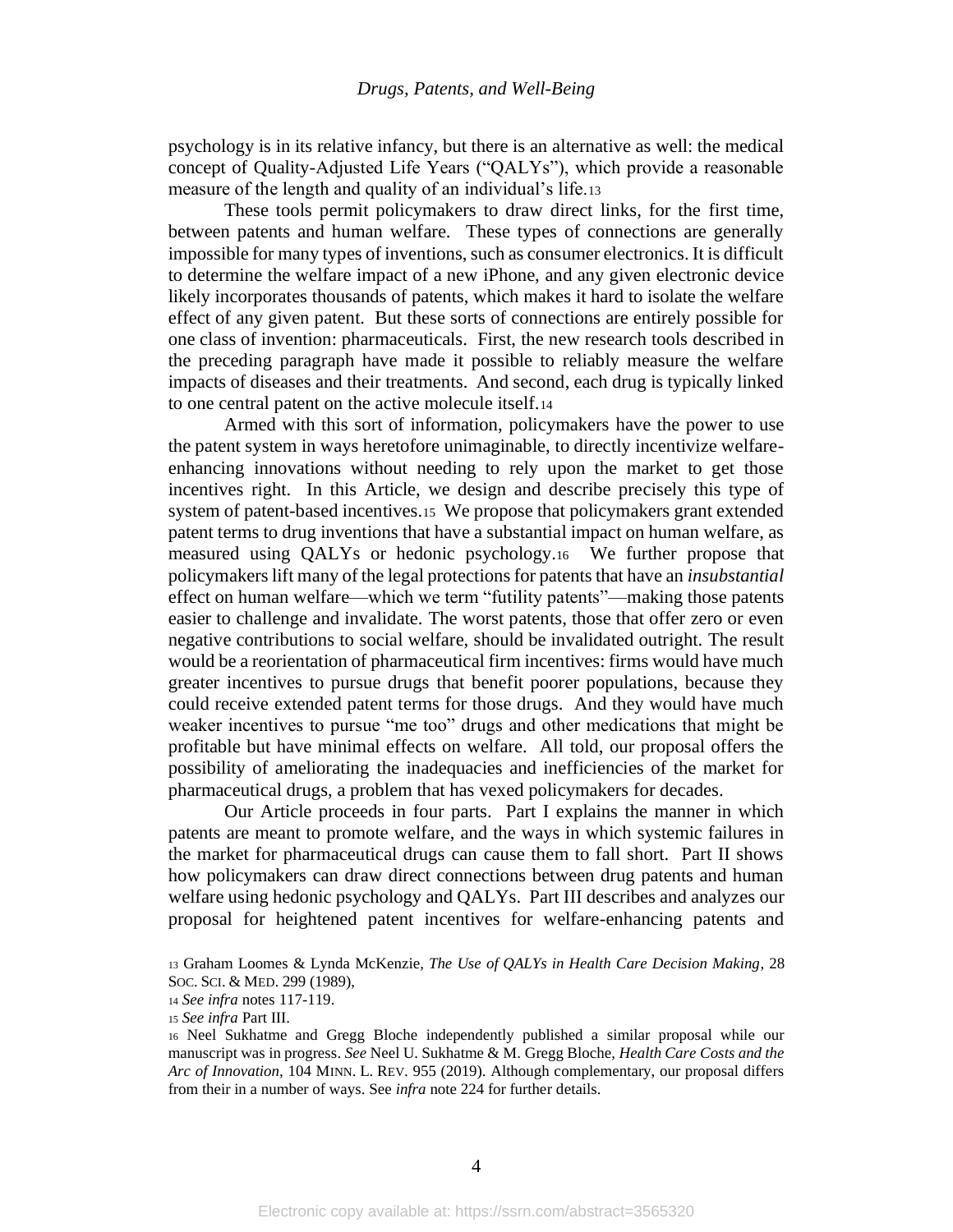diminished incentives for "futile" patents. In Part IV, we respond to some potential objections and demonstrate that our proposal is resilient to a variety of potential concerns.

Patent law has been tethered to the marketplace for too long, to deleterious effect. We propose to decouple it, to the benefit of patients, drug companies, and society as a whole.

## <span id="page-5-1"></span><span id="page-5-0"></span>I. PATENTS, MARKETS, AND WELL-BEING

The U.S. Constitution gives Congress the power to grant patents to inventors in order "to promote the progress of…the useful arts."<sup>17</sup> Most courts and scholars understand this language to create a consequentialist foundation for patent law that encourages Congress to enact laws to enhance human welfare.<sup>18</sup> Indeed, the Patent Act seems to require that patents only be granted to "useful" inventions.<sup>19</sup> Yet despite these commitments, patent law and scholarship have taken a decidedly laissez faire approach to the relationship between patents and welfare.<sup>20</sup> In this Part, we briefly introduce the standard theory for how patent law can enhance human well-being by solving a public goods problem in information.<sup>21</sup> We then show how courts and scholars have generally rejected the possibility of closely connecting patent doctrine—and especially particular patents—to well-being. Doing so, they argue, would involve insurmountable data and judgment challenges.<sup>22</sup> Moreover, many scholars believe that governmental attempts to connect patents to the well-

<sup>17</sup> Art. I, § 8, cl. 8. In full the clause grants Congress the power: "To promote the progress of science and useful arts, by securing for limited times to authors and inventors the exclusive right to their respective writings and discoveries." For an account of the history of the clause and the relationship between its parts see Dotan Oliar, *Making Sense of the Intellectual Property Clause: Promotion of Progress as a Limitation on Congress's Intellectual Property Power*, 94 GEO. L. J. 1771 (2006)

<sup>18</sup> Kewanee Oil Co. v. Bicron Corp., 416 U.S. 470 (1974); Aronson v. Quick Point Pencil Co., 440 U.S. 257 (1979); LANDES POSNER, *supra* note [4;](#page-2-0) RONALD A. CASS & KEITH N. HYLTON, LAWS OF CREATION:PROPERTY RIGHTS IN THE WORLD OF IDEAS (2013); Mark A. Lemley, *Ex Ante Versus Ex Post Justifications for Intellectual Property*, 71 U. CHI. L. REV. 129, 129 (2004). *But see* ROBERT P. MERGES,JUSTIFYING INTELLECTUAL PROPERTY (2011).

<sup>19</sup> 35 U.S.C. § 101.

<sup>20</sup> Michael Risch, *Reinventing Usefulness*, 2010 BYU L. REV. 1195, 1205 (2010) (hereinafter *Reinventing Usefulness*); Christopher Buccafusco & Jonathan S. Masur, *Intellectual Property Law and the Promotion of Welfare*, 1 HANDBOOK ON THE ECONOMICS OF INTELLECTUAL PROPERTY 98 (Benjamin DePoorter & Peter Menell eds., 2019); Estelle Derclaye, *Eudemonic Intellectual Property: Patents and Related Rights as Engines of Happiness, Peace, and Sustainability*, 14 VAND. J. ENT. & TECH. L. 495 (2012).

<sup>21</sup> We use the terms "welfare" and "well-being" interchangeably throughout this Article.

<sup>22</sup> Risch, *Reinventing Usefulness*, *supra* note [20](#page-5-0) at 1207 ("In practice, however, limiting patents to those that meet a pre-determined degree of utility would likely be too costly and unworkable."); Michael W. Carroll, *One Size Does Not Fit All: A Framework for Tailoring Intellectual Property Rights*, 70 OHIO ST. L.J. 1361, 1374 (2009); Eric E. Johnson, *Calibrating Patent Lifetimes*, 22 SANTA CLARA COMPUTER & HIGH TECH. L.J. 269, 298 (2006); Clarisa Long, *Our Uniform Patent System*, FED. LAWYER, 44, 49 (Feb. 2008).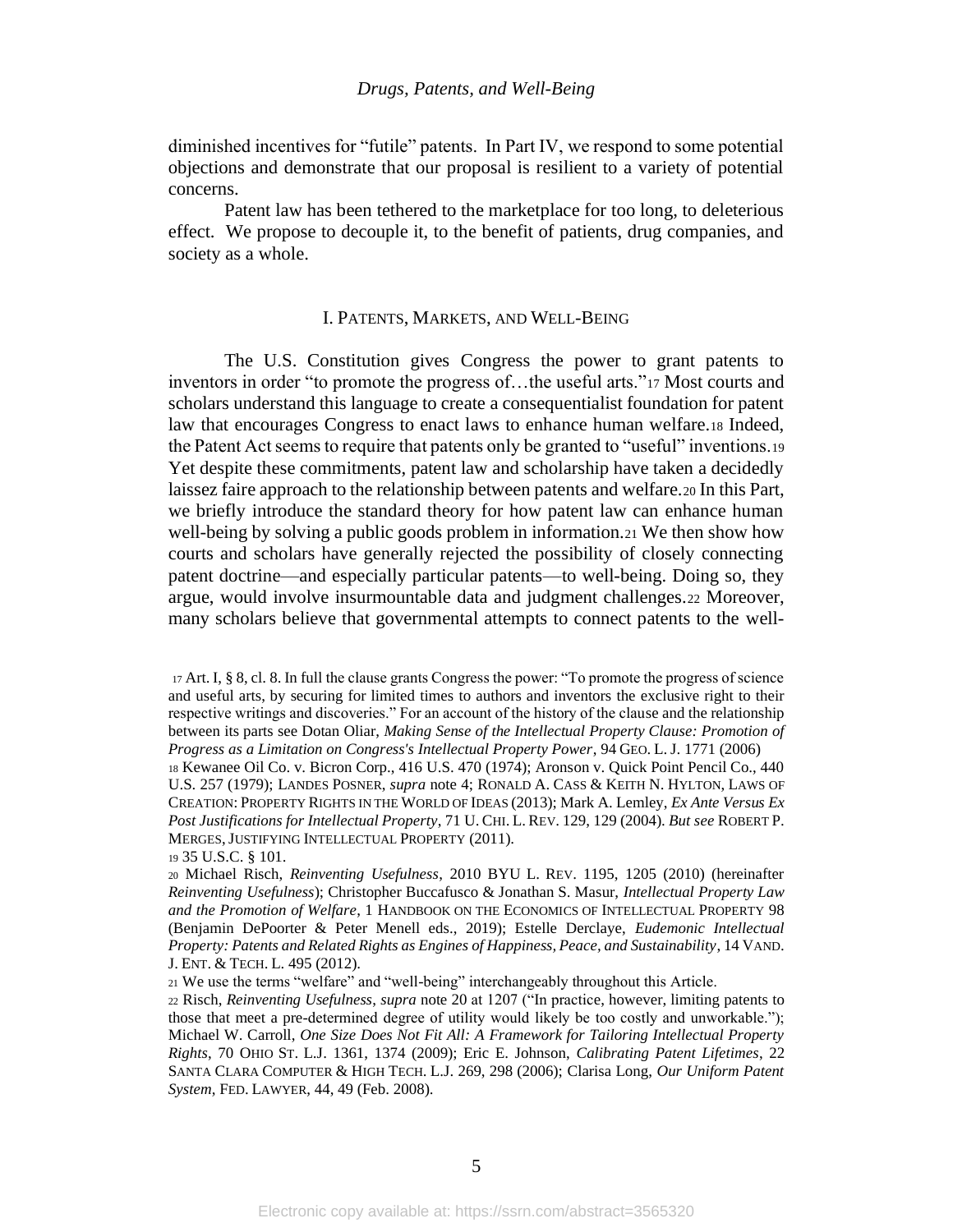being they generate are unnecessary, because market forces are better determinants of value than legal institutions.<sup>23</sup> We conclude, though, by noting that many commentators are beginning to question the connection between patents and welfare, especially in the context of pharmaceuticals.<sup>24</sup> Although in some ways, pharmaceutical innovations are the shining lights of the patent regime, in many others, including runaway prices and neglect of rare diseases or those that primarily afflict the poor, pharma patents seem to do little to improve well-being.<sup>25</sup>

#### A. How Patent Law Tries to Improve the World

<span id="page-6-0"></span>The standard economic justification for patent law is well known, and we will only briefly rehearse it here.26 In many cases, inventions are extremely costly to create, but once they have been developed, they are often incredibly cheap to copy.<sup>27</sup> Most pharmaceuticals, for example, cost millions of dollars to develop and bring to market, but producing the actual medicine that people consume is typically inexpensive.<sup>28</sup> In a world without patent law, competitors could simply wait to see which drug innovations were effective and then produce these at substantially lower prices than the inventors, because the copyists don't bear any research and development (R&D) costs.<sup>29</sup> Anticipating this behavior, firms will never bother to invest resources in R&D, and society will forego the benefits of new inventions.<sup>30</sup>

<span id="page-6-2"></span><span id="page-6-1"></span>This is where patent law steps in. Patent law gives inventors of "any new and useful process, machine, manufacture, or composition of matter"<sup>31</sup> a period of exclusive rights during which they are the only ones who can make or sell products that incorporate the patented invention.<sup>32</sup> During this period, patentees are effectively monopolists with respect to their products, which means that they are often able to charge prices for access to their inventions that substantially exceed the marginal costs of making those products.<sup>33</sup> Thus, patented pharmaceuticals typically sell for much higher prices than do identical generic drugs that enter the

<sup>23</sup> Risch, *Reinventing Usefulness*, *supra* not[e 20,](#page-5-0) at 1206 n. 42.

<sup>24</sup> *Infra* notes [64](#page-10-2)[-75.](#page-11-0)

<sup>25</sup> Marlynn Wei, *Should Prizes Replace Patents – A Critique of the Medical Innovation Prize Act of 2005*, 13 B.U. J.SCI. & TECH. L. 25, 26 (2007).

<sup>26</sup> For lengthier treatments, see LANDES & POSNER, *supra* note [4;](#page-2-0) SUZANNE SCOTCHMER, INNOVATION AND INCENTIVES (2004).

<sup>27</sup> Eric Budish, Benjamin Roin & Heidi Williams, *Do Fixed Patent Terms Distort Innovation? Evidence from Cancer Clinical Trials*, 19 NBER, Sept. 5, 2013; Margaret K. Kyle, *Are Important Innovations Rewarded? Evidence from Pharmaceutical Markets*, 53 REV. INDUST. ORG. 211, 215 (2018).

<sup>28</sup> Kyle, *supra* not[e 27,](#page-6-0) at 213.

<sup>29</sup> Long, *supra* note [22,](#page-5-1) at 45.

<sup>30</sup> Daniel J. Hemel & Lisa Larrimore Ouellette, *Beyond the Patents-Prizes Debate*, 92 TEX. L. REV. 303, 310 (2013).

<sup>31</sup> 35 U.S.C. § 101 (2018).

<sup>32</sup> 35 U.S.C. § 283 (20180

<sup>33</sup> Long, *supra* note [22,](#page-5-1) at 45.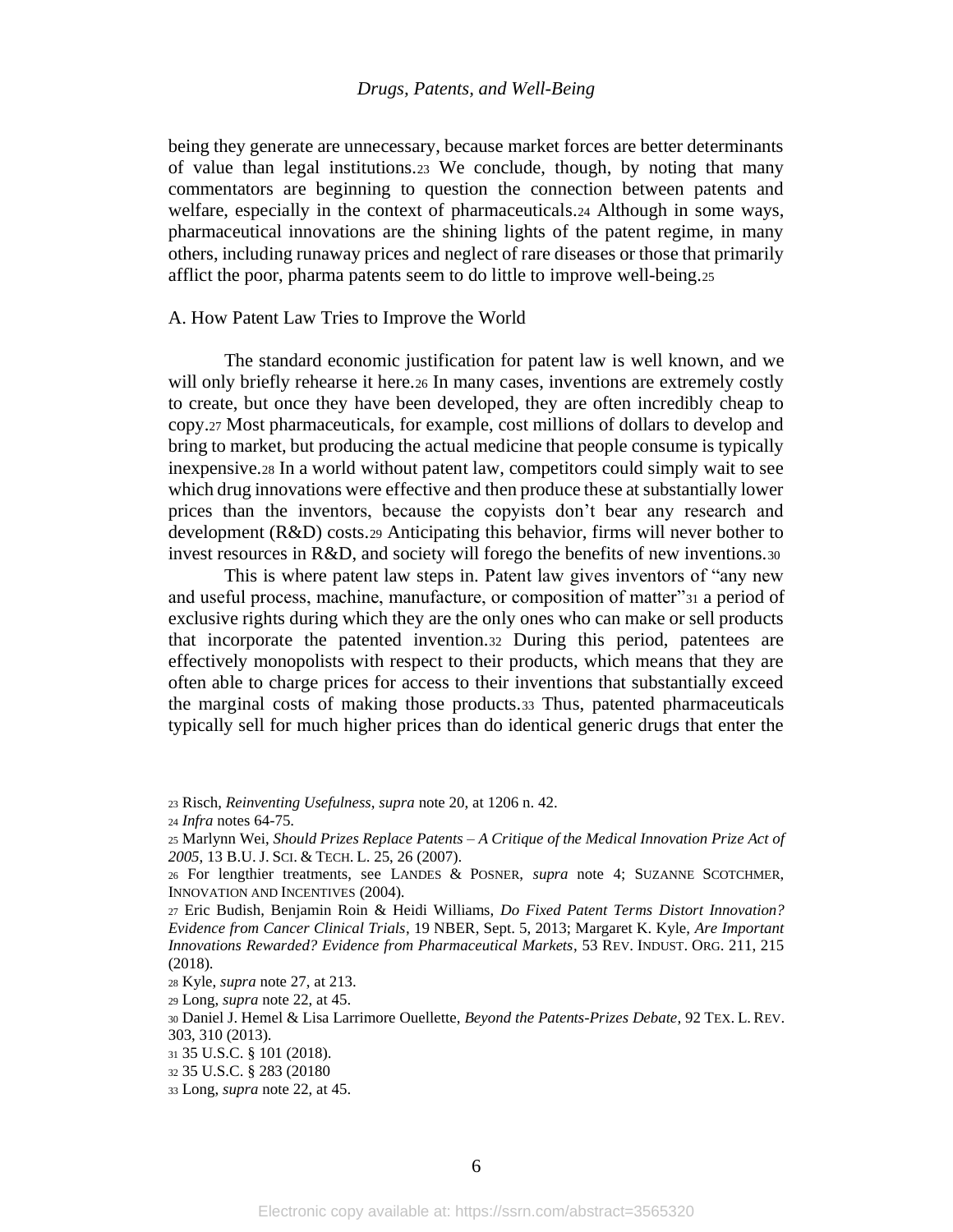market once the patent has expired.<sup>34</sup> By giving inventors an opportunity to charge higher-than-marginal prices for access to inventions, patent law helps inventors recoup their R&D costs. It thereby provides an incentive for their innovative behavior.<sup>35</sup>

<span id="page-7-6"></span><span id="page-7-5"></span><span id="page-7-1"></span>But patent law isn't all sunshine and rainbows. As we detail below,<sup>36</sup> patent law's incentive benefits come with significant costs. Higher prices for patented goods are borne by consumers or other payers (including insurance companies and the government). Moreover, many people are priced out of the market for patented goods, even though they would have been able and willing to pay prices based on the marginal cost of goods.<sup>37</sup> These people miss out on the benefits of the innovation, at least until the patent expires.<sup>38</sup> Furthermore, patent law imposes a number of other costs, including administrative costs of running the system and costs for competitors who must expend effort searching for existing patents and designing around them.<sup>39</sup> The law's goal is to develop a set of doctrines that optimizes this tradeoff between incentives for current inventors and access for consumers and competitors. Because granting patents produces both costs and benefits, an ideal patent law would figure out how to do so only when the existence of the patent incentive is worthwhile.<sup>40</sup>

<span id="page-7-4"></span><span id="page-7-3"></span><span id="page-7-2"></span><span id="page-7-0"></span>Importantly, patent law does not directly subsidize invention.<sup>41</sup> Rather, it channels innovative activity through the market.<sup>42</sup> Patent law gives patent owners the exclusive right to sell products that embody their inventions, but those rights aren't worth much if no one wants to buy their products. Just as a copyright in a movie that no one wants to see is worthless, a patent that covers a product no one wants to buy conveys little value to the inventor. Accordingly, inventors will direct their efforts towards products that consumers want—which are generally products that will make their lives better off.<sup>43</sup>

<sup>34</sup> Kyle, *supra* not[e 27,](#page-6-0) at 213; Budish, Roin, & Williams, *supra* note [27,](#page-6-0) at 19.

<sup>35</sup> Heidi L. Williams, *How Do Patents Affect Research Investments?*, 9 ANN. REV. ECON. 441, 442 (2017).

<sup>36</sup> *See infra* Part I.C.

<sup>37</sup> Economists refer to this as deadweight loss. Benjamin N. Roin, *The Case for Tailoring Patent Awards Based on Time-to-Market*, 61 UCLA L. REV. 672, 691 (2014).

<sup>38</sup> If they're still alive then.

<sup>39</sup> Stefan Bechtold, Christopher Buccafusco & Christopher Jon Sprigman, *The Nature of Sequential Innovation*, 59 WM & MARY LAW REVIEW 1 (2017).

<sup>40</sup> Roin, *supra* note [37,](#page-7-1) at 693 ("If the government could perfectly tailor patent awards, it could maximize the amount of socially valuable innovation incentivized without causing any unnecessary consumer deadweight loss.").

<sup>41</sup> *See* Hemel & Ouellette *supra*, not[e 30,](#page-6-1) at 346.

<sup>42</sup> Sources cited in Christopher Buccafusco & Jonathan S. Masur, *Intellectual Property Law and the Promotion of Welfare*, 1 HANDBOOK ON THE ECONOMICS OF INTELLECTUAL PROPERTY 98, 102-03 (Benjamin DePoorter & Peter Menell eds., 2019).

<sup>43</sup> On the relationship between patents and preference satisfaction *see id*.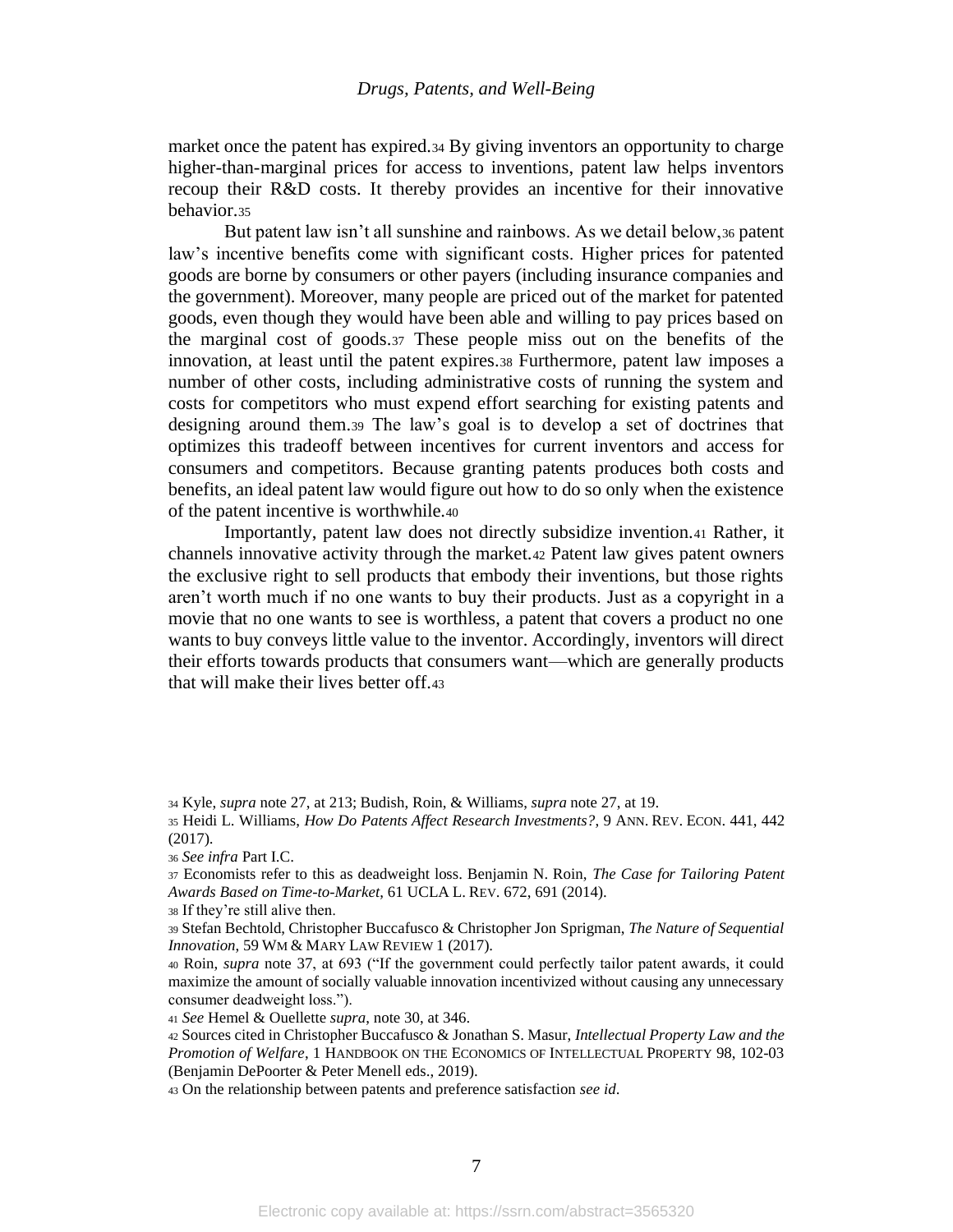<span id="page-8-4"></span>In its current form, patent law permits the market to determine which inventions are valuable and worth pursuing.<sup>44</sup> But that is not a necessary or inevitable state of affairs. In the alternative, the law might try to drive inventors towards the kinds of inventions that are likely to have the biggest impact on social welfare. Thus, policymakers might try to determine whether different industries are more reliant on patent protection than others and then adjust the scope or duration of patents accordingly.<sup>45</sup> Going further, policymakers might try to fine-tune patent protection at the invention level—that is, with respect to each patent.<sup>46</sup> The law could try to weed out the inventions that do not increase social welfare and deny them patent protection.<sup>47</sup> Doing so could yield enormous welfare gains.<sup>48</sup>

### <span id="page-8-5"></span><span id="page-8-2"></span><span id="page-8-0"></span>B. The Challenges of Connecting Patents to Well-Being

<span id="page-8-1"></span>Patent law, however, has taken only limited steps to connect protection and social value at the industry level,<sup>49</sup> and it has almost entirely avoided doing so at the invention level.<sup>50</sup> This is despite the fact that the law has an obvious candidate in the Patent Act's first section: § 101's requirement that an invention be "useful."<sup>51</sup> The PTO and the courts could read this language to entail an affirmative requirement that patent applicants establish that their inventions are likely to improve social welfare relative to the status quo. Although at times they have flirted with this possibility, for the most part, "the requirement that an invention be useful has been nearly nonexistent."<sup>52</sup> Impossible inventions like perpetual motions machines might fall afoul of the standard, as could a chemical compound with no

<span id="page-8-3"></span><sup>44</sup> Amy Kapczynski, *Dangerous Times: The FDA's Role in Information Production, Past and Future*, 102 MINN. L. REV. 2357, 2363 (2018); Hollis, *supra* note [69,](#page-10-0) at 1; Kyle, *supra* not[e 27,](#page-6-0) at 214.

<sup>45</sup> Dan L. Burk & Mark A. Lemley, *Policy Levers in Patent Law*, 89 VA. L. REV. 1575, 1696 (2003). <sup>46</sup> Kyle, *supra* not[e 27,](#page-6-0) at 212 ("Specifically, if more important innovations provide higher returns to society, then innovation policy should provide them with higher rewards.").

<sup>47</sup> Jonathan S. Masur, *Costly Screens and Patent Examination*, 2 J. LEGAL ANALYSIS 687 (2010).

<sup>48</sup> Carroll, *supra* note [22,](#page-5-1) at 1364 ("Uniformity cost is the social cost that arises when a particular use has been assigned to the party who is less able to make a socially productive use of the opportunity.").

<sup>49</sup> Roin, *supra* note [37,](#page-7-1) at 703 ("Patents almost always offer innovators the same set of legal entitlements to exclude others from making, using, or selling the claimed invention and run for a fixed twenty-year term beginning on the patent's filing date."). The relatively few situations of technology-specific patent law tend to relate to pharmaceuticals, including the term extensions provided by the Hatch-Waxman Act and the Orphan Drug Act. We discuss these doctrines at notes [115](#page-16-2)[-119](#page-16-1) *infra*.

<sup>50</sup> Patent law's nonobviousness doctrine is one effort to screen out inventions that would be socially costly. KSR Int'l. Co. v. Teleflex Inc., 550 U.S. 398 (2007) (explaining patent law's obviousness doctrine); Masur, *Costly Screens*, *supra* note [47,](#page-8-2) at 690.

<sup>51</sup> 35 U.S.C. §101.

<sup>52</sup> Michael Risch, *A Surprisingly Useful Requirement*, 19 GEO. MASON L. REV. 57, 58 (2011) (hereinafter *Surprisingly Useful*).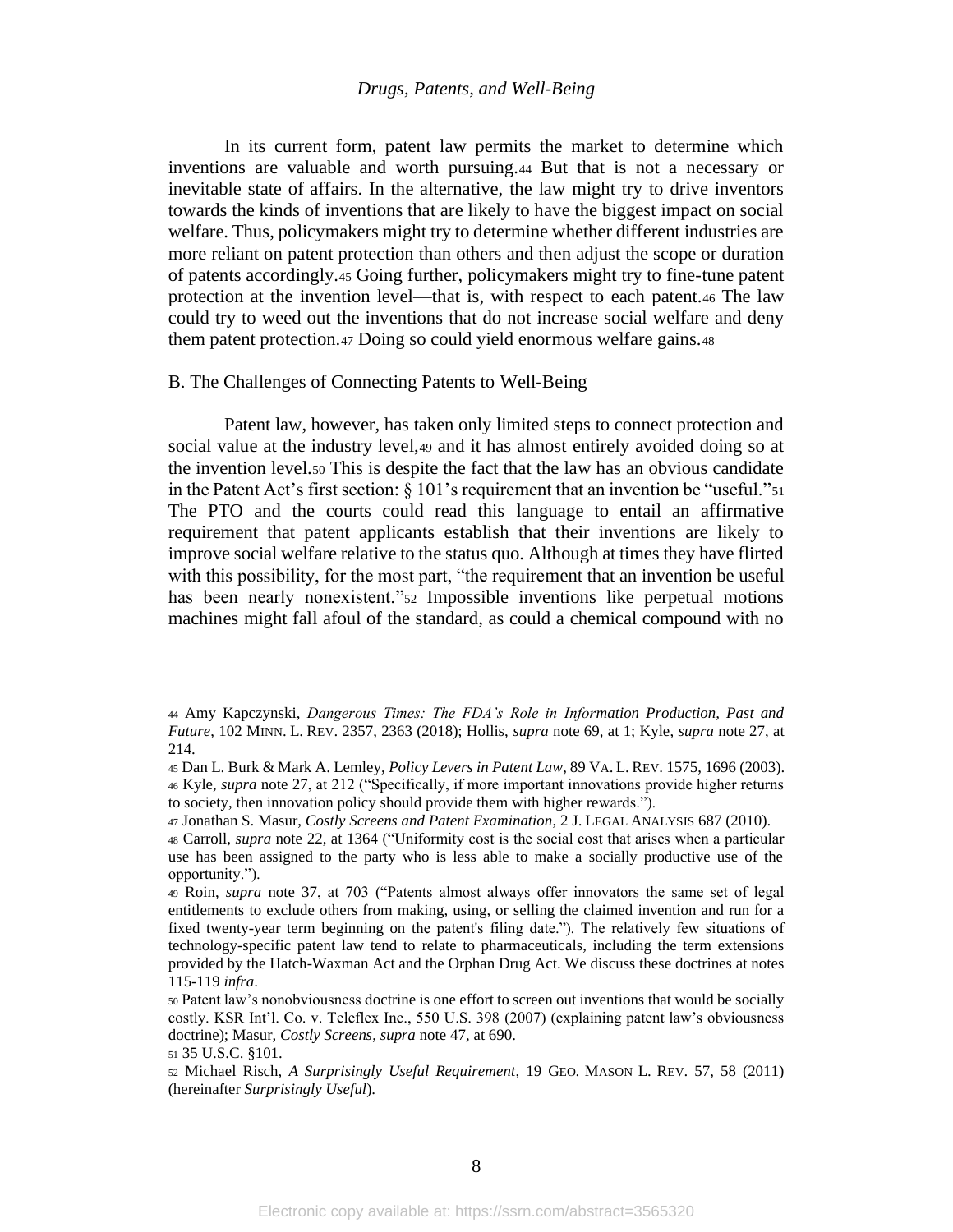known use.<sup>53</sup> But otherwise, the PTO will not reject a patent application merely because it fails to provide therapeutic gains over alternatives.<sup>54</sup>

Scholars have defended patent law's uniformity and its unwillingness to consider a patent's utility on a number of fronts.<sup>55</sup> One obvious challenge is that many products are the result of dozens or even hundreds of patented technologies.<sup>56</sup> A smartphone incorporates hundreds of different patents, so assigning relative welfare values to any one of them would be impossible.<sup>57</sup> Even if it were possible to connect patents more or less directly to products, other data challenges loom on the horizon.<sup>58</sup> A policymaker would need to know about a product's sales and the sales of its competitors in order to gauge its contribution to well-being.<sup>59</sup> And, of course, manipulating patent rights in response to a patent's effect on well-being requires policymakers to articulate a valid and reliable measure thereof.<sup>60</sup>

<span id="page-9-0"></span>Ultimately, then, most scholars have decided that the market is the most competent institution to determine and reward inventive value. Markets allow value to be measured ex post rather than ex ante, and they allow private individuals to make decisions about which products provide them with the most satisfaction.<sup>61</sup> Moreover, to the extent that inventors develop products that people do not desire, the standard theory suggests that only the inventors will bear the costs of their mistakes.<sup>62</sup> The firms and their investors will lose money if they fail to produce

<sup>53</sup> Sean B. Seymore, *Making Patents Useful*, 98 MINN. L. REV. 1046 (2014); Risch, *Surprisingly Useful, supra* note [52,](#page-8-3) at 65-66.

<sup>54</sup> Kyle, *supra* note [27,](#page-6-0) at 217. In fact, the PTO typically would not be in a position to make such a determination at the time of a patent application, because patents on drugs are often filed well before clinical testing for effectiveness has begun. "The first patent application is filed well before clinical trials have been completed, and little information on therapeutic value exists at that point.".

<sup>55</sup> Long, *supra* note [22,](#page-5-1) at 49 ("The same might be said of a unitary patent system that Winston Churchill famously said about democracy: It's the worst form of patent system, except for all the others that have been tried.").

<sup>56</sup> *See* Michael A. Heller & Rebecca S. Eisenberg, *Can Patents Deter Innovation? The Anticommons in Biomedical Research*, 280 SCIENCE 698 (1998) (discussing the ways in which the holders of the many patents necessary for research can hold up innovation in a field).

<sup>57</sup> David S. Abrams & Bhaven N. Sampat, *Drug Patent Citations and Value*, draft on file with authors, at 3 ("Unlike many complex manufactured products that may involve hundreds or thousands of patents (e.g mobile phones or routers) drugs tend to depend on one or two key patents.").

<sup>58</sup> Johnson, *supra* not[e 22,](#page-5-1) at 299 ("They depend upon inputs such as the importance of the invention, which is difficult or impossible to calculate ex ante, and which would likely involve expensive litigation or administrative costs if calculated ex post."); Carroll, *supra* note [22,](#page-5-1) at 1374.

<sup>59</sup> Roin, *supra* note [37,](#page-7-1) at 704 ("The lack of information about individual inventions also inhibits the development of sound technology-specific laws, since the government often does not know when to offer stronger or weaker patent rights and has difficulty administering the dividing lines between technologies.").

<sup>60</sup> Risch, *Surprisingly Useful*, *supra* note [52,](#page-8-3) at 64 ("Many issues cannot be resolved by simple appeal to the social good, because that goal is too general and progress toward it is too unmeasurable to provide any practical aid to decisionmakers.").

<sup>61</sup> Risch, *Reinventing Usefulness*, *supra* not[e 20,](#page-5-0) at 1206.

<sup>62</sup> *Id.*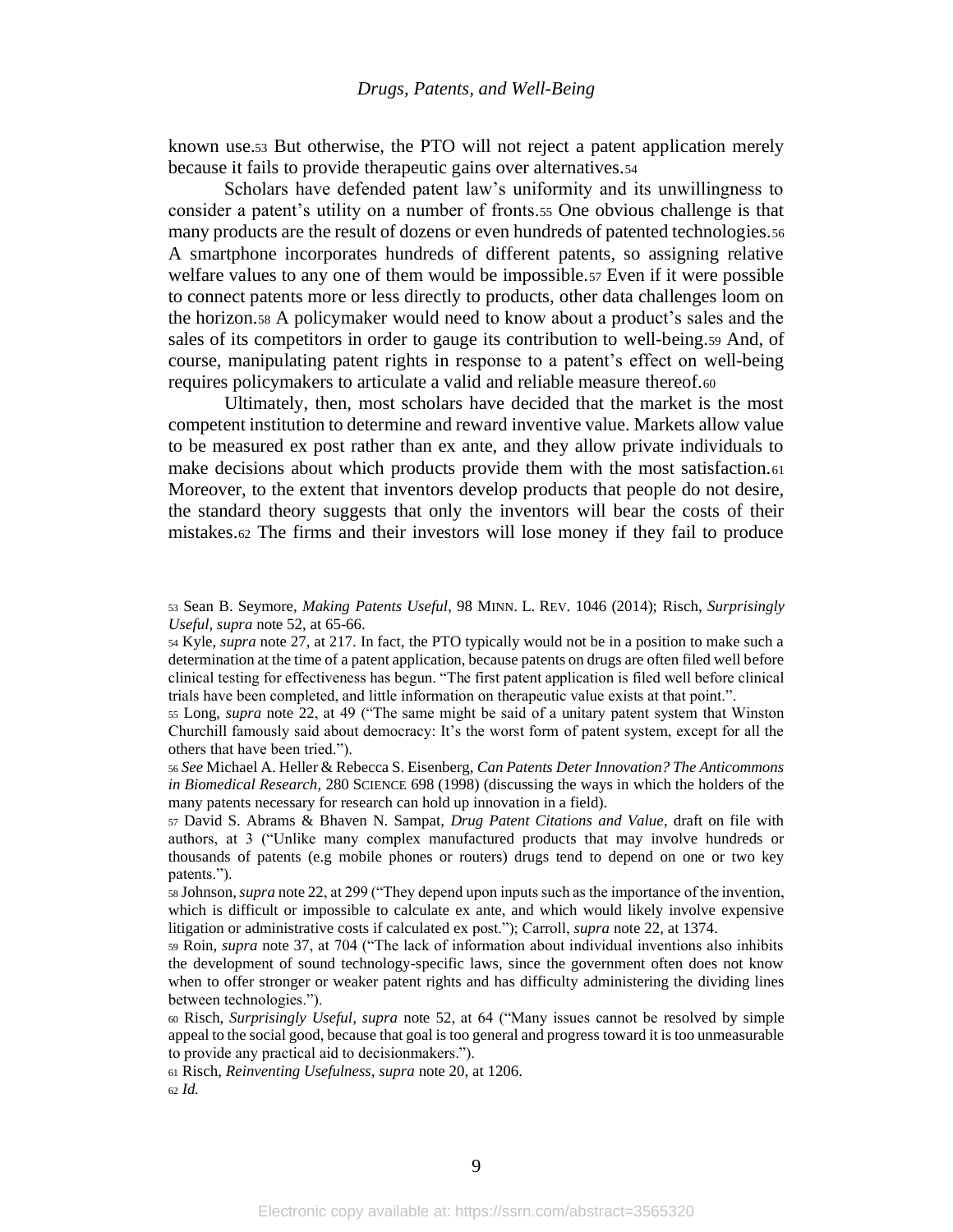products that the market demands, but, otherwise, society experiences little downside from their errors.<sup>63</sup>

## C. How Patents and Markets May Be Failing in Pharma

<span id="page-10-2"></span>Despite criticism of patent law's effects on other areas of technology, commenters consistently hold up the pharmaceutical industry as the shining example of the success of the patent system.<sup>64</sup> Pharma patents are much clearer than software patents, so the contents of their disclosures are manifest.<sup>65</sup> And because pharmaceuticals rely less on sequential innovation, where one technology builds on another, they are less susceptible to trolls, thickets, and holdup.<sup>66</sup> Lastly, pharmaceuticals require enormous R&D investments that make it easier to justify long periods of exclusive rights compared to software.<sup>67</sup>

Yet while pharmaceuticals may demonstrate patent law at its most costjustified, their shine has been seriously tarnished. There is now a compendious literature exploring the ways in which pharmaceutical innovations, although often touted as patent law's poster children, are, in fact, failing millions of people globally.<sup>68</sup> While pharmaceutical innovations are improving and saving lives around the world, pharma firms, lured by the extravagant returns associated with patented drugs, have largely failed to produce drugs that treat the needs of small populations and of the poor.<sup>69</sup> Very often, firms are producing "me too" drugs with limited therapeutic value but, thanks to patents and insurance markets, massive prices.<sup>70</sup> We explain these issues further below.

<span id="page-10-1"></span><span id="page-10-0"></span>Although economists prefer to rely on markets as the best means to estimate the value of innovations, markets for pharmaceuticals are unusual in a number of important ways.<sup>71</sup> The demand side of the pharmaceutical market is especially peculiar. Unlike in standard markets for smartphones or automobiles, the ultimate consumers of pharmaceuticals—patients—are not primarily responsible either for selecting products or paying for them.<sup>72</sup> Doctors typically choose which drugs their patients take, and, because doctors do not pay for the drugs, they have little reason

<sup>63</sup> *Id.*

<sup>64</sup> Carroll, *supra* not[e 22,](#page-5-1) at 1390. *See also* Burk & Lemley, *supra* note [45,](#page-8-0) at 1578.

<sup>65</sup> JAMES BESSEN & MICHAEL J. MEURER, PATENT FAILURE: HOW JUDGES, BUREAUCRATS, AND LAWYERS PUT INNOVATORS AT RISK 46 (2009).

<sup>66</sup> Long, *supra* note [22,](#page-5-1) at 45.

<sup>67</sup> Kyle, *supra* [27,](#page-6-0) at 215.

<sup>68</sup> Kapczynski, *supra* not[e 44,](#page-8-4) at 997; Buccafusco & Masur, *supra* note [42,](#page-7-2) at 7.

<sup>69</sup> Aidan Hollis, *An Efficient Reward System for Pharmaceutical Innovation*, at 1, June 10, 2004, at http://econ.ucalgary.ca/hollis.htm; Kapczynski, *supra* not[e 44,](#page-8-4) at 997

<sup>70</sup> Kyle, *supra* not[e 27,](#page-6-0) at 211.

<sup>71</sup> *Id.* at 212 ("In most markets, economists measure the value of an innovation with estimates of demand. Markets aggregate information about a product's quality, and we expect the its price and market share to reflect this. In practice, this approach is difficult to apply in pharmaceutical markets, for reasons that will be outlined in the following section. As a result, the link between price (or profits) and social value—essential for innovation incentives—may be weak."). <sup>72</sup> *Id.* at 212.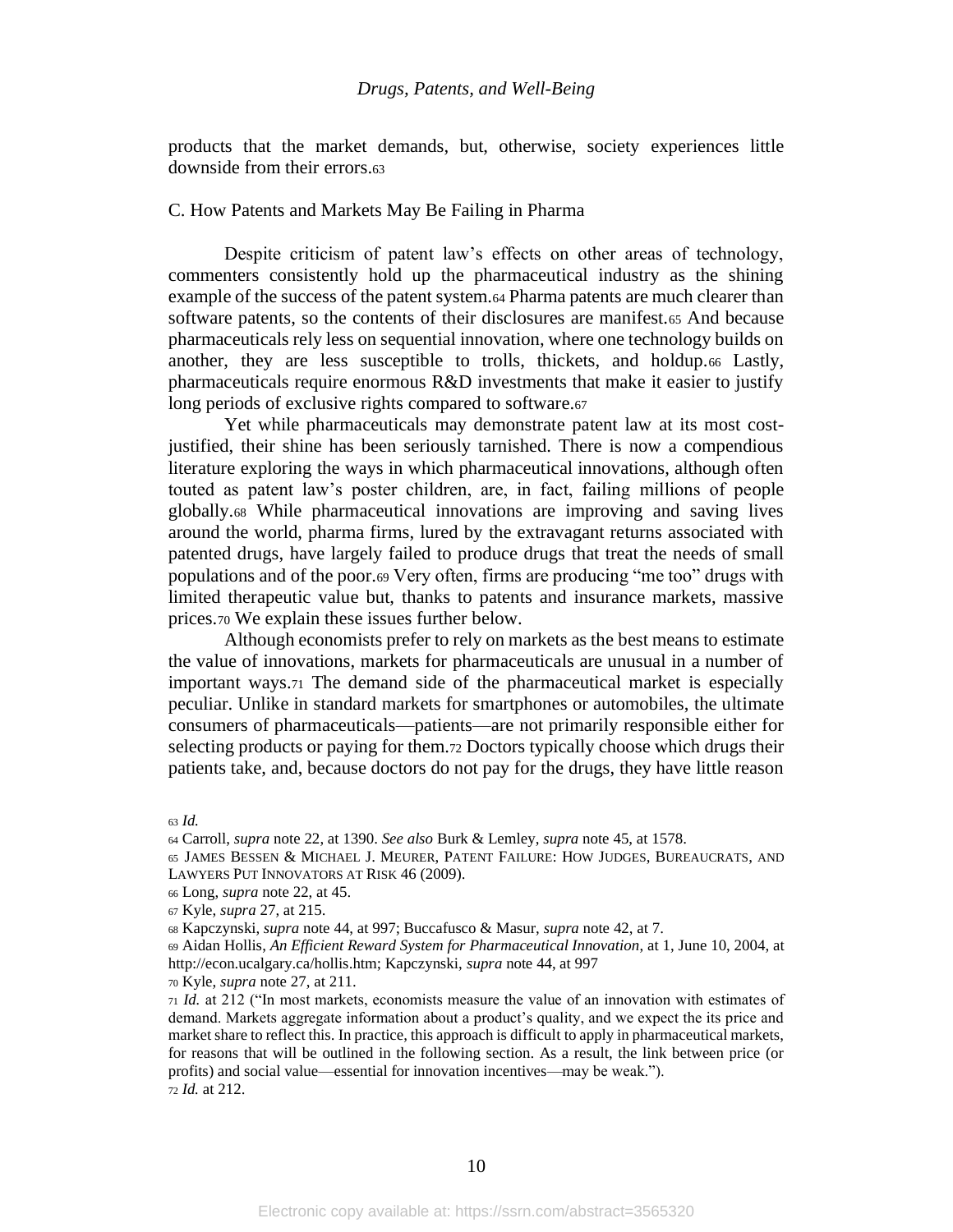<span id="page-11-0"></span>to consider their relative prices.<sup>73</sup> In some cases, drug companies may even be illegally paying doctors to prescribe their medications.<sup>74</sup> Ultimately, insurance companies and the government (through Medicaid, Medicare, and the Veterans Administration) are responsible for paying the majority pharmaceutical prices,<sup>75</sup> and so far, their efforts to rein in rising drug prices have largely failed.<sup>76</sup> In a recent study of prices of top-selling drugs between 2012 and 2017, the authors report a median price increase of 76%, with three quarters of drug prices increasing by more than 50% and almost half of prices more than doubling.<sup>77</sup>

<span id="page-11-2"></span><span id="page-11-1"></span>Although the prices of patented drugs are rising at an astonishing pace, perhaps these high prices are justified in light of the enormous value they're providing with lifesaving and life-improving innovations. Again, many commentators are skeptical, and, again, they often blame the patent system.<sup>78</sup> One of the patent system's purported benefits is its reliance on markets to direct innovation towards the most socially valuable R&D.<sup>79</sup> As we've seen, this connection may break down when purchasers and payers are not the ultimate consumers of goods.<sup>80</sup> And it is further eroded when consumers' willingness or ability to pay for products is not a good proxy for their social value.<sup>81</sup> The market for pharmaceuticals exhibits exactly this disconnect.<sup>82</sup>

<sup>74</sup> Owen Dyer, *Firm Bribed Doctors to Prescribe Overpriced* Drug, *US Alleges in Suit*, 365 BRIT. MED. J. (2019).

<sup>75</sup> Mark A. Lemley, Lisa Larrimore Ouellette & Rachel E. Sachs, *The Medicare Innovation Subsidy*, NYU L. REV. 8 (forthcoming 2020) ("but here we note that most users don't directly pay the monopoly price for drugs. Rather, at least in developed countries, allocation of pharmaceuticals and other biomedical technologies is usually mediated through public or private health insurance."). <sup>76</sup> Id. at 3.

<sup>77</sup> Nathan E. Wineinger, Yunyue Zhang & Eric J. Topol, *Trends in Prices of Popular Brand-Name Prescription Drugs in the United States*, 2 JAMA NETWORK OPEN 1, 4 (2019) ("In total, 17 drugs (35%) more than doubled in costs, including Chantix, Cialis, Forteo, Lexapro, Lipitor, Lyrica, Onfi, Premarin, Renvela, Simponi, Viagra, and Zetia; tumor necrosis factor inhibitors Enbrel and Humira; and insulins Humalog, Humulin, and Novolog.").

<sup>78</sup> Kapczynski, *supra* note [44,](#page-8-4) at 936; Neel U. Sukhatme & M. Gregg Bloche, *Health Care Costs and the Arc of Innovation,* 104 MINN. L. REV. 955 (2019); Hollis, *supra* not[e 69,](#page-10-0) at 3.

<sup>79</sup> LANDES & POSNER, *supra* not[e 4,](#page-2-0) at 25-28,

<sup>80</sup> *See* Christopher Buccafusco, *Disability and Design*, NYU L. REV. (forthcoming 2020).

<sup>81</sup> Carroll, *supra* note [22,](#page-5-1) at 1377 ("The information and product markets supported by intellectual property rights operate on the basis of users' ability to pay rather than willingness to pay to reflect the social value of innovation. As a result, the innovations or innovators selected for reward by "the market" will skew toward the interests of those with an ability to pay, who more often than not are the relatively rich.").

<sup>82</sup> Rachel E. Sachs, *Prizing Insurance: Prescription Drug Insurance as Innovation Incentive*, 30 HARV. J.L. & TECH. 153, 169 (2016) ("Consumers' willingness to pay for any particular product depends on its value to them. However, the social value of a drug is often poorly measured by the sum of its value to each individual consumer. There are often significant externalities associated with medical innovations that redound to the benefit of society, rather than the consumer, and are therefore not incorporated into individual willingness to pay.").

<sup>73</sup> Hollis, *supra* not[e 69,](#page-10-0) at 3 ("Second, pharmaceutical markets are extraordinary because the person choosing the medicine (the physician) is not the consumer, and often the consumer does not pay, at least directly. Thus similar but not identical medicines do not typically create strong price competition.").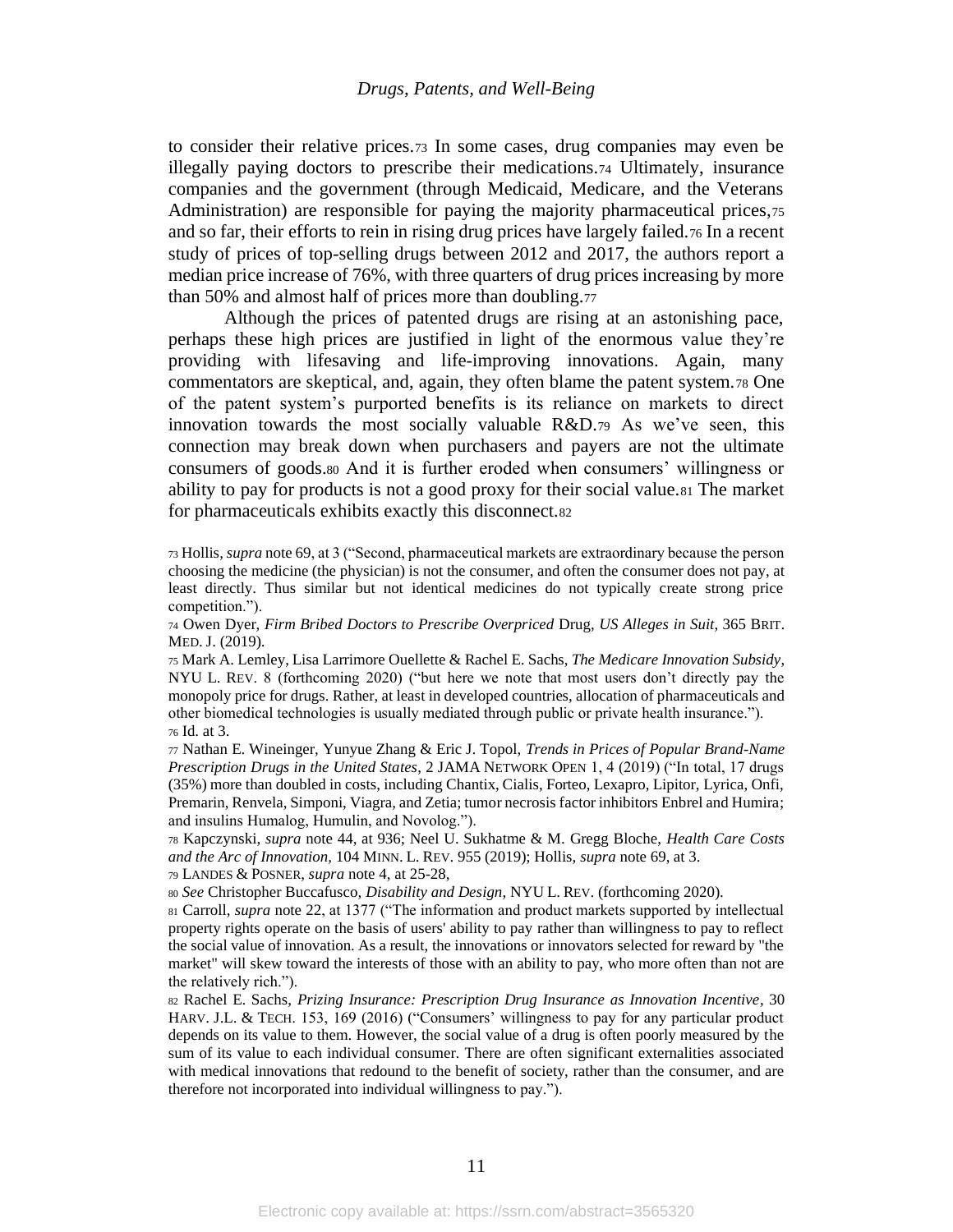<span id="page-12-1"></span>On the one hand, as we've described, the existence of insurance payments and guaranteed coverage makes treating certain diseases especially lucrative.<sup>83</sup> This is true even for drugs that produce little or no additional therapeutic value compared to their competitors.<sup>84</sup> Accordingly, firms are motivated to produce "me too" drugs to gain a share of the enormous markets for conditions covered by insurance.<sup>85</sup> Seeing the enormous markets available to first-in-class blockbuster drugs, other pharmaceutical firms rush to enter the market with similar compounds.<sup>86</sup> For example, the FDA approved the cholesterol-lowering drug pitavastatin in 2009, making it the *eighth* statin drug approved in the US.<sup>87</sup> By that point, the first-inclass drug had already been in the public domain and was available generically for eight years.<sup>88</sup> Although some of this behavior may be the result of efficient patent races or of drugs that respond to the heterogeneity of patients' needs,<sup>89</sup> many commentators view "me too" drugs as producing little overall value.<sup>90</sup> While they do not add much in the way of additional therapeutic gains, they simultaneously dissipate the rents (and thus the incentives) for the first-in-class drug.<sup>91</sup>

<span id="page-12-0"></span>On the other hand, some diseases that primarily affect small or poor populations will not attract substantial investments, because the reward prospects are insufficient to justify R&D expenditures. When people are not covered by comprehensive insurance schemes like those in the developed world, their ability to pay for lifesaving medication is seriously diminished. Although better treatments for malaria and tuberculosis could have huge impacts on global well-being, pharmaceutical firms may underinvest in them because they will not make as much money as they can by treating rich people's diseases.<sup>92</sup> In addition, diseases that affect small populations, even if they are covered by insurance, will be undertreated by a pharmaceutical industry driven by market rewards.<sup>93</sup> If only a few thousand

<sup>84</sup> Hollis, *supra* not[e 69,](#page-10-0) at 5.

<sup>85</sup> *Id.*

<sup>91</sup> Hollis, *supra* not[e 69,](#page-10-0) at 5.

<sup>83</sup> Lemley, Ouellette & Sachs, *supra* note [75a](#page-11-0)t 10 ("Part B covers all services and products which are "reasonable and necessary for the diagnosis or treatment of illness or injury," a phrase which is defined neither by the statute nor by regulations.").

<sup>86</sup> Joshua J. Gagne & Niteesh K. Choudhry, *How Many "Me-Too" Drugs is Too Many?*, 305 J. AM. MED. ASSOC. 711 (2011).

<sup>87</sup> *Id.* at 711.

<sup>88</sup> *Id.*

<sup>89</sup> *Id.*

<sup>90</sup> *See e.g.,* Bishal Gyawali & Vinay Prasad, *Me-Too Drugs with Limited Benefits – The Tale of Regorafenib for HCC*, 14 Nature Rev. Clin. Oncology 653 (2017); A.S. Kesselheim et al., *Clinical Equivalence of Generic and Brand-Name Drugs Used in Cardiovascular Disease: A Systematic Review and Meta-Analysis*., 300 J. AM. MED. ASSOC. 2514 (2008); Aidan Hollis, *Me-too drugs: is there a problem? Submission to the WHO Commission on Intellectual Property and Public Health* (13 December 2004) at http://www.who.int/intellectualproperty/topics/ip/MetooDrugs\_Hollis1.pdf.

<sup>92</sup> *See* Michael Kremer, *Pharmaceuticals and the Developing World*, 16 J. ECON.PERSPECTIVES 67, 68-69 (2002).

<sup>93</sup> Bryan A. Liang & Tim Mackey, *Reforming Off-Label Promotion to Enhance Orphan Disease Treatment*, 327 SCIENCE 273 (2010).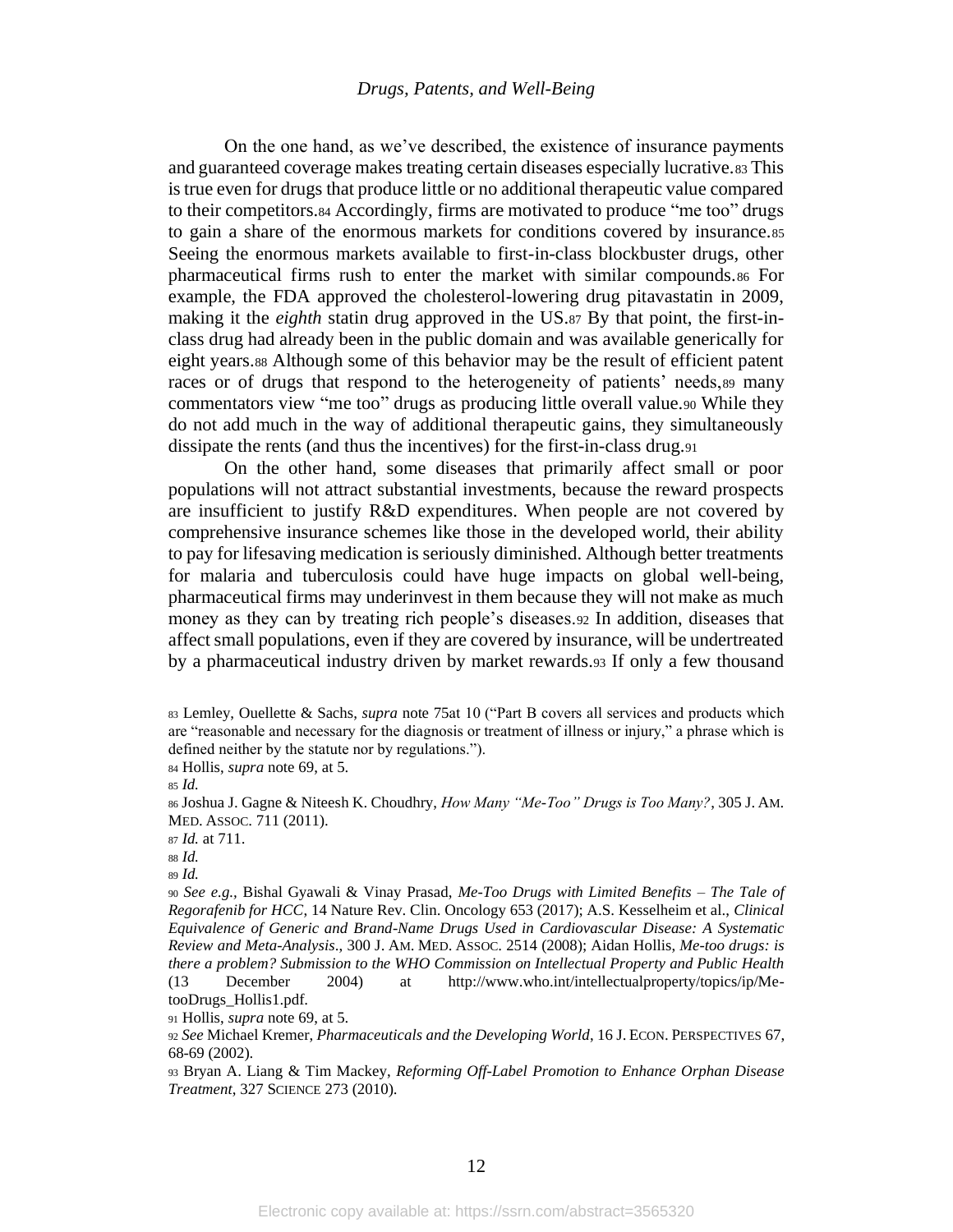people may need a treatment, firms will be less likely to invest in it, even if the treatment could produce much greater per-person benefits than other treatments that are used by millions of people. The 1983 Orphan Drug Act<sup>94</sup> has taken some steps to address this issue, but for reasons we discuss in Part III, we think it insufficiently aligns drugmakers' incentives with human welfare.

#### D. Can the FDA Help?

We might hope that the FDA, as the regulatory body that oversees the market for pharmaceuticals, could help solve some of these concerns. In many respects, however, the FDA is poorly positioned to respond. Unlike some of its European counterparts, the FDA does not condition marketability on costeffectiveness.<sup>95</sup> If a drug is deemed safe and effective, it can be approved for marketing. In addition, the length of the FDA's clinical trials further distorts R&D spending.<sup>96</sup> And efforts to limit the duration and expense of clinical trials likely produce worse data on therapeutic value, allowing more low-quality pharmaceuticals on the market.<sup>97</sup> The substantial number of "reversals" of clinical trials, showing that drugs may be no better—or far worse—than existing alternatives indicates the scope of the problem.<sup>98</sup>

<span id="page-13-0"></span>In the US, the FDA regulates the marketability of pharmaceuticals. The FDA will only approve the sale of a pharmaceutical drug to patients if the firm that owns the drug can prove that it is safe and effective.<sup>99</sup> Typically, this involves several rounds of clinical trials that initially determine whether the drug is toxic in non-human and human populations and then consider whether it effectively treats one or more diseases. But "effective" as used in the law and as interpreted by the FDA does not necessarily mean that the treatment is better than existing treatments, and it certainly does not mean that the new treatment is a cost-effective one. A drug's sponsor need only generate data demonstrating that the drug produces some improvement in outcomes for at least a subpopulation of those with the disease.<sup>100</sup>

<sup>99</sup> *See* 21 U.S.C. § 355(d).

<sup>100</sup> Sukhatme & Bloche, *supra* not[e 78,](#page-11-1) at 982.

<sup>94</sup> 21 U.S.C. § 360cc(a).

<sup>95</sup> Denis Roland, *Obscure Model Puts a Price on Good Health—and Drives Down Drug Costs*, WALL ST. J. (Nov. 4, 2019) https://www.wsj.com/articles/obscure-model-puts-a-price-on-goodhealthand-drives-down-drug-costs-11572885123.

<sup>96</sup> Budish, Roin & Williams, *supra* not[e 27,](#page-6-0) at 1-2.

<sup>97</sup> Vinay Prasad, *Do Cancer Drugs Improve Survival or Quality of Life?*, 359 BRIT. MED. J. 1, 1 (Oct. 4, 2017); John Mandrola, Adam Cifu, Vinay Prasad & Andrew Foy, *The Case for Being a Medical Conservative*, AM. J. MED. 900 (2019); Diana Herrera-Perez, et al., *A Comprehensive Review of Randomized Clinical Trials in Three Medical Journals Reveals 396 Medical Reversals*, 8 ELIFE 1, 2 (2019), at https://doi.org/10.7554/eLife.45183; Margaret Kyle & Heidi L. Williams, *Is American Health Care Uniquely Inefficient?: Evidence from Prescription Drugs*, NBER Working Paper Series 23068, at 5, Jan. 2017.

<sup>98</sup> Herrera-Perez et al., *supra* note [97,](#page-13-0) at 1 ("Medical reversals are a subset of low-value medical practices and are defined as practices that have been found, through randomized controlled trials, to be no better than a prior or lesser standard of care.").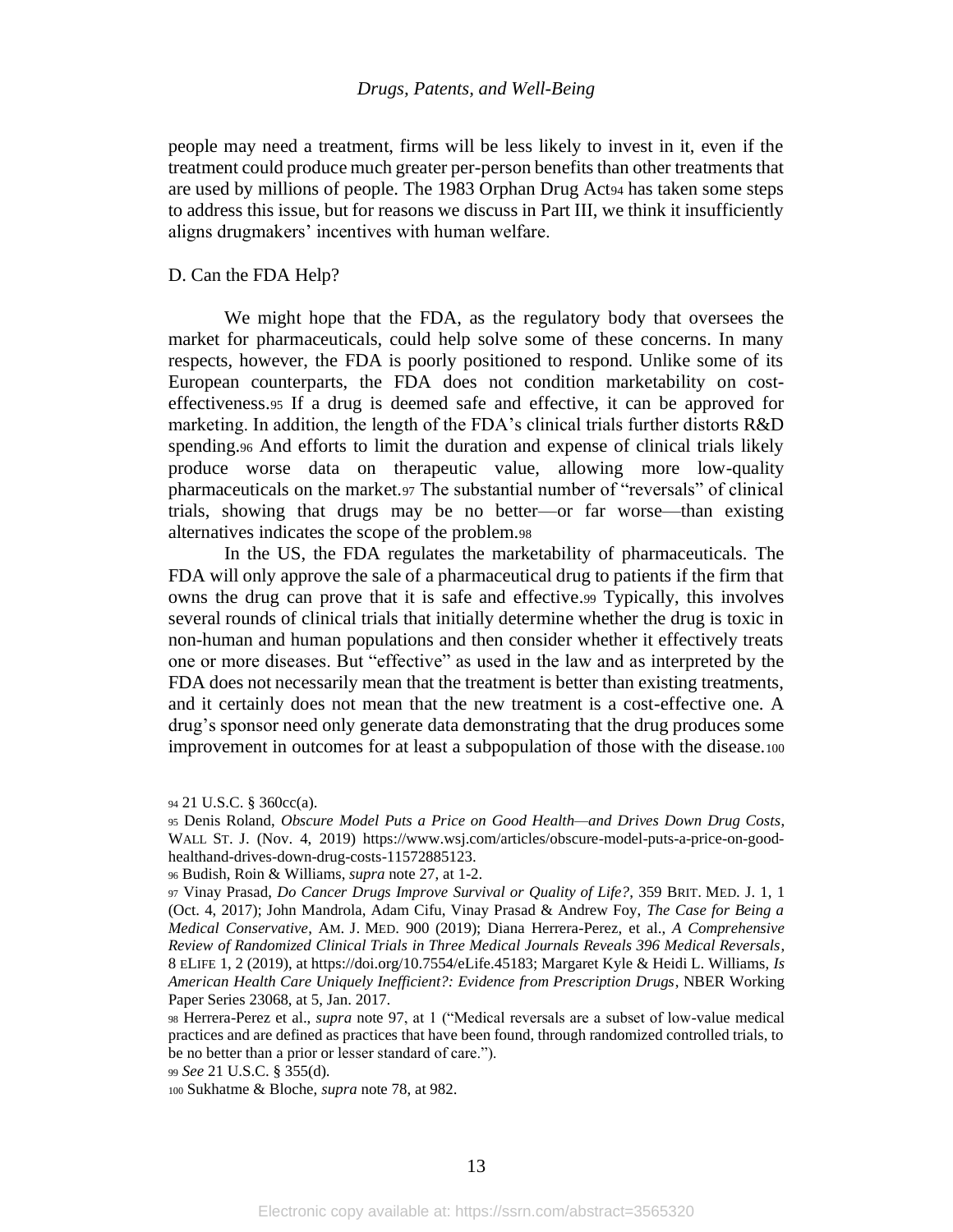<span id="page-14-3"></span><span id="page-14-2"></span>This data often comes from studies run by the patent owners,<sup>101</sup> and there are many commentators who are concerned about statistical manipulation of trial results.<sup>102</sup> A burgeoning medical literature has described numerous flaws in FDA clinical trials, including the use of non-clinical data,<sup>103</sup> the lack of randomly-controlled trials,<sup>104</sup> and non-representative study populations,<sup>105</sup> all of which tend to overstate a drug's efficacy.<sup>106</sup>

<span id="page-14-1"></span><span id="page-14-0"></span>Further research by Eric Budish, Benjamin Roin, and Heidi Williams has shown how variations in the length of FDA clinical trials affect firm's R&D choices.<sup>107</sup> US patent law gives inventors a fixed 20-year term of protection, but the effective length of market exclusivity is shortened by the time it takes to conduct clinical trials.<sup>108</sup> Thus, the shorter the clinical trials, the longer the effective patent term. Generally, treatments for late-stage cancers involve shorter clinical trials than early-stage cancers, because it takes less time to demonstrate potential effectiveness.<sup>109</sup> With late-stage cancers, patients die much more quickly, so success or failure happens sooner. The authors demonstrate that firms have responded to this effective manipulation of patent duration by focusing significantly greater resources on late-stage cancer research than early-stage cancer research—even though treating early-stage cancers would likely produce much greater social value.

While reasonable minds could differ about the FDA's success at ensuring the quality of pharmaceutical available in the US, there is no doubt that it has failed to help with cost containment. This is because the FDA does not evaluate a drug's cost-effectiveness as a condition of its approval.<sup>110</sup> While many European administrative agencies consider whether to approve a drug according to the relative cost of treatment outcomes, neither the FDA nor Medicare make these sorts of decisions.<sup>111</sup> Thus, if a drug's sponsor can show that it will make even a modest improvement in treatment outcomes for some group of potential patients, the FDA will approve the drug even though its cost may be many times greater than

<sup>101</sup> Chi Heem Wong, Kien Wei Siah & Andrew Lo, *Estimation of Clinical Trial Success Rates and Related Parameters,* 20 BIOSTATISTICS 273, 273 (2019).

<sup>102</sup> *See e.g.* Vinay Prasad, *Do Cancer Drugs Improve Survival or Quality of Life?* 359 BRIT. MED. J. (Oct. 4, 2017); Kapczynski, *supra* note [44,](#page-8-4) at 2369.

<sup>103</sup> James D. Chambers, Teja Thorat, Colby L. Wilkinson & Peter J. Neumann, *Drugs Cleared Through the FDA's Expedited Review Offer Greater Gains Than Drugs Approved By Conventional Process*, 36 HEALTH AFFAIRS 1408 (2017) (hereinafter *Expedited Review*).

<sup>104</sup> Brett K. Beauliue-Jones et al., *Examining the Use of Real‐World Evidence in the Regulatory Process*, CLINICAL PHARMACOLOGY & THERAPEUTICS 1, 2 (Sept. 17, 2019).

<sup>105</sup> *See* Chadi Nabhan, Andrew Klink & Vinay Prasad, *Real-world Evidence: What Does It Really Mean?*, 5 JAMA 781 (2019). *See also* Beauliue-Jones et al., *supra* not[e 104,](#page-14-0) at 2.

<sup>106</sup> *See* Mandrola, Cifu, Prasad and Foy, *supra* note [97,](#page-13-0) at 2.

<sup>107</sup> Budish, Roin, & Williams *supra* not[e 27,](#page-6-0) at 2.

<sup>108</sup> *Id.*

<sup>109</sup> *Id.* at 3.

<sup>110</sup> Loren Lorenzetti, *Is it time for the FDA to consider cost when it comes to new drugs?,* FORTUNE (February 4, 2015).

<sup>111</sup> Sukhatme & Bloche, *supra* not[e 78,](#page-11-1) at 987-88.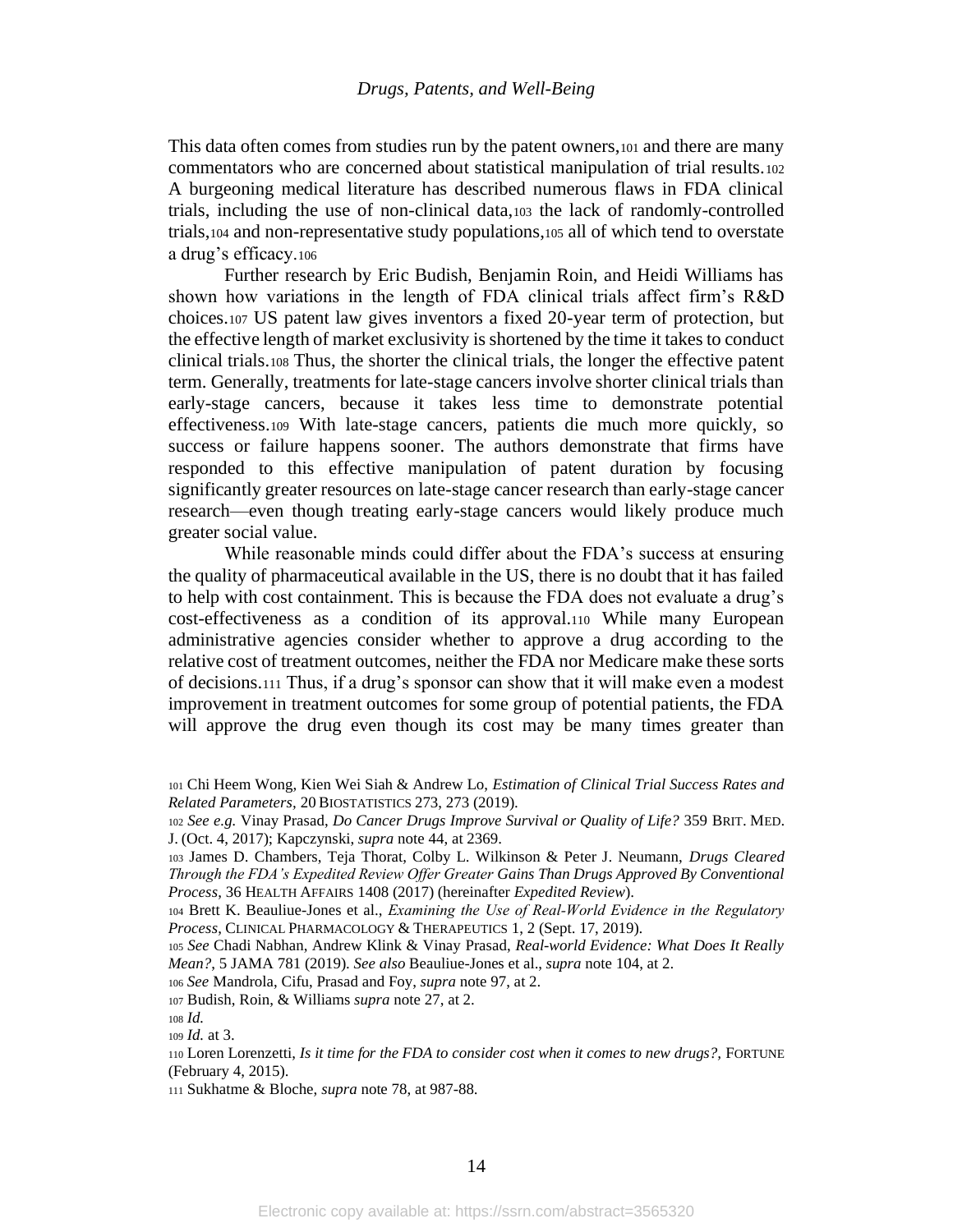alternative treatments.<sup>112</sup> It is not entirely surprising that the FDA does not consider a drug's cost in its approval decisions, considering where the agency sits in the product's lifecycle. At the time the FDA decides whether to approve a drug, it has not been on the market, and thus its price is not yet known. Accordingly, there may be little the FDA can do to connect patents with aggregate social utility.

<span id="page-15-0"></span>\* \* \*

The pharmaceutical industry is thought to show the patent system at its best, incentivizing breakthrough innovations that would not have come about but for the promise of exclusive rights.<sup>113</sup> But patent law's one-size-fits-all, market-oriented approach has drawn attention to the ways in which it may fail to maximize social value. Is there an alternative? Could we figure out which innovations are, in fact, generating the most social value? And if so, could patent law do anything to incentivize research in those directions? We turn to these questions in the next two Parts.

## II. CONNECTING PHARMA PATENTS TO THEIR EFFECTS ON WELL-BEING

Although we may never know how much each of the hundreds of patents involved in smartphone technology affects human well-being, new data are able to estimate the relative effects of pharmaceutical patents on welfare. Recent research in hedonic psychology—the scientific study of well-being and happiness—is providing increasingly valid and reliable tools for measuring how various experiences, including taking pharmaceuticals, affects people's lives.<sup>114</sup> That data can be combined with data on the patents associated with pharmaceuticals to study whether and to what extent various patents are making people better off. First, we discuss the methodological strategies of connecting patents with well-being data, and then we report some results from recent studies of the efficacy of pharmaceutical innovations. Ultimately, the story is decidedly mixed: Although some new pharmaceuticals are dramatically improving patients' lives, many others are no better or worse than established alternatives.

A. Patents, QALYs, and Well-Being

<sup>112</sup> *See* 21 U.S.C. § 355(d) (2012).

<sup>113</sup> Burk & Lemley, *supra* not[e 45,](#page-8-0) at 1578.

<sup>114</sup> *See* Daniel Kahneman, *Objective Happiness*, *in* WELL-BEING: THE FOUNDATIONS OF HEDONIC PSYCHOLOGY (Daniel Kahneman et al eds., 1999) [hereinafter *Objective Happiness*]; Ed Diener, Richard Lucas, Ulrich Schimmack & John Helliwell, *Defining Well-being*, *in* WELL-BEING FOR PUBLIC POLICY (2009); William Comanor, Stuart Schweitzer, Tanya Carter, *A Hedonic Model of Pricing of Innovative Pharmaceuticals, in* HEALTH POLICY AND HIGH-TECH INDUSTRIAL DEVELOPMENT (2005); John Bronsteen, Christopher Buccafusco, Jonathan S. Masur, *Well-Being Analysis vs. Cost-Benefit Analysis*, 62 DUKE L.J. 1603 (2013) (hereinafter *WBA*).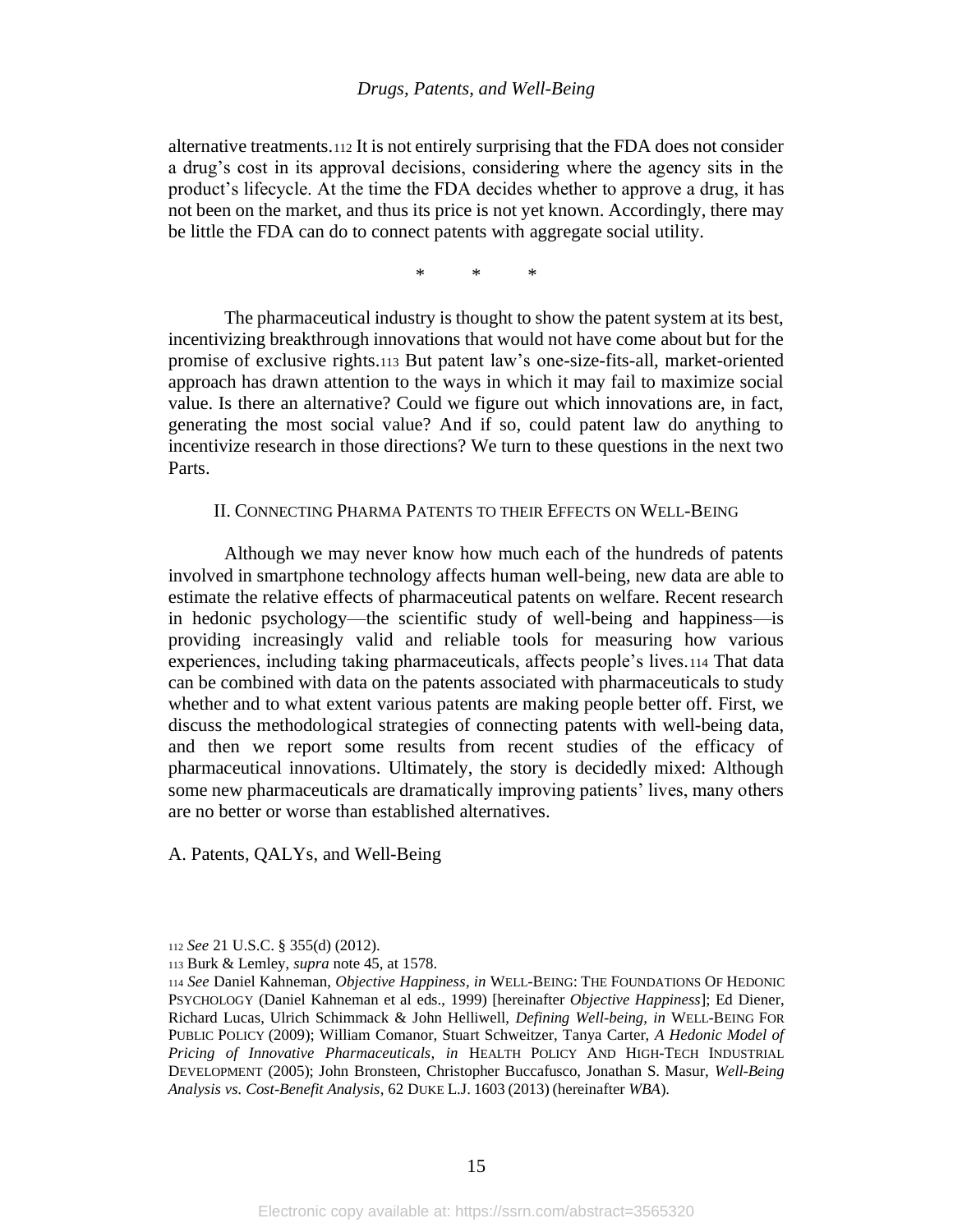<span id="page-16-2"></span><span id="page-16-0"></span>The first challenge in connecting patents with their effects on welfare is isolating the patents involved in pharmaceutical products. Recent research by Scott Hemphill and Bhaven Sampat has shown this to be possible.<sup>115</sup> The Hatch-Waxman Act requires drug companies to list the most pertinent patents covering a drug in the FDA publication *Approved Drug Products with Therapeutic Equivalence Evaluations,* also known as the Orange Book.<sup>116</sup> Hemphill and Sampat find that while each drug is associated with, on average, 2.7 total patents, almost all drugs are covered by a single "active ingredient" patent.<sup>117</sup> After this patent expires, generic versions of the drug tend to enter the market.<sup>118</sup> In separate analysis, David Abrams and Sampat have explored which of the multiple patents associated with a drug is chosen for extension under the Hatch-Waxman Act's period of regulatory compensation.<sup>119</sup> Using this approach, they can assess which patent covers the active or main ingredient in the drug, and their findings strongly correlate with Hemphill and Sampat's data.<sup>120</sup>

<span id="page-16-1"></span>The bigger empirical challenge involves connecting pharmaceutical patents to their effects on patient welfare, but new research is now making this possible. Much of this research is inspired by the field of hedonic psychology, which attempts to scientifically measure how well individuals' lives are going.<sup>121</sup> Over the last several decades, scientists have made considerable strides in developing valid and reliable tools for studying and comparing people's experiences. This work reflects a turn from *decision utility*—judging people's welfare based on the choices they make—toward *experience utility*—judging people's welfare based on how they feel about their experiences.<sup>122</sup>

<sup>117</sup> Hemphill & Sampat, *Evergreening*, *supra* not[e 115,](#page-16-2) at 330.

<sup>119</sup> David S. Abrams & Bhaver N. Sampat, *Drug Patent Citations & Value*, NBER 1, 8 (2018).

<sup>120</sup> *Id*. at 8. There is now substantial evidence that drug companies file additional patents related to their active ingredient patents in an attempt to extend periods of exclusivity. Amy Kapczynski, Chan Park & Bhaven Sampat, *Polymorphs and Prodrugs and Salts (Oh My!): An Empirical Analysis of "Secondary" Pharmaceutical Patents,* 7 PLOS ONE, 1 (2012); Lisa L. Ouellette, *How Many Patents Does It Take to Make a Drug - Follow-On Pharmaceutical Patents and University Licensing*, 17 MICH. TELECOMM. & TECH. L. REV. 299 (2010). These patents typically cover different formulations of the active ingredient or alternative dosage regimes and delivery mechanisms. This strategy, known as "evergreening," raises a number of concerns about the length and breadth of pharmaceutical patents, but it does not affect researchers' ability to isolate the principal active ingredient patent associated with each drug. Accordingly, we are confident that in the great majority of cases, it will be possible to determine the patent that supports the pharmaceutical.

<sup>121</sup> Kahneman, *Objective Happiness*, *supra* not[e 114,](#page-15-0) at 4-5.

<sup>122</sup> Daniel Kahneman, *Experienced Utility and Objective Happiness: A Moment-Based Approach*, *in* CHOICES, VALUES, AND FRAMES 673 (Daniel Kahneman & Amos Tversky eds., 2000).

<sup>115</sup> C. Scott Hemphill & Bhaven N. Sampat, *When Do Generics Challenge Drug Patents?*, 8 J. EMPIRICAL LEG. STUD. 613 (2011) [hereinafter *Drug Patents*]; C. Scott Hemphill & Bhaven N. Sampat, *Evergreening, Patent Challenges, and Effective Market Life in Pharmaceuticals*, 31 J. HEALTH ECON. 327 (2012) [hereinafter *Evergreening*].

<sup>116</sup> Center for Drug Evaluation and Research, *Orange Book: Approved Drug Products with Therapeutic Equivalence Evaluations*, FDA (40TH ed. 2019).

<sup>118</sup> Hemphill & Sampat, *Drug Patents*, *supra* not[e 115,](#page-16-2) at 615.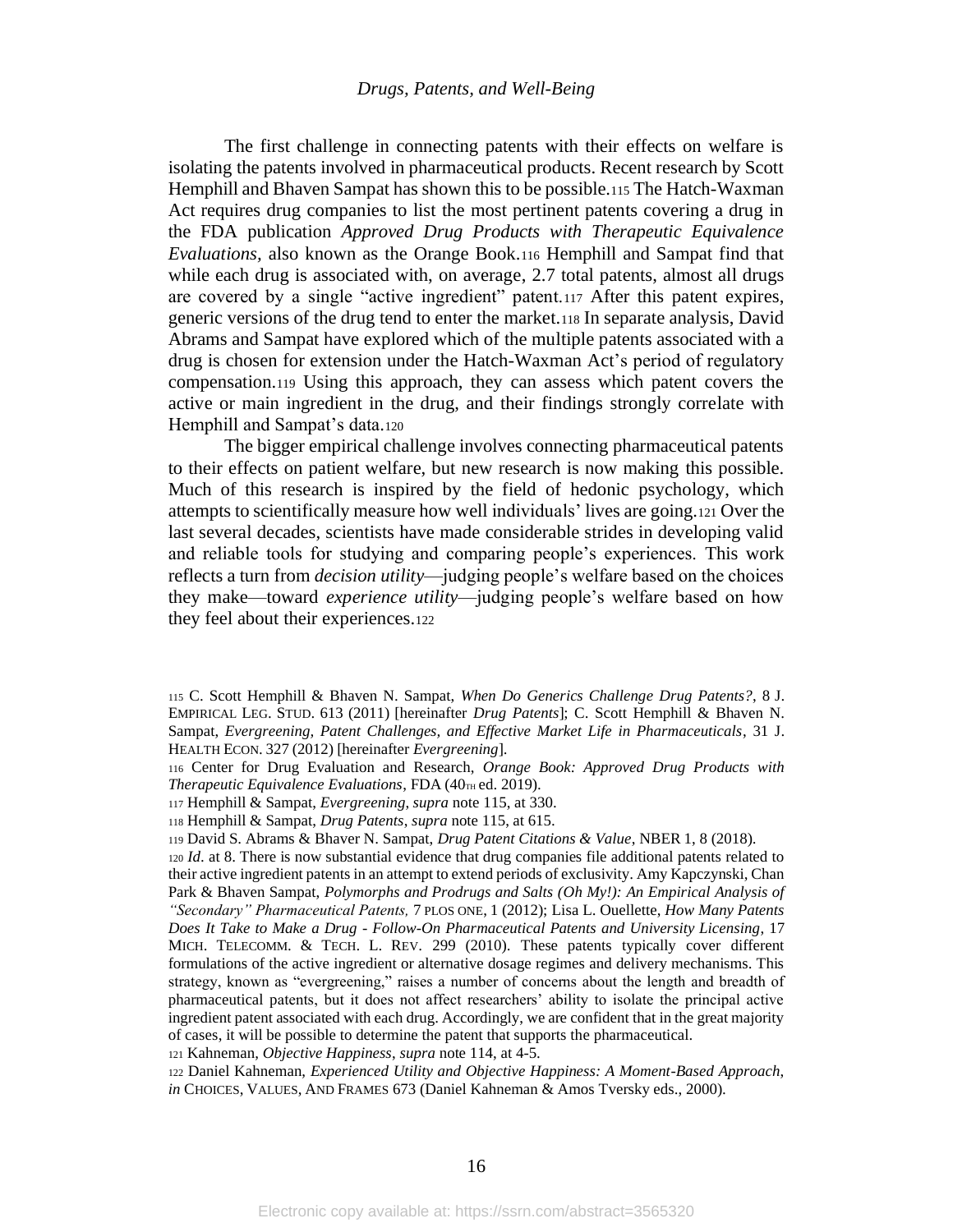The shift toward experiences is especially appropriate in the context of pharmaceuticals for a number of reasons. First, as we have seen, people's choices about which drugs they take are not likely to be strong proxies for the welfare, due to the numerous distortions of the drug market.<sup>123</sup> Although we might trust people to choose whether they will get more happiness from a Ford or a Jaguar, we should be less confident that their choices between medications—if they even get to make any—are rational and well-informed.<sup>124</sup> Second, pharmaceuticals affect people's lives in a variety of different ways, and policymakers should have data that reflect those experiences. Measuring the success of a new drug in terms of patients' fiveyear survival rates ignores an enormous amount of information that we might care about.<sup>125</sup> Obviously, many drugs treat conditions that do not cause death. Knowing that the five-year survival rate of an acne medication is 99% tells us very little about the drug's effectiveness. In addition, many people are likely to care not just about their absolute survival but also the quality of their lives.<sup>126</sup> People might rationally believe that surviving for three years in fairly good health is better than surviving for five years in miserable health.<sup>127</sup> Accordingly, scientists need tools that will capture the nuances of patients' experiences.

<span id="page-17-1"></span>We believe that the best way to measure a drug's effect on well-being is to survey people who are taking the drug and ask them how they are feeling.<sup>128</sup> As we have argued at length elsewhere, the best way to study people's welfare is to measure the range of positive and negative emotions that they experience during some period of time.<sup>129</sup> Research tools such as the experience sampling method (ESM), which uses smartphones to randomly query people about what they are doing and how happy or unhappy they are, can provide fine-grained data about individual well-being.<sup>130</sup> People's self-reports about their current experiences generate the most valid and reliable data on how they are doing.<sup>131</sup> For our

<span id="page-17-0"></span><sup>123</sup> *See* Bronsteen, Buccafusco & Masur, *supra* note [114,](#page-15-0) at 1607. *See also* Tara O'Neill Hayes, *Market Distortions Caused by the 340B Prescription Drug Program*, AMERICAN ACTION FORUM (Nov. 28, 2017), https://www.americanactionforum.org/research/340bmarketdistortions/.

<sup>124</sup> Wendy Netter Epstein, *Nudging Patient Decision-Making*, 92 WASH. L. REV. 1255 (2017); Hollis, *supra* not[e 69,](#page-10-0) at 3.

<sup>125</sup> Daniel Chisholm, Andrew Healy & Martin Knapp, *QALYs and Mental Health Care*, 32 SOC. PSYCHIATRY & PSYCHIATRIC EPIDEMIOLOGY 68, 68 (1997).

<sup>126</sup> Milton C. Weinstein, George Torrance & Alistair McGuire, *QALYs: The Basics*, 12 VALUE HEALTH S5, S5 (2009).

<sup>127</sup> Amiram Gafni, *Economic Evaluation of Health-Care Programmes: Is CEA Better Than CBA*?, 34 ENVTL. & RESOURCE ECON. 407, 408 (2006).

<sup>128</sup> Bronsteen, Buccafusco & Masur, *supra* note [114,](#page-15-0) at 1617.

<sup>129</sup> *Id*. at 1617-1620.

<sup>130</sup> *See* Iris H.L. Maes, et al., *Measuring Health-Related Quality of Life by Experiences: The Experience Sampling Method*, 18 VALUE HEALTH 44, 44 (2015); Alan B. Krueger, Daniel Kahneman, David Schkade, Norbert Schwarz & Arthur A. Stone, *National Time Accounting: The Currency of Life*, *in* MEASURING THE SUBJECTIVE WELL-BEING OF NATIONS: NATIONAL ACCOUNTS OF TIME AND WELL-BEING 9, 30 (Alan B. Krueger ed., 2009).

<sup>131</sup> *See* Diener et al., *supra* note [114,](#page-15-0) at 71-73; Dylan M. Smith, Ryan L. Sherriff, Laura Damschroder, George Loewenstein, & Peter A. Ubel, *Misremembering Colostomies? Former*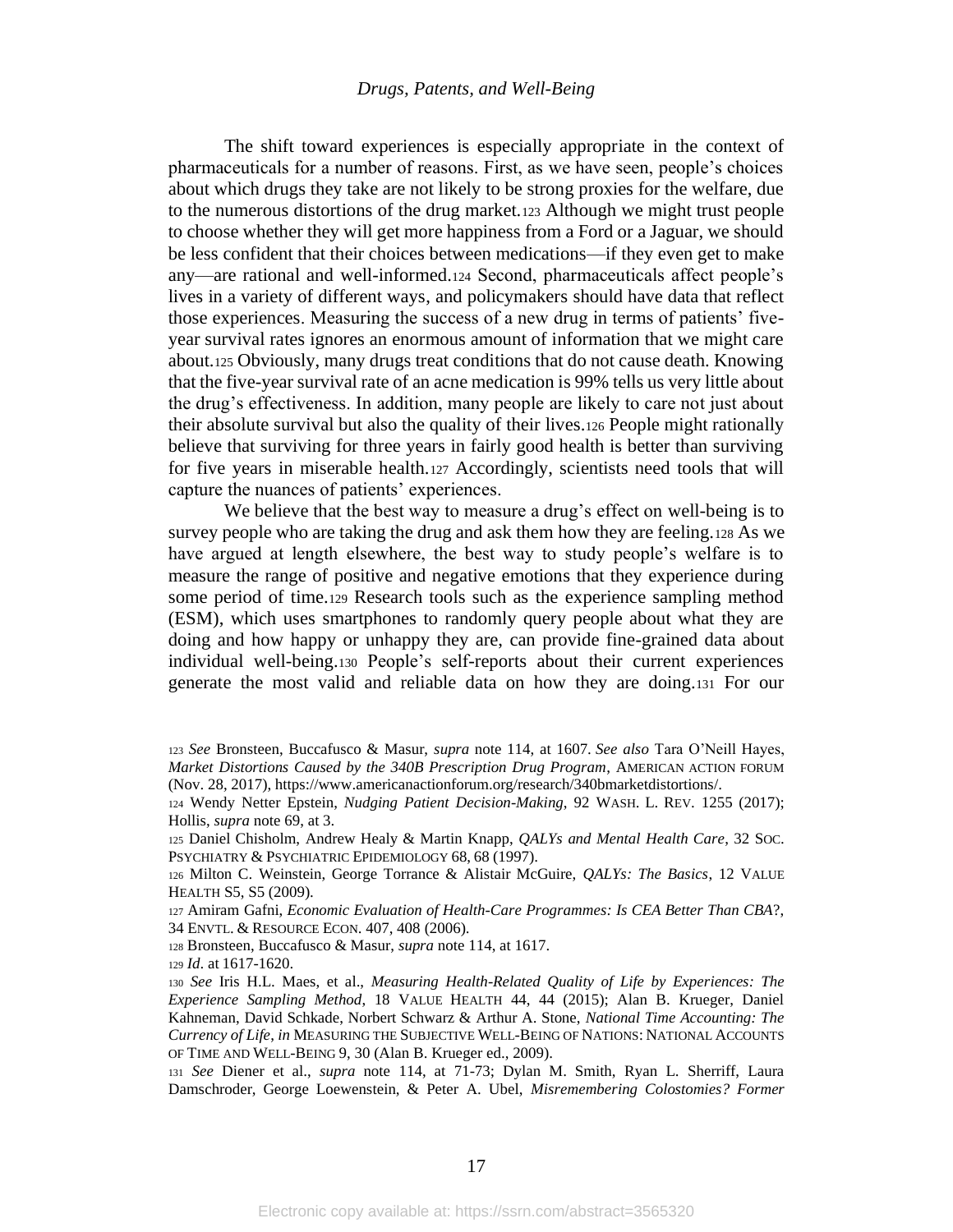purposes, we could imagine studies that track people's responses to ESM questions during their treatment with a patented pharmaceutical and compare them to responses from people who are using an alternative treatment.<sup>132</sup> Studies like these would provide extraordinarily precise data about people's treatment, including information not only about their health states but also their emotions and moods.<sup>133</sup> Although such studies would provide the "gold standard" for well-being comparisons, they are expensive to run (especially for long periods of time) and would create substantial impositions on patients.<sup>134</sup>

For longer term effects, such as for treatments that last several years or more, scientists can use other means for measuring people's experiences. One of the most common forms of hedonic psychology research relies on questions about people's life satisfaction which are typically included in larger survey instruments such as the General Social Survey.<sup>135</sup> Life satisfaction surveys include one or more questions that ask respondents something like: "All things considered, how satisfied with your life are you these days?"<sup>136</sup> Although life satisfaction surveys do not provide the fine-grained data of ESM studies, they can be used to track people through treatments over a longer period of time.<sup>137</sup> For example, researchers have used life satisfaction data to explore patient's experiences with different treatments for breast cancer,<sup>138</sup> kidney transplants,<sup>139</sup> and ADHD.<sup>140</sup>

<span id="page-18-1"></span><span id="page-18-0"></span>As we have explained in prior work, policymakers can use data from ESM and life satisfaction surveys to compute the number of "well-being units" ("WBUs") that people experience as a result of some change in an aspect of their lives.<sup>141</sup> The best hedonic surveys track individual well-being on a scale of -10 to 10, where 0 is equivalent to death or unconsciousness, and the ends of the scale represent the extremes of negative and positive experience. One WBU is equivalent

*Patients Give Lower Utility Ratings Than Do Current Patients*, 25 HEALTH PSYCHOL. 688, 691 (2006).

<sup>132</sup> *See* Inez Myin-Germeys et al., *Experience Sampling Methodology in Mental Health Research: New Insights and Technical Developments*, 17 WORLD PSYCHIATRY 123, 123 (2018).

<sup>133</sup> Ingrid Kramer et al., *A Therapeutic Application of the Experience Sampling Method in the Treatment of Depression: A Randomized Controlled Trial*, 13 WORLD PSYCHIATRY 68, 68 (2014). <sup>134</sup> Alan B. Krueger et al., *supra* not[e 130,](#page-17-0) at 30.

<sup>135</sup> Diener et al., *supra* not[e 114,](#page-15-0) at 19.

<sup>136</sup> *See* William Pavot & Ed Diener, *Review of the Satisfaction with Life Scale*, 5 PSYCHOL. ASSESSMENT 164, 164 (1993) (discussing the strength of the Satisfaction with Life Scale and referring to the fact that it is a "judgmental process, in which individuals assess the quality of their lives on the basis of a unique set of criteria").

<sup>137</sup> Andrew E. Clark, Ed Diener, Yannis Georgellis & Richard E. Lucas, *Lags and Leads in Life Satisfaction: A Test of the Baseline Hypothesis*, 118 ECON. J. F222, F231 (2008).

<sup>138</sup> Marianne Carlsson, et al., *Evaluation of Quality of Life/Life Satisfaction in Women with Breast Cancer in Complementary and Conventional Care*, 43 ACTA ONCOLOGY 27 (2003).

<sup>139</sup> Arthur J. Matas, et al., *Life Satisfaction and Adverse Effects in Renal Transplant Recipients: A Longitudinal Analysis*, 16 CLINICAL TRANSPLANTATION 113 (2002).

<sup>140</sup> Aribert Rothenberger, Andreas Becker, Dieter Breurer & Manfred Dopfner, *An Observational Study of Once-Daily Modified-Release Methylphenidate in ADHD: Quality of Life, Satisfaction with Treatment, and Adherence*, 20 EUR. CHILD & ADOLESCENT PSYCHIATRY S257 (2011).

<sup>141</sup> Bronsteen, Buccafusco & Masur, *WBA*, *supra* not[e 114,](#page-15-0) at 1643.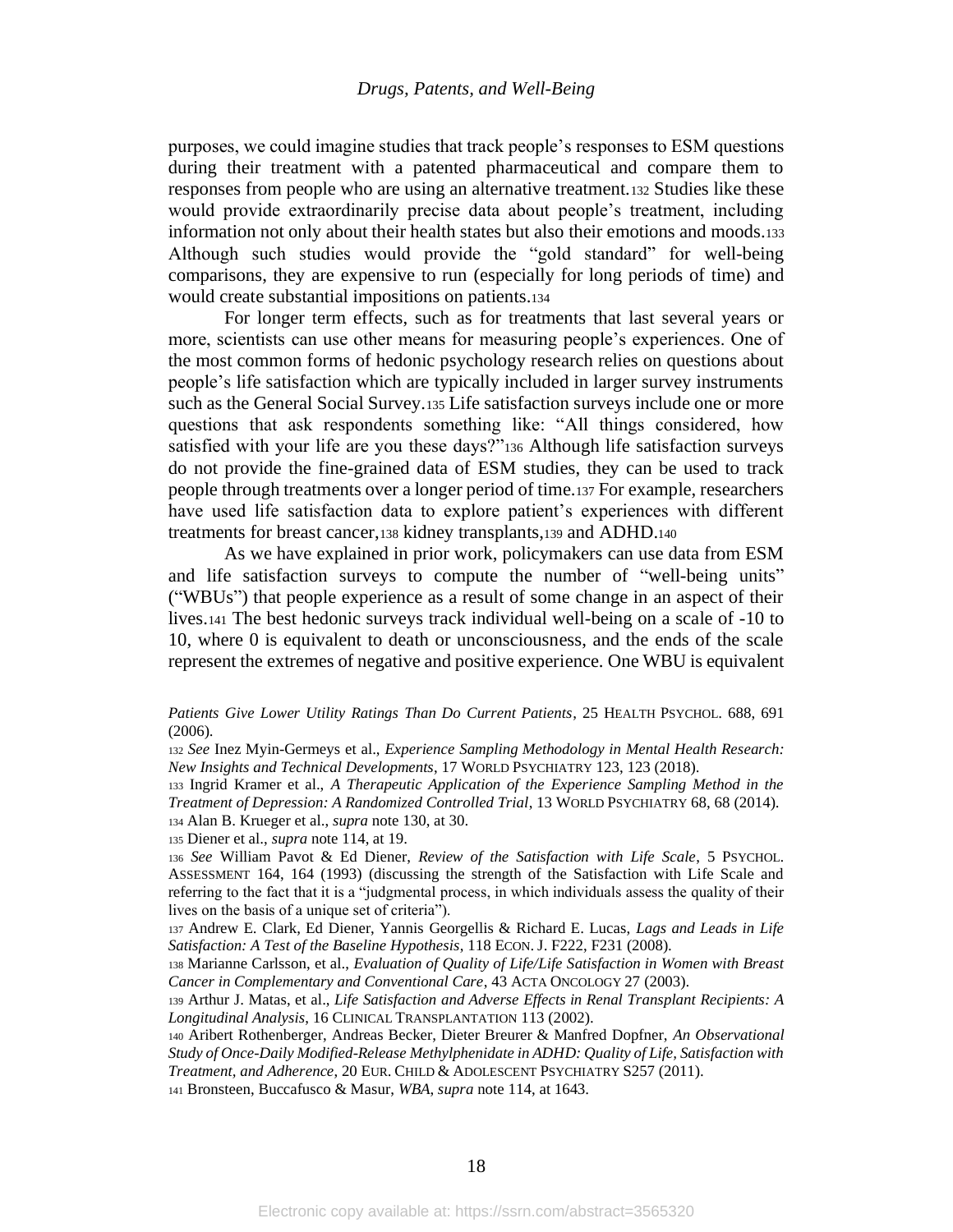<span id="page-19-1"></span>to one point on the hedonic scale for one person for one year.142 Thus, if an individual took a drug that raised her well-being from 7 to 8 for one year, that drug would have created one WBU of welfare. If 10 people each took a drug that raised their well-being from 5 to 8, and they took these drugs over a period of 10 years, this would yield an overall gain of 10 people  $\times$  3 points  $\times$  10 years = 300 WBUs. The use of WBUs thus offers a mechanism for rigorously measuring welfare changes over time, including those attributable to external factors such as new drugs.

<span id="page-19-0"></span>Although ESM and life satisfaction studies are increasingly popular, researchers and governments have come to rely on a metric called Quality Adjusted Life Years (QALYs) to determine the effectiveness of medical treatments across a wide variety of contexts.<sup>143</sup> While it is important to know how many lives a new drug saves or how many years it adds to patients' expected survival, these data paint an incomplete picture of the drug's effects on well-being. As we noted, the quality of a person's life is as important to her welfare as is its length, and the QALY provides a mechanism for studying the effects of different medical treatments.<sup>144</sup> Many European countries mandate QALY comparisons for health technology appraisals and cost-effectiveness studies, because they provide a single measure for evaluating alternatives.<sup>145</sup> Accordingly, pharmaceutical companies also have significant experience with them.<sup>146</sup>

To measure QALYs, researchers assess the number of years of life gained from a new treatment relative to the status quo treatment.<sup>147</sup> Then they discount (i.e., multiply) those additional life years by the health-related quality of life ("HRQoL") that patients experience during them.<sup>148</sup> HRQoL is assessed on a scale

<sup>142</sup> *Id.* at 1643-44.

<sup>143</sup> Chisholm et al., *supra* not[e 125,](#page-17-1) at 69-70; Sarah J. Whitehead & Shehzad Ali, *Health Outcomes in Economic Evaluation: The QALY and Utilities,* 96 BRIT. MED. BULL. 5, 13-14 (2010); Nancy J. Devlin & Paula K. Lorgelly, *QALYs as a Measure of Value in Cancer*, 11 J. OF CANCER POL'Y 19, 20-21 (2017).

<sup>144</sup> Chisolm et al., *supra* not[e 125,](#page-17-1) at 68 ("[T]he QALY transcends unidimensional measures such as life expectancy improvements or 5-year survival rates as indicators of the success or failure of medical intervention.").

<sup>145</sup> Hollis, *supra* note [69,](#page-10-0) at 16 ("There is very extensive experience with evaluating QALYs related to drug treatments, since a large number of governments and other insurers all over the world use such an approach…"); Whitehead & Ali, *supra* note [140,](#page-18-0) at 6 (2010) ("The use of QALYs is required by the National Institute for Health and Clinical Excellence (NICE) in the UK for health technology assessment); Hollis*, supra* not[e 90,](#page-12-0) at 2 ("While imperfect, the use of QALYs enables a comparison to be made between the therapeutic benefits of different drugs in a standardized way and thus to find a meaningful measure of the social value of an innovation. The implementation of the QALY technique in deciding which pharmaceuticals to fund in a number of jurisdictions around the world has been highly successful, and it offers strong encouragement for a broader application of QALYs to determining how to reward pharmaceutical innovations.").

<sup>146</sup> Hollis*, supra* note [69,](#page-10-0) at 17 ("Drug companies have also used QALY-type analysis themselves in order to demonstrate economic effectiveness of treatments.").

<sup>147</sup> Devlin & Lorgelly, *supra* not[e 143,](#page-19-0) at 20.

<sup>148</sup> *Id*.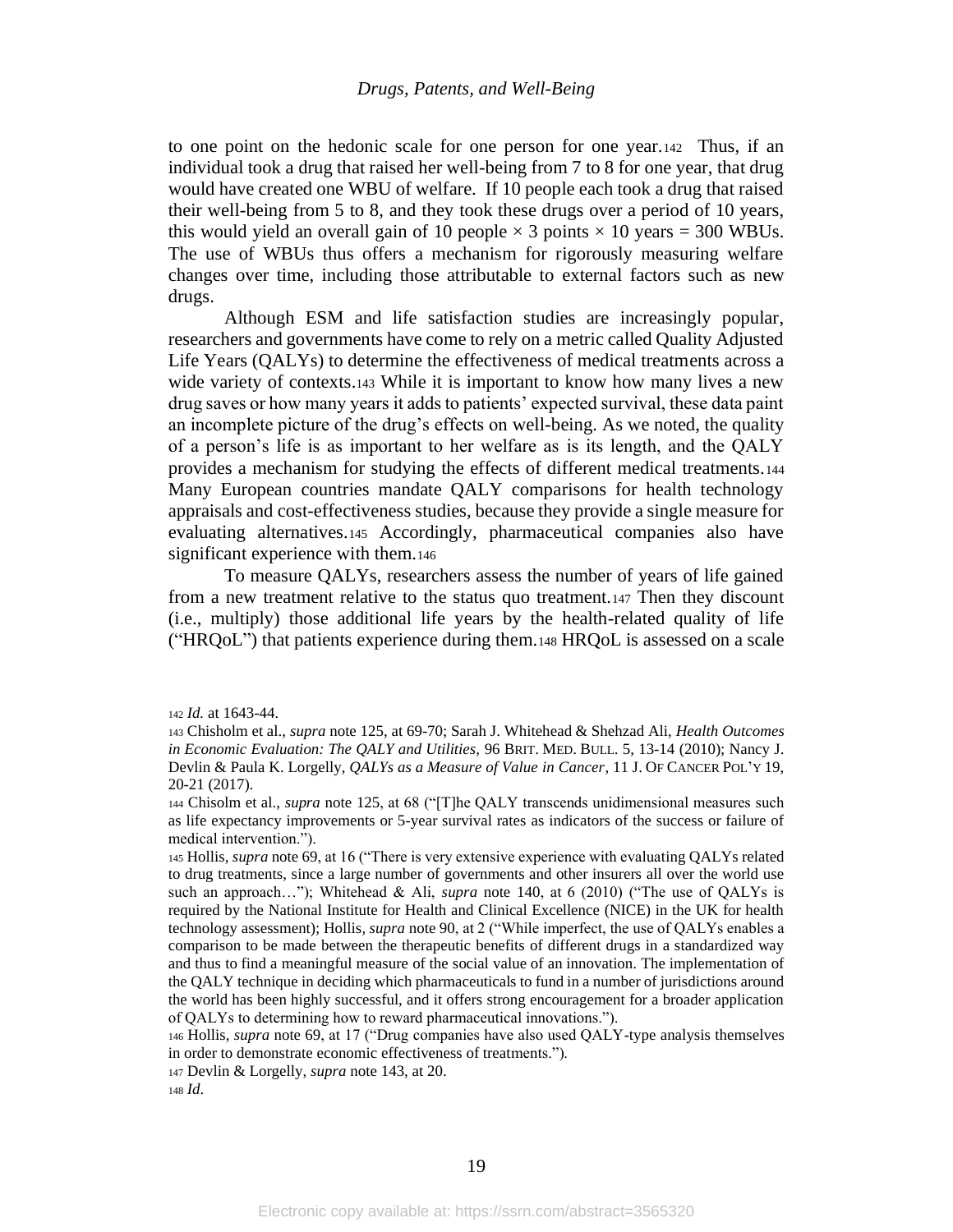that runs from 0 to 1, where 1 indicates perfect health and 0 indicates death.<sup>149</sup> Negative numbers can represent states worse than death.<sup>150</sup> In most studies, researchers assess HRQoL along several different dimensions, including the severity of problems with mobility, self-care, performing usual activities, pain, and anxiety/depression.<sup>151</sup> The relative weights of each of these domains is judged by medical professions and members of public, rather than patients themselves (an issue we discuss further below).<sup>152</sup> For example, if a new cancer treatment extends patients' lives by four years relative to the status quo, and those four years are spent, on average, at a level of 0.65 HRQoL, then the drug is responsible for creating  $4 \times$  $0.65 = 2.6$  QALYs per patient. If one thousand patients receive the treatment, the drug would generate 2,600 QALYs. In some European countries, these data are combined with the cost of the treatment to determine whether it is cost effective. In the next Part, we argue that the PTO can use QALY data to manipulate the size of the incentives given to pharmaceutical companies.

We should note, however, that QALY data are not a perfect proxy for human welfare.<sup>153</sup> There is no such measure, so the important question for policymakers is whether QALYs are better than the alternative, which, in this case, means no data at all. It is also important to be aware of the limitations with using QALY data. First, QALYs are typically assessed with reference to the patient receiving treatment, but medical treatments can have many spillover effects.<sup>154</sup> Vaccines and treatments for communicable diseases don't just help people who receive them, but everyone in society. And a pharmaceutical that enables patients to return to work can improve the lives of their children, spouses, and caregivers.<sup>155</sup>

In addition, as we explained, HRQoL weights are assessed by asking medical professionals and members of the public how bad they think being in certain health states is.<sup>156</sup> There is substantial evidence, though, that healthy people are systematically bad at predicting how various health states would make them feel.<sup>157</sup> Because healthy people focus on *becoming* unhealthy rather than *being* unhealthy, and because they do not account sufficiently for the effects of hedonic

<sup>157</sup> *Id*.

<sup>149</sup> Chisolm, *supra* not[e 125,](#page-17-1) at 68. *See also* Devlin & Lorgelly*, supra* not[e 143,](#page-19-0) at 20.

<sup>150</sup> Devlin & Lorgelly *supra* note [143,](#page-19-0) at 20 ("QALYs are estimated by multiplying the length of life in each health state by its HRQoL weight. The weights are on a scale anchored at 1 (full health) and 0 (a health state so bad it is as bad as being dead), with negative values indicating a health state considered to be worse than being dead.").

<sup>151</sup> *Id*.

<sup>152</sup> *Id.* at 19-20.

<sup>153</sup> *Id.* at 21.

<sup>154</sup> *Id.* at 21.

<sup>155</sup> *See* Whitehead & Ali, *supra* note [140,](#page-18-0) at 17 ("An improvement in the health of a woman/man with children may impact on the health of their children and may also help her/him return to work more quickly."); *see also* Devlin & Lorgelly, *supra* note [143,](#page-19-0) at 23 ("There may be wider benefits to society from treating cancer. For example, the reduced mortality and morbidity from cancer may enable cancer patients to return to work more quickly, or to contribute in other (non-income earning) ways to society, for example by caring for others or undertaking voluntary work."). <sup>156</sup> *Id.* at 16.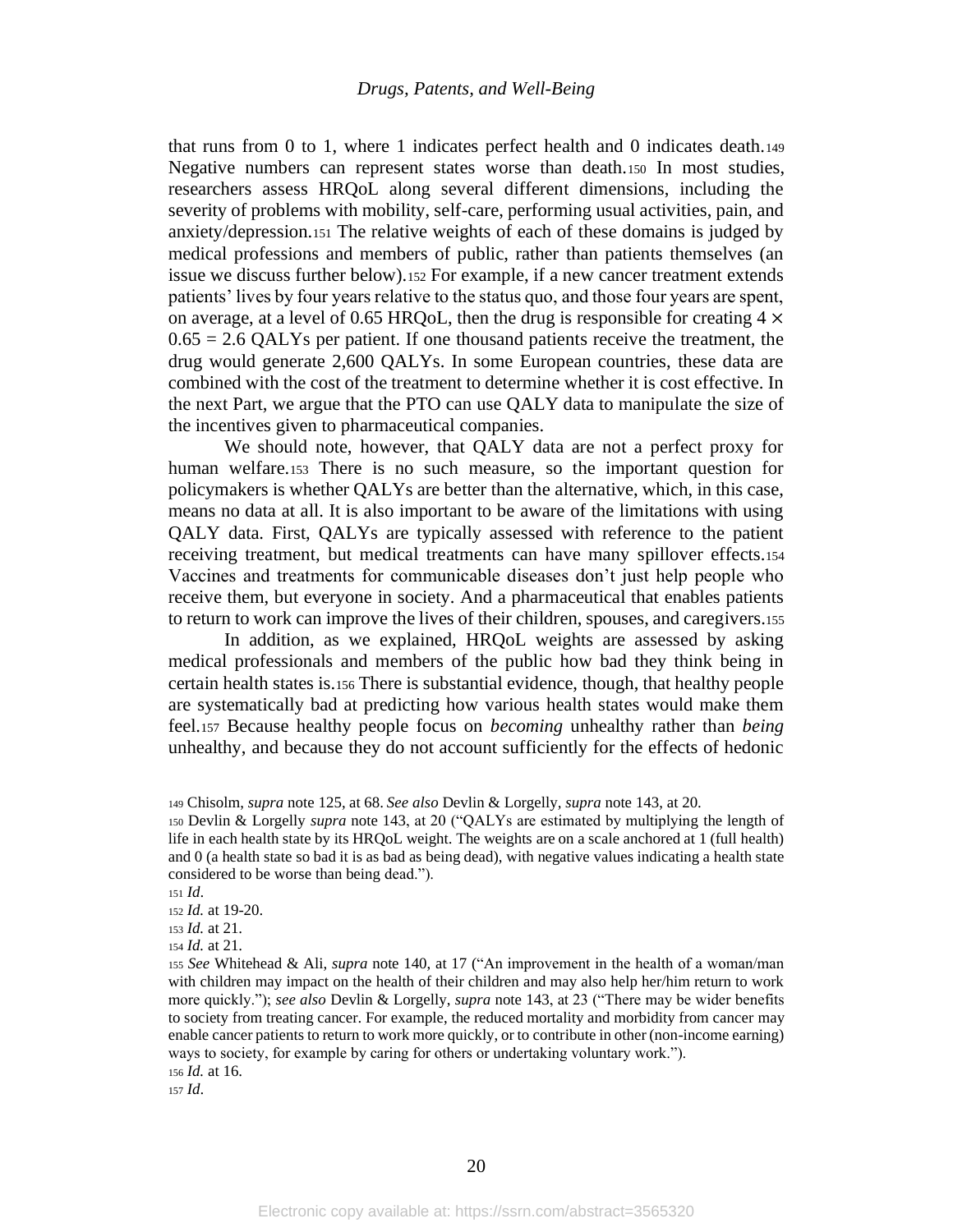adaptation to new experiences, they tend to overestimate both the magnitude and duration of negative experiences.<sup>158</sup> In addition, QALY measurements focus primarily on physical health rather than mental health and well-being, so they may not fully capture the effects of a treatment on patients' feelings and emotions.<sup>159</sup> Accordingly, they may understate the value of treatments for mental health disorders or ones that increase pleasure. For these reasons, we encourage increased use of ESM studies for pharmaceuticals, but we believe that QALY-based measures represent a vast improvement over the alternatives. Until better well-being measures become widely available, QALYs are a worthwhile mechanism for assessing health outcomes from drugs and medical treatments.

#### B. Which Patented Pharmaceuticals Improve Well-Being?

The past two decades have witnessed increased efforts by scholars and government agencies to assess the well-being impacts of new pharmaceuticals.<sup>160</sup> How often are they worth the enormous R&D investments and astronomical prices? The data are decidedly mixed. New treatments for some conditions have generated meaningful improvements over earlier options, but the story for many other patented pharmaceuticals is bleaker.<sup>161</sup> Below we report the findings of a number of recent studies to illustrate the broad variation in pharmaceutical effectiveness.

<span id="page-21-0"></span>First, the good news. In a study of the relative effectiveness of new pharmaceuticals approved by the FDA between 1999 and 2011, James Chambers and colleagues report a number of drugs that produced meaningful improvements over previous options.<sup>162</sup> The two largest successes in terms of QALYs per person were deferasirox (Exjade), which treats hemosiderosis, an excess iron accumulation, and produces average gains of 4.2 QALYs per person, and imatinib mesylate (Gleevec), which treats leukemia and produces gains of 4.1 QALYs per person.<sup>163</sup> Although these drugs come with astronomical price tags (\$168,469 and

<sup>160</sup> Nabhan, Klink & Prasad, *supra* not[e 105,](#page-14-1) at 781.

<sup>161</sup> Kyle, *supra* not[e 27,](#page-6-0) at 219.

<sup>163</sup> *Id*. at 1756.

<sup>158</sup>Peter A. Ubel, George Loewenstein & Christopher Jepson, *Disability and Sunshine: Can Hedonic Predictions Be Improved by Drawing Attention to Focusing Illusions or Emotional Adaptation?,* 11 J. EXPERIMENTAL PSYCHOL.: APPLIED 111, 111 (2005); Peter A. Ubel et al., *Do Nonpatients Underestimate the Quality of Life Associated with Chronic Health Conditions Because of a Focusing Illusion?,* 21 MED. DECISION MAKING 190, 197 (2001).

<sup>159</sup> Rebecca Johnson, et al., *Where's WALY?: A Proof of Concept Study of the "Well-being Adjusted Life Year" Using Secondary Analysis of Cross-Sectional Survey Data*, 14 HEALTH & QUALITY OF LIFE OUTCOMES 126 (2016) ("[T]the fact that we found a ceiling effect in the EQ-5D-3L (as have others before us [51], with nearly three quarters of participants at the maximum score reinforces the likelihood that it does not capture relevant changes that matter to individuals or, therefore, to economic evaluations.").

<sup>162</sup> James D. Chambers et al., *Despite High Costs, Specialty Drugs May Offer Value For Money Comparable To That Of Traditional Drugs,* 33 HEALTH AFFAIRS 1751, 1752 (2014) [hereinafter *Specialty Drugs*]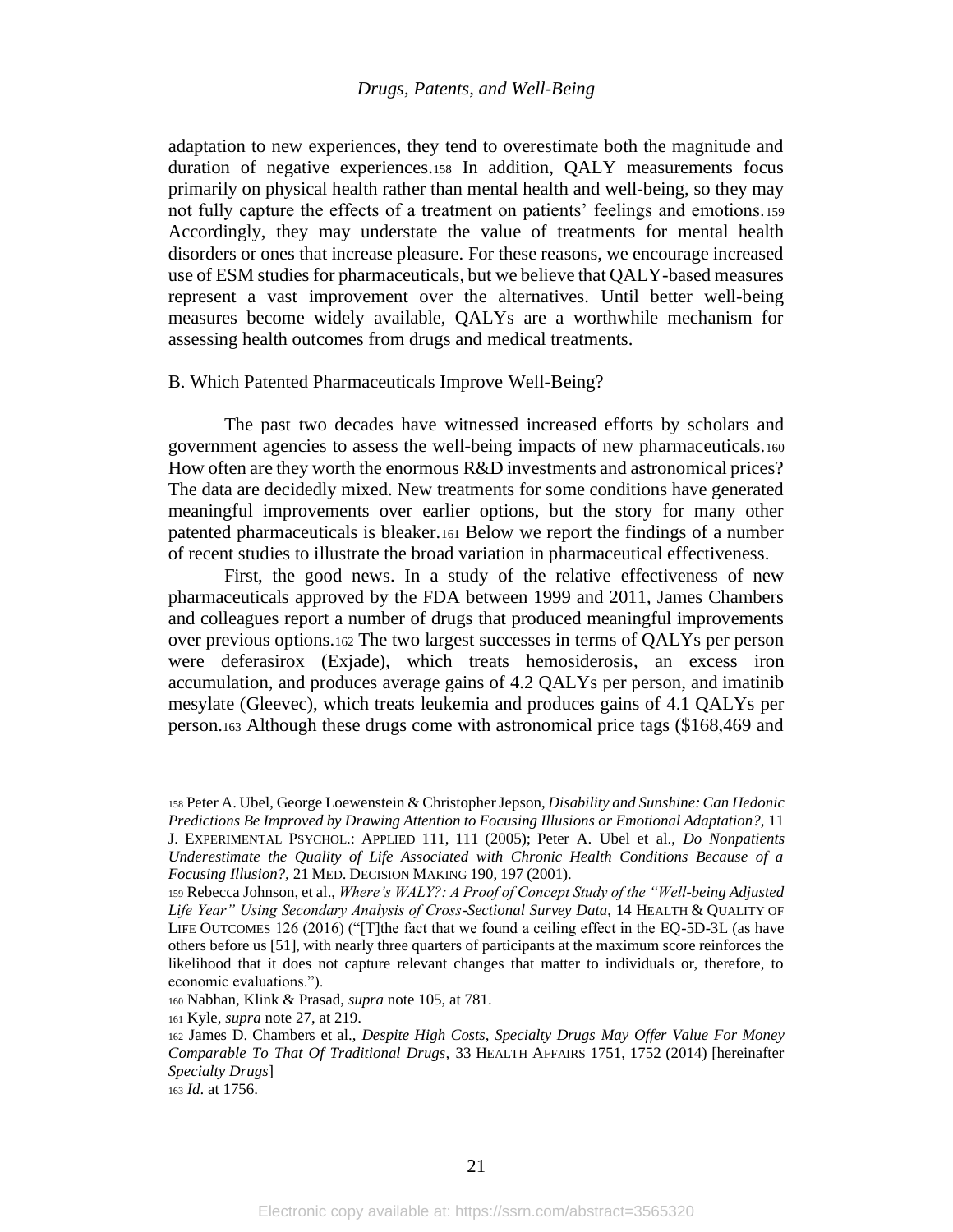\$151,746 incremental costs, respectively),<sup>164</sup> they are doing a great deal of good for the patients that receive them. Three additional drugs also produced at least one QALY improvement over the status quo, and one of them, bosentan (Tracleer), a treatment for pulmonary arterial hypertension, does so at a cost that is \$100,000 *less* that the alternative.<sup>165</sup> Sixteen out of the 102 drugs in the sample produced at least half of a quality adjusted life year on average.<sup>166</sup>

Because policymakers care about the total welfare produced by new pharmaceuticals and not just the welfare per patient, it is essential to know whether drugs are treating large or small populations. Adding four QALYs to one person's life is generally not as valuable as adding one QALY to one hundred people's lives.<sup>167</sup> While there certainly could be situations in which, for distributional equity reasons, policymakers might favor providing smaller benefits to one group over larger benefits to another, drugs that treat larger populations are, all else equal, more socially valuable.<sup>168</sup> Thus, from the perspective of a policymaker, what matters is overall welfare across the entire population (though of course the policymaker might want to focus on improving the welfare of those people who are least well off). Hundreds of QALYs will always outweigh just a few QALYs. Accordingly, in a subsequent study, Chambers and colleagues collected data on the U.S. incidence of diseases from the Centers for Disease Control and the National Cancer Institute.<sup>169</sup> They then calculated the aggregate number of QALYs per pharmaceutical if ten percent of the population with the condition received it.<sup>170</sup> Interestingly, the results differ meaningfully from the previous study. Although imatinib (Gleevec) produced more than four QALYs per person, only about 64,000 Americans suffer from leukemia.<sup>171</sup> Its estimated aggregate benefit, then, was only about 26,000 QALYs if ten percent of those people receive treatment.<sup>172</sup> By comparison, drugs that treated conditions with much higher incidence, such as high cholesterol, diabetes, hepatitis C, HIV, and smoking addiction generated significantly higher aggregate QALYs.<sup>173</sup> For example, 60 million Americans

<sup>173</sup> *Id* at 231.

<span id="page-22-0"></span><sup>164</sup> *Id*.

<sup>165</sup> *Id*.

<sup>166</sup> *Id*.

<sup>167</sup> Bronsteen, Buccafusco & Masur, *supra* not[e 114,](#page-15-0) at 1632-33. *But see* JOHN RAWLS, A THEORY OF JUSTICE 140 (1971) ("[T]he principle of average utility directs society to maximize not the total but the average utility (per capita).").

<sup>168</sup> On the distributional concerns of IP policy see e.g. Margaret Chon, *Intellectual Property and the Development Divide*, 27 CARDOZO L. REV. 2821 (2006); Madhavi Sunder, *IP3*, 59 STAN. L. REV. 257 (2006).

<sup>169</sup> James D. Chambers et al., *Estimating Population Health Benefits Associated with Specialty and Traditional Drugs in the Year Following Product Approval,* 15 APPL. HEALTH ECON. HEALTH POL'Y 227, 228-30 (2017) [hereinafter *Estimating Population*]

<sup>170</sup> *Id*. at 230. Ten percent was chosen to provide a conservative estimate. It is, of course, trivially easy to redo the math with different assumptions.

<sup>171</sup> *Id.* at app. tble 1, online supplement, available at https://link.springer.com/article/10.1007%2Fs40258-016-0291-9#Sec15. <sup>172</sup> *Id*.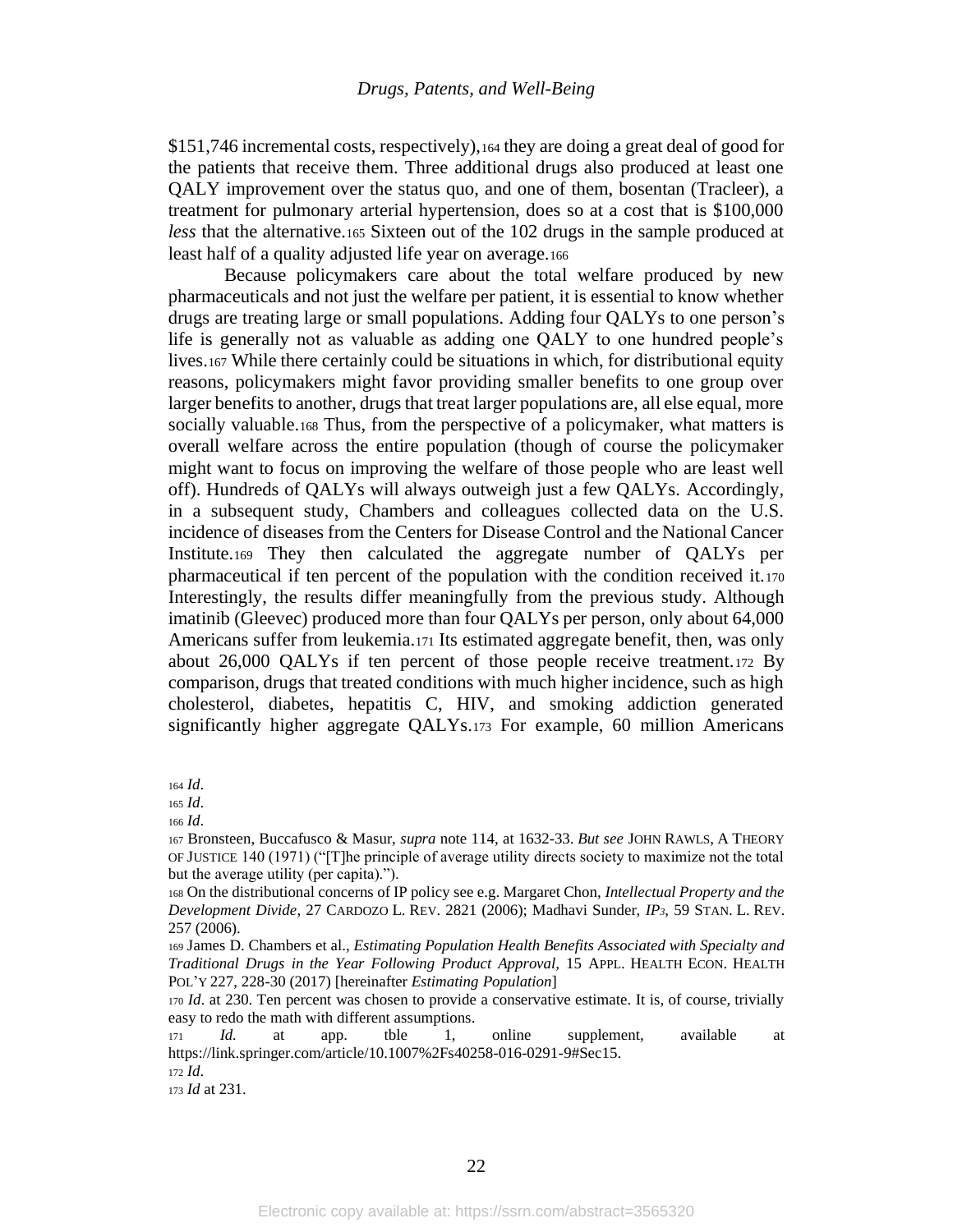suffer from high cholesterol, and although ezetimibe only produced 0.172 QALYs per person compared to the standard treatment, if ten percent of those people get the drug, it would produce 1.1 million QALYs.<sup>174</sup> Pioglitazone, which was approved to treat type 2 diabetes in 1999, generates 0.170 QALYs per person, but if given to ten percent of the 18 million people with the disease, it would create an additional 696,680 QALYs.<sup>175</sup> According to Chambers and colleagues' data, fourteen drugs would generate at least 100,000 QALYs under their assumptions.<sup>176</sup>

Unfortunately, for many more pharmaceuticals, the story is not as promising. First, many molecular entities that receive patents do not enter into FDA clinical trials at all, presumably because their sponsors do not believe they are likely to produce promising results. Of the drugs that do enter clinical trials, the vast majority fail to win approval. In a new study, Wong, Siah, and Lo estimate that only 13.8% of drug development programs result in approval,<sup>177</sup> and their estimates are higher than some others.<sup>178</sup> In 2019, the FDA only approved forty-eight novel drugs, and nine of these were approved on the basis of surrogate endpoints rather than clinical ones.<sup>179</sup> This means that the drugs could gain approval without showing a direct treatment effect if they could at least show some positive effect on another "surrogate" outcome that is correlated with the treatment effect.<sup>180</sup> But relying on surrogate endpoints rather than clinical ones can dramatically overestimate a drug's total therapeutic effect.<sup>181</sup> Thus, most patented pharmaceuticals fail to meet the FDA's standards for safety and effectiveness, and those that meet it may do so on data of dubious reliability.<sup>182</sup>

In addition, the fact that the FDA has judged a drug to be effective does not mean that the drug represents an improvement over existing treatment options. In the studies by Chambers and colleagues, substantial percentages of drugs were estimated to be no more effective or less effective than existing options. That is, they produced zero or negative QALYs.<sup>183</sup> One of their studies found this to be true for 39% of the drugs studied,<sup>184</sup> and another estimated that 32% had zero or

<sup>181</sup> Beauliue-Jones et al., *supra* not[e 104,](#page-14-0) at 2.

<sup>174</sup> *Id*.

<sup>175</sup> *Id*.

<sup>176</sup> *Id*.

<sup>177</sup> Wong, Siah & Lo, *supra* not[e 101,](#page-14-2) at 277.

<sup>178</sup> Michael Hay, David W. Thomas, John L. Craighead, Celia Economides & Jesse Rosenthal, *Clinical Development Success Rates for Investigational Drugs*, 32 NATURE BIOTECH. 40 (2014) (estimating a 10.4% success rate); David W. Thomas, et al., *Clinical Development Success Rates 2006–2015*, BIOMEDTRACKER (2016) (estimating a 9.6% success rate).

<sup>179</sup> Asher Mullard, *2019 FDA Drug Approvals*, 19 NATURE REV.: DRUG DISCOVERY 79 (2020). The five-year rolling average is forty-four approvals per year. *Id.* at 79*.*

<sup>180</sup> Ross L. Prentice, *Surrogate Endpoints in Clinical Trials: Definition and Operational Criteria*, 8 STAT. MED. 431–440 (1989); Beauliue-Jones et al., *supra* not[e 104,](#page-14-0) at 2.

<sup>182</sup> In addition, many clinical trials are run by the drug's sponsoring firm rather than by independent organizations, and the trials involve ideal patient populations who are likely to respond better to the treatment than will real world populations. *See* Diana Herrera-Perez, *supra* note [97,](#page-13-0) at 2-3 (2019); Nabhan, Klink & Prasad, *supra* not[e 105,](#page-14-1) at 781–82.

<sup>183</sup> James D. Chambers et al., *Expedited Review, supra* not[e 103,](#page-14-3) at 1410. <sup>184</sup> *Id*. at 1410.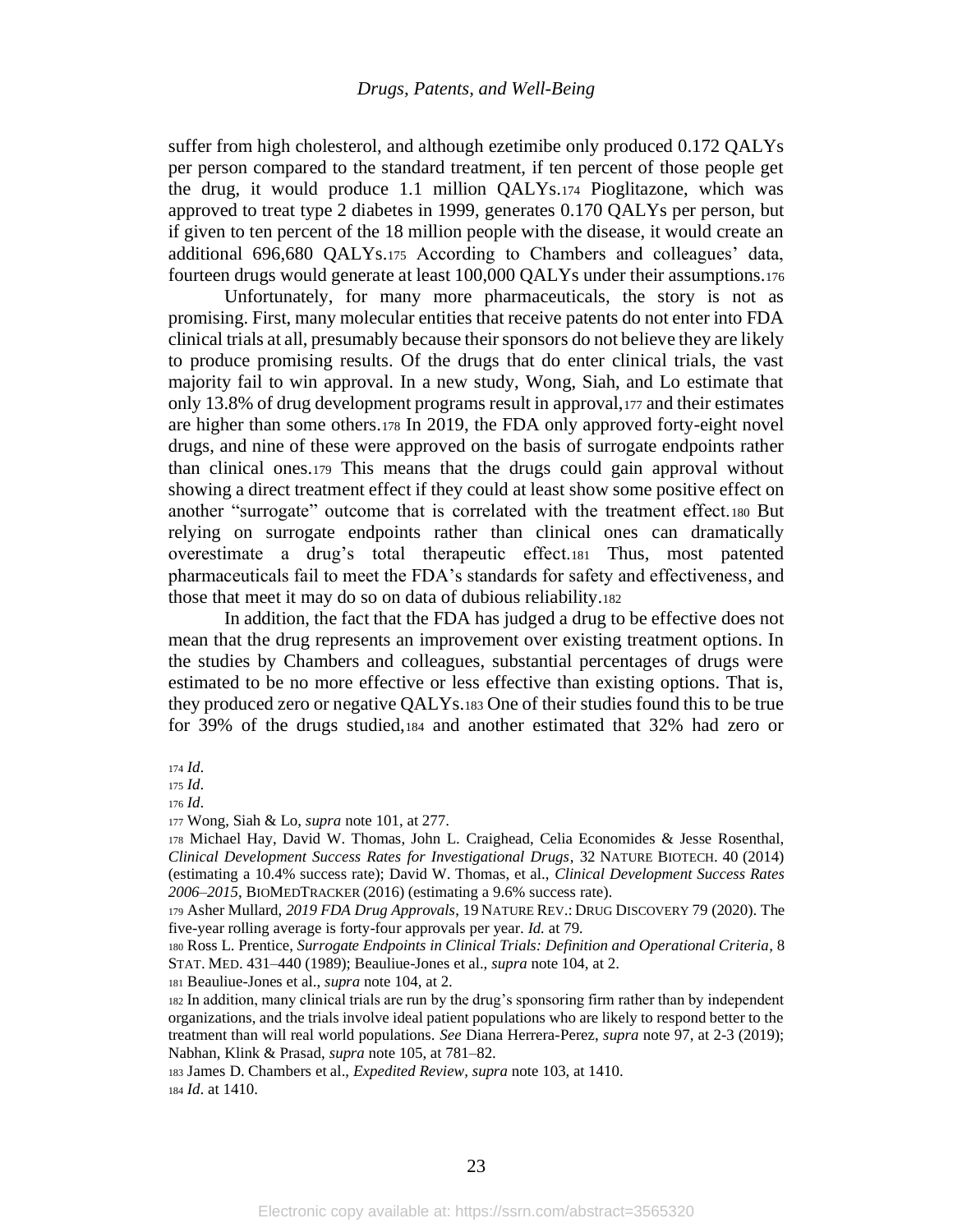negative QALY impact.<sup>185</sup> In the latter study of 102 new drugs, nineteen were "dominated" by the alternative. That is, they were both less effective and more expensive than the comparator treatment.<sup>186</sup> Moreover, another one-third of the drugs in this study generated fewer than 0.1 incremental QALYs.<sup>187</sup> Importantly, many of these poorly performing drugs would not treat especially large populations, so their aggregate therapeutic value is also low (or negative).

These disappointing results have been corroborated by other studies using different datasets. Abrams and Sampat studied new molecular entities approved in the US between 1987 and 2011.<sup>188</sup> The median incremental QALY improvement per drug was only 0.09 (approximately one additional month of life at perfect health), and 25% of the drugs in their sample have negative incremental QALYs.<sup>189</sup>

Margaret Kyle analyzed 352 new pharmaceuticals that reached the market between 2000 and 2016.<sup>190</sup> She compared these drugs' prices to their assessments by France's Haute Authorité de Santé, which scores drugs based on whether they represent improvements over existing standards.<sup>191</sup> Major improvements are scored 1, while those with no additional benefit are scored 5.<sup>192</sup> Perhaps unsurprisingly, imatinib (Gleevec) scored 1.<sup>193</sup> But almost half of the drugs in the sample (169) received a score of 5, while another quarter received a score of 4.<sup>194</sup> Despite their poor performance, however, these low scoring drugs were not significantly cheaper than their higher scoring counterparts.<sup>195</sup>

These sorts of relatively useless "me too" drugs nevertheless exist because the market for pharmaceuticals creates incentives for firms to develop them. Even if a drug represents at most a very incremental improvement on the status quo, it might succeed in winning substantial market share through effective marketing and outreach. The drug could become highly profitable even without contributing significantly to welfare, compared with treatments that preceded it. Thus, while pharmaceutical companies have produced some important breakthrough drugs that have benefitted thousands of patients, they have also produced many products that are outright failures from the standpoint of therapeutic outcomes (though not necessarily from the standpoint of profit). As we discuss in the next section, these failures have considerable social costs.

C. Innovation Failures are Socially Costly

 Chambers et al., *Specialty Drugs*, *supra* note [162,](#page-21-0) at 1755. *Id*. at 1754. <sup>187</sup> *Id.* Abrams & Sampat, *supra* not[e 119,](#page-16-1) at 11. Abrams & Sampat, *supra* not[e 119,](#page-16-1) at 11. Kyle, *supra* not[e 27,](#page-6-0) at 219. *Id*. at 218. <sup>192</sup> *Id*. *Id* at 219. *Id* at 219–20.

<sup>195</sup> *Id.* at 224, 226.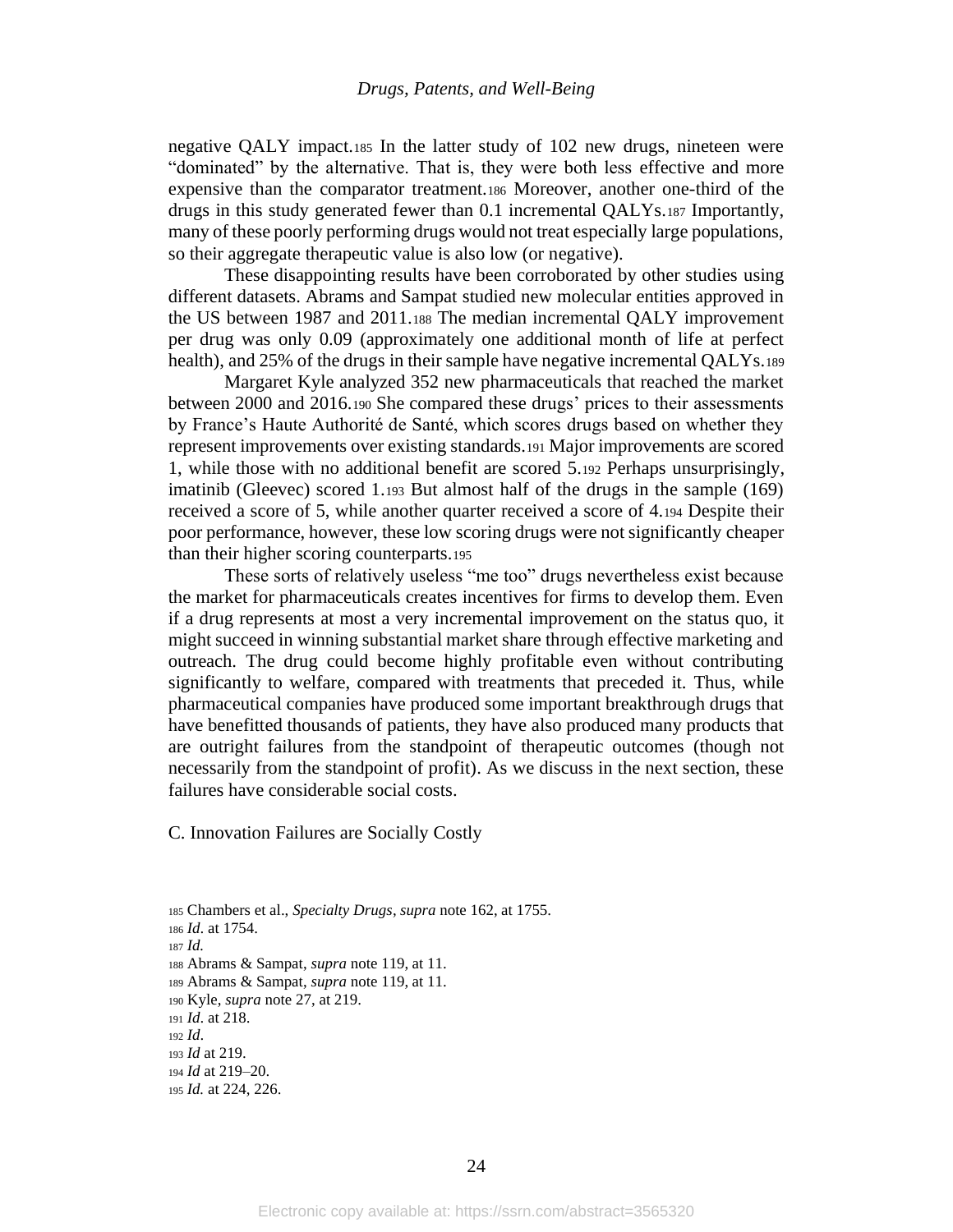If the authors of this paper were to quit their jobs as professors to form a boy band, their decision would primarily generate private costs for themselves and their families. Having invested resources in a project with no possible audience, they would fail to recoup their costs. This is the disciplining power of the market. But the market for pharmaceuticals is different, for the reasons discussed in Part I. These differences mean that resources invested in drugs with negligible therapeutic benefits also produce substantial social costs.<sup>196</sup>

Of course, like all patents, pharmaceuticals that generate little therapeutic value still create administrative costs for an expensive regulatory system that approves and monitors them. Here, that includes both the costs of running the PTO and the costs of running the FDA.<sup>197</sup> In addition, because low value patents are still valid, competitors will have to search for them to determine whether their own inventions face litigation risk.<sup>198</sup> And having discovered the existence of previously granted patents, competitors will expend costs either licensing or designing around those patents.<sup>199</sup> These expenses increase the costs of R&D and, potentially, the costs to consumers.<sup>200</sup>

<span id="page-25-0"></span>Yet there are further costs beyond these. When firms are incentivized to maximize private value rather than social value, they invest resources that could have been otherwise better spent.<sup>201</sup> As we have noted, pharmaceutical firms can obtain substantial profits by producing "me too" drugs that treat conditions that are treated just as well by existing options.<sup>202</sup> In a world of infinite R&D resources, we would not be worried about firms investing in pharmaceutical innovations that only produced modest improvements or that only treated tiny populations. But in reality, firms face capital constraints on their R&D,<sup>203</sup> so more money spent pursuing low social value drugs means that less money will be spent developing high social value drugs.

<span id="page-25-1"></span>Although "me too" drugs ostensibly inject some degree of competition into the market and should decrease the prices of first in the market drugs, the evidence for price reductions is mixed.<sup>204</sup> Pharmaceutical companies determine the price of

<sup>200</sup> *Id*.

<sup>201</sup> Masur, *supra* note [47,](#page-8-2) at 687.

<sup>196</sup> Paul Grootendorst, *How Should We Support Pharmaceutical Innovation?*, 9 EXPERT REV. PHARMACOECONOMICS OUTCOMES RES. 313, 315–16 (2009).

<sup>197</sup> The PTO's annual appropriation is over \$2 billion. Deepak Hegde, *Funding and Performance at the US Patent and Trademark Office*, 30 NATURE BIOTECH. 148, 149 (2012). The FDA spends about \$2 billion of its annual budget on human drugs. Food & Drug Admin., *Justification of Estimates for Appropriations Committees*, *Fiscal Year 2021*, 73 (2020), https://www.fda.gov/media/135078/download

<sup>198</sup> Clarisa Long, *Costs in Patent and Copyright*, 90 VA. L. REV. 465, 469 (2004).

<sup>199</sup> Bechtold, Buccafusco & Sprigman, *supra* not[e 39,](#page-7-3) at 19.

<sup>202</sup> Stephane Régnier, *What Is the Value Of 'Me-Too' Drugs?*, 16 HEALTH CARE MANAGEMENT SCIENCE 300, 312 (2013); Wineinger, Zhang & Topol, *supra* not[e77,](#page-11-2) at 7.

<sup>203</sup> Carmelo Giaccotto, Rexford E. Santerre & John A. Vernon, *Drug Prices and Research and Development Investment Behavior in the Pharmaceutical Industry*, 48 J. L. & ECON. 195 (2005).

<sup>204</sup> Hollis, *supra* note [69,](#page-10-0) at 7 ("However, since me-too drugs do not typically result in large price reductions, it is likely that they attract more investment than is socially optimal."); Wineinger, Zhang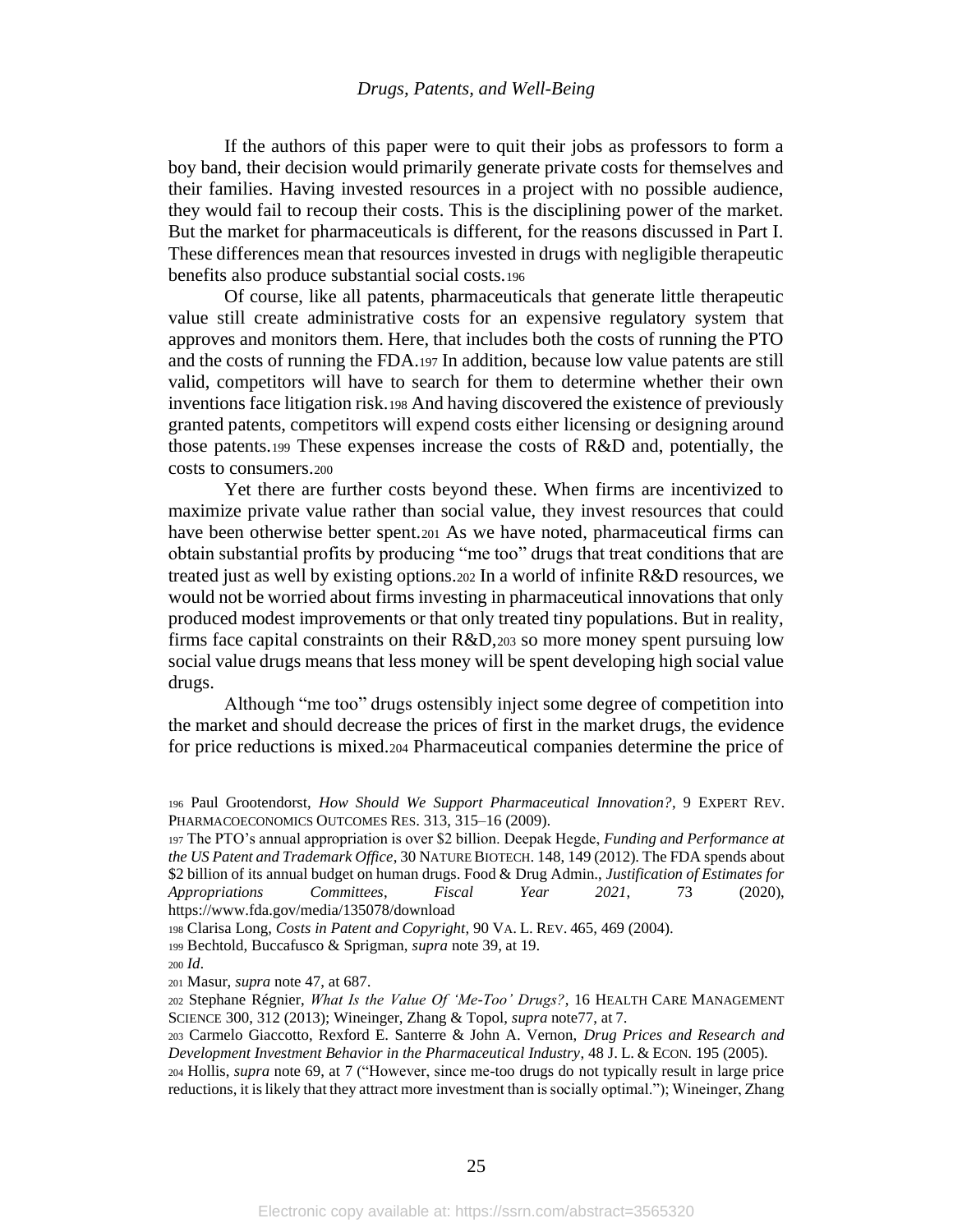their drug at market entrance according to when they anticipate branded competitors will enter the market, and they may lower prices over time to stay competitive.<sup>205</sup> Additionally, the entry of more branded competitors into the market seems to result in slowed price increases over time.<sup>206</sup> However, Wineiger and colleagues' recent analysis of trends in drug prices between 2012 and 2017 indicates that price increases are nearly universal, but the highest increases were between branded drugs and their "me too" variants.<sup>207</sup> Some evidence suggests that even the introduction of a generic competitor to a previously patented drug has little effect on the total consumption of the medication.<sup>208</sup> Although "me too" drugs may not substantially reduce the prices of blockbuster drugs, they do, nonetheless, take market share.<sup>209</sup> This means that the competition created by "me too" drugs may fail to benefit consumers through lower prices while simultaneously reducing returns to the pioneer drugs that made significant innovations.<sup>210</sup>

## <span id="page-26-0"></span>III. CREATING INCENTIVES FOR WELFARE-ENHANCING DRUGS

The central objective of our paper is to bridge the divide we have described in the preceding Parts between market outcomes and welfare—that is, between drugs that will earn substantial amounts of money and drugs that will substantially improve welfare. In this Part, we propose a series of patent law mechanisms aimed at encouraging pharmaceutical firms to invest resources in developing drugs that enhance welfare. Simultaneously, we hope to discourage firms from investing in developing drugs that have only a limited effect on welfare, including "me too" drugs that largely duplicate existing drugs that are already on the market.<sup>211</sup>

#### A. Extending Patents for Beneficial Pharmaceuticals

<sup>&</sup>amp; Topol, *supra* not[e 77,](#page-11-2) at 5 ("This finding suggests that prices of brand-name drugs are not largely affected by the presence of generic drugs or perhaps biosimilar products and others that may enter the market in the future.").

<sup>205</sup> Régnier, *supra* note [202,](#page-25-0) at 307–308; Joseph A. DiMasi & Cherie Paquette, *The Economics of Follow-on Drug Research and Development*, 22 PHARMACOECONOMICS, Supp. 2, 1 (2004).

<sup>206</sup> Z. John Lu & William S. Comanor, *Strategic Pricing of New Pharmaceuticals*, 80 REV. ECON. STAT. 108, 116 (1998) ("More numerous rivals have the expected effect of slowing price increases.").

<sup>207</sup> Wineinger, Zhang & Topol, *supra* not[e 77,](#page-11-2) at 6.

<sup>208</sup> Darius Lakdawalla & Tomas Philipson, *Does Intellectual Property Restrict Output? An Analysis of Pharmaceutical Markets*, 55 J. L. & ECON. 151, 153–54 (2012).

<sup>209</sup> Régnier, *supra* not[e 202,](#page-25-0) at 305 ("The 'average' me-too drug was launched 2.5 years (10 quarters) after the first entrant …. and captured 38.5% of market share.").

<sup>210</sup> Hollis*, supra* note [69,](#page-10-0) at 6 ("Not only is the R&D investment into "me-too" drugs likely excessive, me-too products harm the returns available to pioneer drugs by capturing market share from them even before patent expiry. This harms the incentive to undertake research into pioneer drugs, to the extent that the innovator expects a reduction in its period of exclusivity.").

<sup>211</sup> Gagne & Choudhry, supra note [86,](#page-12-1) at 711 (describing the relative uselessness of "me too" drugs).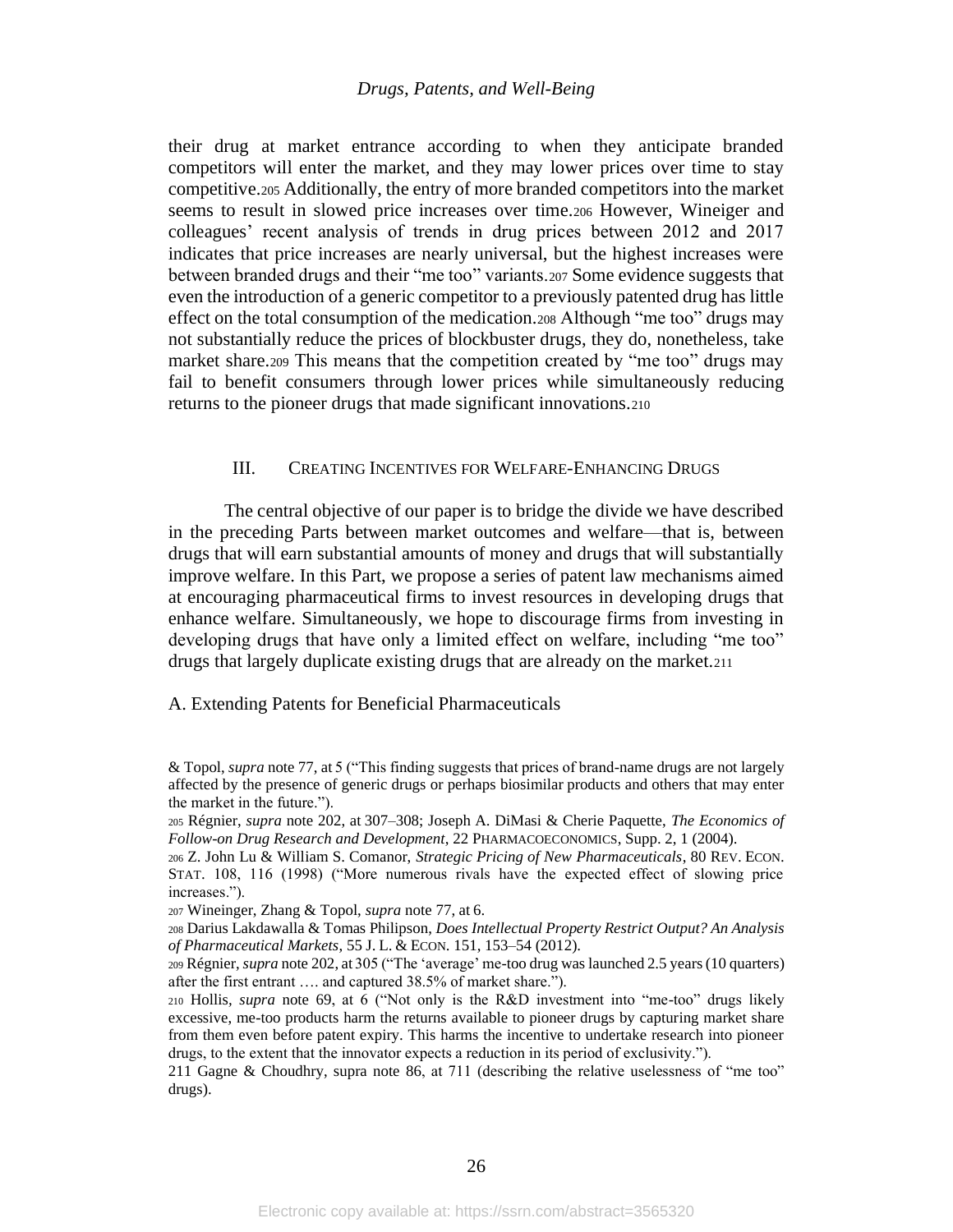By way of example, consider a firm that is deciding whether to invest in two drugs, Drug A and Drug B. Drug A is a typical "me too" drug—it treats a condition (high cholesterol) for which there are already very good drugs on the market, and it does so only slightly more effectively than existing treatments. 212 But the market for drugs that treat this condition is enormous, and if Drug A can capture only part of that market it could be highly profitable. By contrast, Drug B treats a disease that disproportionately afflicts poorer people in the United States and Europe who face greater exposure to environmental toxins than do people living in wealthier communities.<sup>213</sup> Because the existing treatments are limited and produce serious side effects, the introduction of Drug B would have a significant effect on overall welfare. But the drug might not turn out to be especially profitable.<sup>214</sup> Most of the people who would want to take the drug are poor, and so their capacity to purchase the drug would depend on their access to health insurance and the reimbursement rates of Medicaid.<sup>215</sup> From a social welfare perspective, we would much prefer that the firm invest in developing Drug B. But the firm, thinking only of its own bottom line, is quite likely to select the more profitable Drug A instead. What is needed, then, is some legal mechanism that would create additional incentives for the firm to pursue Drug B (or dampen its incentives to pursue Drug A).

<span id="page-27-1"></span>Our principal lever is the patent term. We propose extending the patent term for patents that are producing substantial welfare gains. Patents are valid for twenty years from the date on which an application is filed.<sup>216</sup> But pharmaceutical drugs typically do not reach the market until many years after the filing of a patent application because of the need to run clinical trials and secure FDA approval.<sup>217</sup> This means that the typical period of market exclusivity is only ten to fourteen years.<sup>218</sup>

<span id="page-27-0"></span><sup>212</sup> *Cf. Cholesterol Count: 4 Natural Statins*, https://www.healthline.com/health/highcholesterol/natural-statins (describing the many statins available to treat high cholesterol).

<sup>213</sup> Beverly Wright, *Living and Dying in Louisiana's "Cancer Alley," in* THE QUEST FOR ENVIRONMENTAL JUSTICE: HUMAN RIGHTS AND THE POLITICS OF POLLUTION 88-93 (Robert D. Bullard, ed., 2005) (explaining how pollution tends to be concentrated geographically, typically near poorer communities and communities of color, due to land use decisions by policymakers). 214

<sup>215</sup> Robert Capettini, David A. Dittman & Richard C. Morey, *Reimbursement Rate Setting for Medicaid Prescription Drugs Based on Relative Efficiencies*, 4 J. ACCOUNTING & PUB. POL'Y 83, 86-91 (1985).

<sup>216</sup> 35 U.S.C. § 154.

<sup>217</sup> Robin J. Strongin, *Hatch-Waxman, Generics, and Patents: Balancing Prescription Drug Innovation, Competition, and Affordability*, *National Health Policy Forum, at* https://hsrc.himmelfarb.gwu.edu/sphhs\_centers\_nhpf/94 (2002).

<sup>218</sup> Roin, *supra* note [40,](#page-7-4) at 511; Henry G. Grabowski & John M. Vernon, *Effective Patent Life in Pharmaceuticals*, 19 INT'L J. TECH. MGMT. 98, 109-17 (2000) (suggesting that the typical effective patent term is ten to twelve years); Henry G. Grabowski & Margaret Kyle, *Generic Competition and Market Exclusivity Periods in Pharmaceuticals*, 28 MANAGERIAL & DECISION ECON. 491, 492 (2007) (finding that the "maximum effective patent life" is typically fourteen years).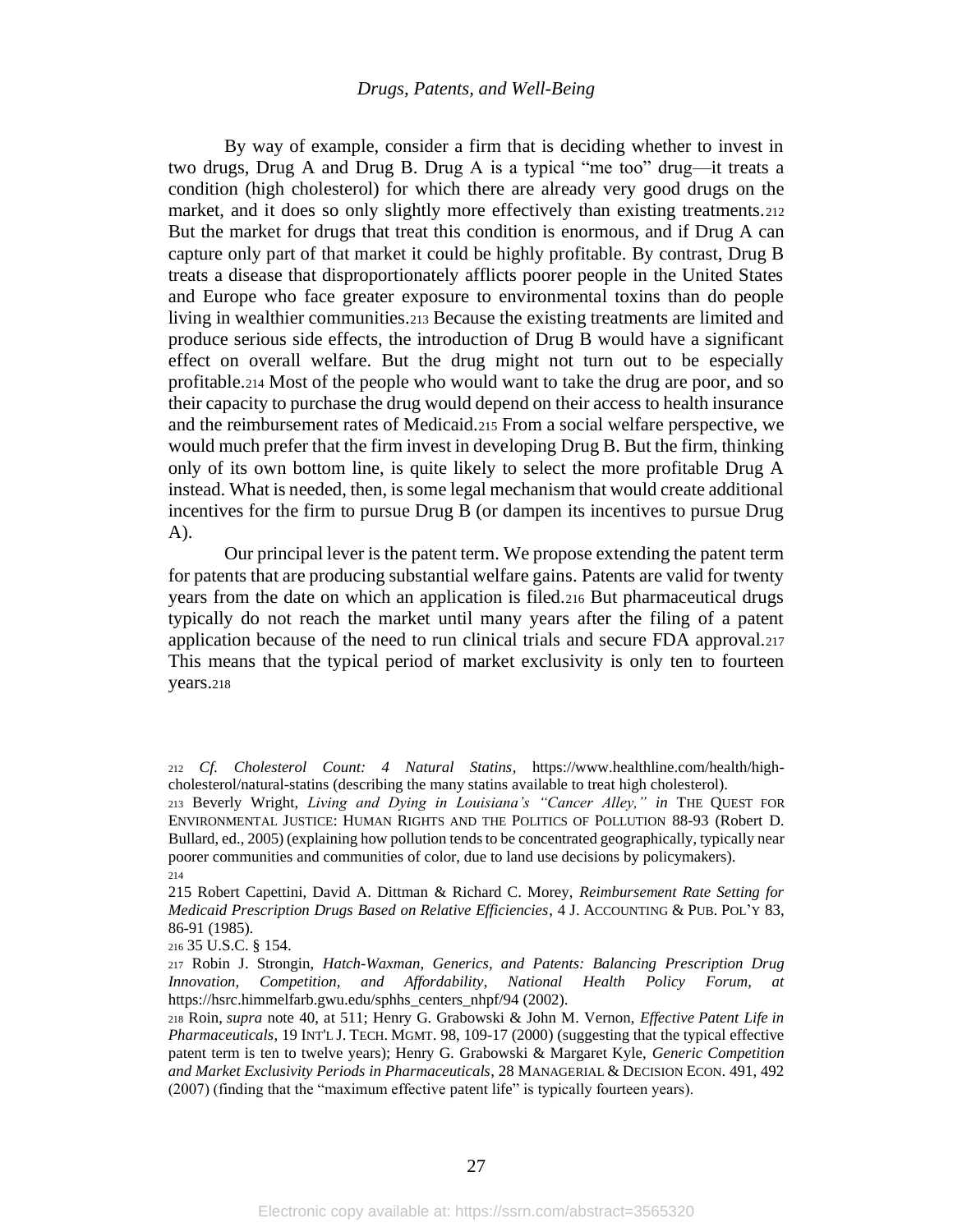Despite the relatively short patent term, the useful life of a pharmaceutical can extend for decades (or even centuries).<sup>219</sup> Contrast this with technologies such as electronics, which are often obsolete after a few years.<sup>220</sup> This means that when a drug patent expires, the underlying drug is often still selling quite well and would remain valuable to the firm producing it if the patent remained in force.<sup>221</sup> Extending the patent term would produce significant additional revenues to the firm that owns the drug. Of course, the point is not to reward firms that have invented drugs that are already in existence—once the drug has come into existence, no further reward is necessary.<sup>222</sup> Rather, the point is that the potential that a firm might obtain these additional patent rewards should figure into the firm's decision about which drugs to pursue ex ante.<sup>223</sup> The possibility of an extended patent term should place a thumb on the scale in favor of drugs that will substantially enhance welfare, thus increasing the number of such drugs that are produced and the rate at which firms undertake those projects.

<span id="page-28-0"></span>Our mechanism for creating such incentives is straightforward. Once a drug patent reaches the sixteen-year mark, the patent's owner may apply for an extension of the patent term of up to five years. <sup>224</sup> We elected five years because it represents a meaningful proportion of the typical ten-to-fourteen year effective life of a drug patent.<sup>225</sup> The PTO will grant or deny the extension on the basis of how much the drug has improved welfare in the time it has been on the market. We propose scaling term extensions to the number of QALYs that drugs generate over alternative treatments. Drugs must increase overall welfare by at least 100,000 QALYs to qualify for any term extension. We selected this number because it represents a very

<sup>221</sup> *Id.* at 455 (explaining the economics of the drug patent system).

<sup>222</sup> Jonathan S. Masur & Adam R. Mortara, *Patents, Property, and Prospectivity*, 71 STAN. L. REV. 963, 978 (2019) (describing, in the context of purely prospective changes in the law, how the ex ante perspective is what matters for creating patent incentives).

<sup>223</sup> *Id.* (explaining how ex post changes can affect ex ante incentives).

<sup>224</sup> The idea of increasing or decreasing the patent term in accordance with the welfare benefit of a patented drug was developed separately and roughly contemporaneously with Neel U. Sukhatme & M. Gregg Bloche, though that paper was published before the writing of this one was completed. Sukhatme & Bloche, *supra* note [78.](#page-11-1) However, our paper differs from theirs in a number of critical ways. Among them: we describe in detail how to measure the welfare effects of one drug as compared with another follow-on drug, which is a central issue that Sukhatme and Bloche do not address; we explain why policymakers should focus on a patent's aggregate welfare effects, while they seem to support per capita welfare effects; we advocate for the use of WBUs as the proper measure of welfare; we propose a corresponding system by which patents will be invalidated or weakened if they do not contribute substantially to welfare, making our mechanism two-sided, as compared with the one-sided mechanism in Sukhatme and Bloche's paper; and we describe in detail how a system of patent term extensions (and limitations) would function and address potential objections to it.

<sup>225</sup> Roin, *supra* note [40,](#page-7-4) at 511. Of course, we are not wedded to this time period; policymakers could certainly select a period of time that is shorter or longer.

<sup>219</sup> John R. Alison et al., *Valuable Patents*, 92 GEO. L.J. 435, 452 (2003) (explaining that pharmaceutical drugs often have a valuable market life that extends for many years after patenting). <sup>220</sup> *Id.* at 461 (contrasting drugs with electronic devices and other inventions, which often cease to be useful or valuable relatively soon after patenting).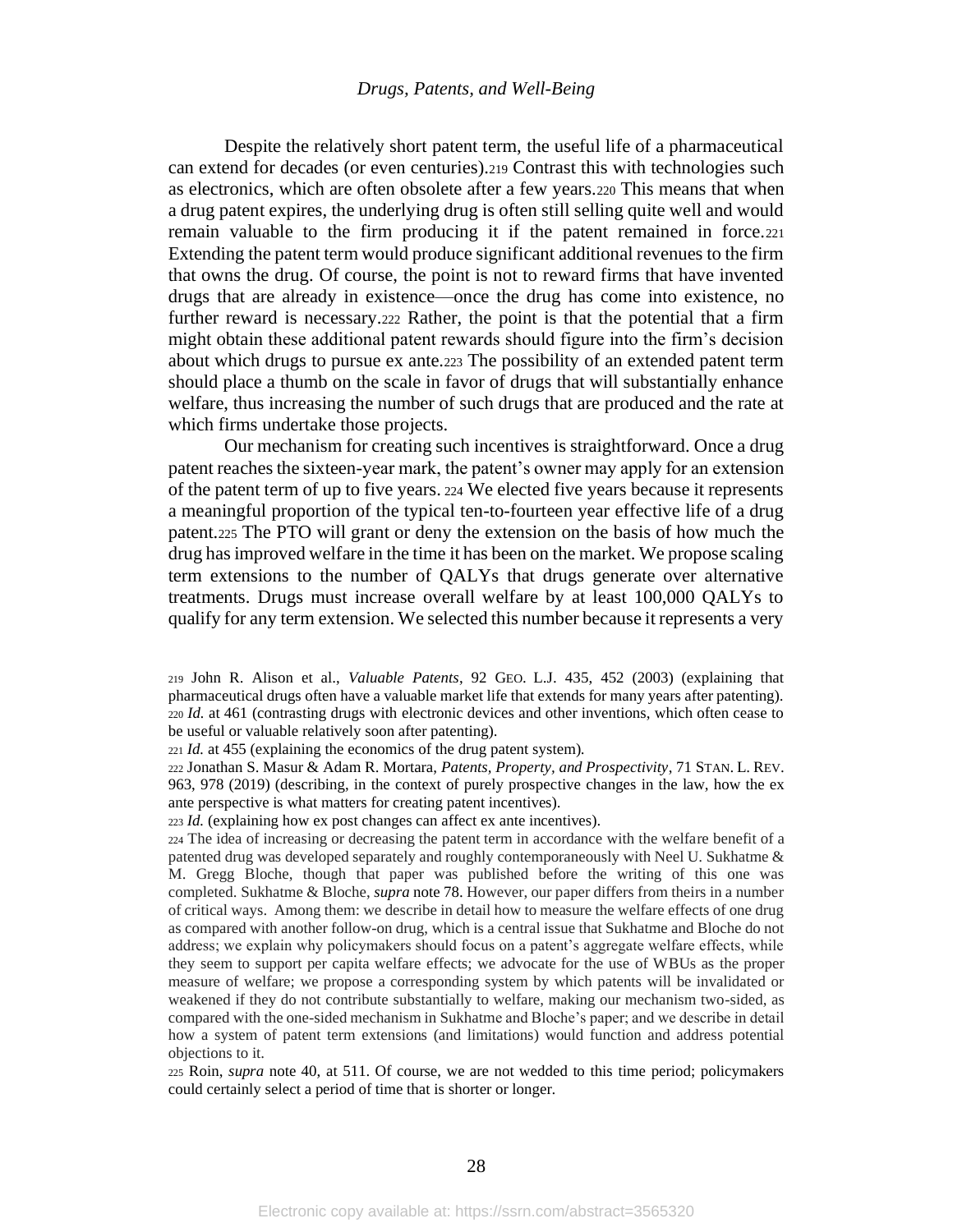substantial increase in overall welfare, one that only a few drugs achieve.<sup>226</sup> In the study by Chambers and colleagues that we described in the previous Part, only 14 of 102 drugs (13.7%) yielded predicted welfare gains of at least 100,000 QALYS.<sup>227</sup> If the drug increases overall welfare by at least 600,000 QALYs, it qualifies for a full five-year term extension. Again, this number is chosen to reward only the very highest-performing drugs. In Chambers' data, only a few drugs reach this threshold.<sup>228</sup> Welfare increases between 100,000 QALYs and 600,000 QALYs will warrant proportionate term extensions of between 0 and 5 years. Thus, for instance, if a drug increases welfare by 350,000 QALYs (halfway between 100,000 and 600,000 QALYS), it would qualify for a 2.5 year term extension. As we described above, ideally these welfare improvements would be measured in WBUs, which are the best proxy for actual changes in human welfare.<sup>229</sup> But until there is sufficient data to denominate drug effects in WBUs, we advocate using QALYs as a second-best option.<sup>230</sup>

When measuring the welfare increase attributable to any particular drug, our objective is to determine the counter-factual: How much has this drug increased welfare, above and beyond what would have occurred if this drug had never been invented or introduced? That is the proper baseline for determining how important this drug was to overall welfare, and thus the proper baseline for measuring whether this is the type of drug for which we wish to create additional incentives. As we describe in greater detail below, accurately measuring a drug's net effects requires a correct understanding of the treatment options that both preceded and followed it.<sup>231</sup>

<span id="page-29-0"></span>We draw our inspiration for this mechanism in part from the Orphan Drug Act.<sup>232</sup> This law was designed to boost incentives for firms to develop pharmaceutical drugs that treated relatively rare diseases and conditions. The theory behind the Act is similar to the theory that underlies our paper: if a disease is relatively rare, the market for a drug that treats the disease may be too small to create the necessary incentives for a firm to develop that drug.<sup>233</sup> Under the Orphan Drug Act, a firm that patents a drug that treats a disease afflicting fewer than 200,000 people can apply for a seven-year extension of market exclusivity through the FDA.<sup>234</sup> In theory, this additional seven years of market exclusivity will provide the necessary incentive to develop the drug in the first place.<sup>235</sup>

<sup>234</sup> 21 U.S.C. § 360cc(a).

<sup>235</sup> Rohde, *supra* note [233,](#page-29-0) at 129 (explaining the incentives the Orphan Drug Act was designed to create).

<sup>226</sup> Chambers et al., *Estimating Population*, *supra* note [169,](#page-22-0) at 230.

<sup>227</sup> *Id.*

<sup>228</sup> *Id.*

<sup>229</sup> *See supra* note[s 141](#page-18-1)[-142.](#page-19-1)

<sup>230</sup> *See supra* Part II (explaining the reasons to prefer WBUs over QALYs).

<sup>231</sup> *Infra* Part III.B.

<sup>232</sup> Pub. Law 97-414 (1983).

<sup>233</sup> David Duffield Rohde, *The Orphan Drug Act: An Engine of Innovation? At What Cost?*, 55 FOOD & DRUG L.J. 125 (2000) (describing the intent and functioning of the Orphan Drug Act).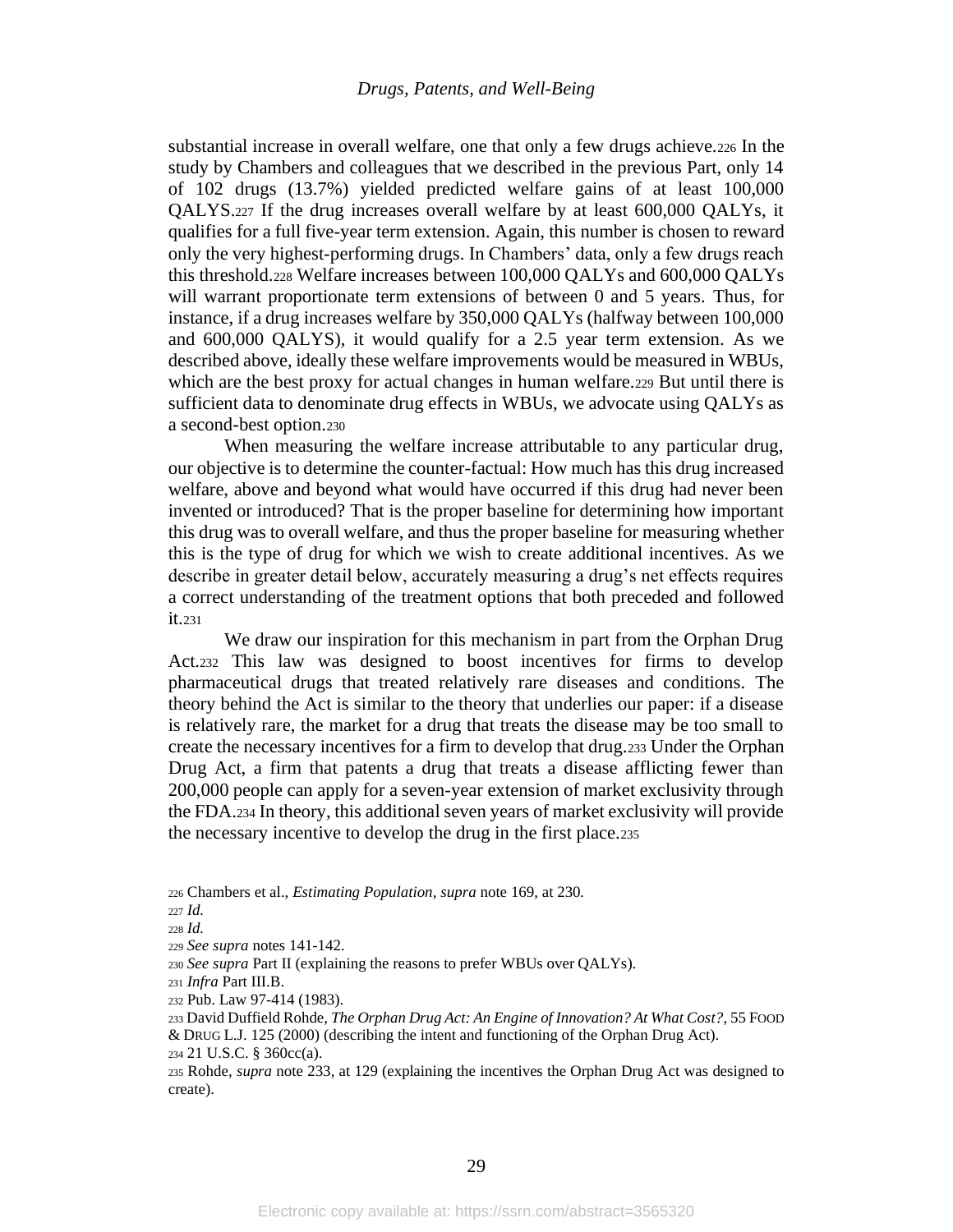But the Orphan Drug Act is an imperfect fit for the goal of increasing human welfare, and its mis-design highlights the advantages of our contrary approach.<sup>236</sup> The fact that a disease afflicts fewer than 200,000 people might be a reasonable proxy for whether additional incentives will be necessary to induce a firm to produce the drug.<sup>237</sup> But it is not a good proxy for whether the drug will increase welfare. If a disease afflicts fewer than 200,000 people, that is—if anything—an indication that a drug that treats that disease *may not* have a substantial aggregate effect on welfare. The very fact of the drug's narrowness is reason to worry that such a drug will not be as valuable as alternatives that the firm might pursue. Moreover, the Orphan Drug Act does nothing to address the principal problem with the market for pharmaceutical drugs, which we described above.<sup>238</sup> There are many widespread disease and conditions that predominantly afflict poorer people who cannot pay substantial amounts of money for expensive medications.<sup>239</sup> Drugs addressing these sorts of conditions will be undersupplied by the market. But there is no reason to believe that ability to pay for a drug will be correlated with whether the drug affects 200,000 people or fewer. Accordingly, it appears that the Orphan Drug Act is frequently used to extend the patent term of already-profitable drugs that have only relatively small effects on welfare.<sup>240</sup> Needless to say, this is not how a sensible law would be structured.<sup>241</sup>

We envision the PTO adjudicating whether a drug patent owner is entitled to a patent term extension in a trial-type proceeding before a board at the Patent and Trademark Office. The drug owner carries the burden of proof that the drug has in fact increased welfare and must present evidence demonstrating this fact. At the same time, other parties—competitors of the firm seeking the extension, the government, or nongovernmental organizations—should be afforded the opportunity to oppose the patent owner's claim and present evidence contradicting it. This proceeding will likely resemble Inter Partes Review, the administrative procedure by which competitors and other parties can challenge a patent before a panel of Patent Judges.<sup>242</sup> In addition, a losing party would have the option of appealing the PTO's decision to the Federal Circuit, just as the losing party in an Inter Partes Review can appeal.<sup>243</sup>

It is important for the question of a term extension to be resolved in advance of the point at which a patent expires, in order to avoid the inefficiency and

<sup>241</sup> We take up this issue further in Part IV, *infra*.

<sup>242</sup> The obvious difference is that in an Inter Partes Review proceeding, the party challenging the patent bears the burden of persuasion, 37 C.F.R. § 42.20, whereas here the party seeking the patent term extension would bear the burden of persuasion.

<sup>243</sup> 35 U.S.C. § 141.

<sup>236</sup> *Id.* at

<sup>237</sup> *Id.* at 130.

<sup>238</sup> *See supra* Part II.

<sup>239</sup> TRACEY KIDDER, MOUNTAINS BEYOND MOUNTAINS, 126-27 (2004) (discussing the prominence of TB and HIV in Haiti and other poor nations).

<sup>240</sup> Jacquie Lee, *Rare Disease Drugs Turning Huge Profits Catch Congress' Eye*, BLOOMBERG LAW (Jan. 28, 2020) https://news.bloomberglaw.com/pharma-and-life-sciences/rare-disease-drugsturning-huge-profits-catch-congress-eye.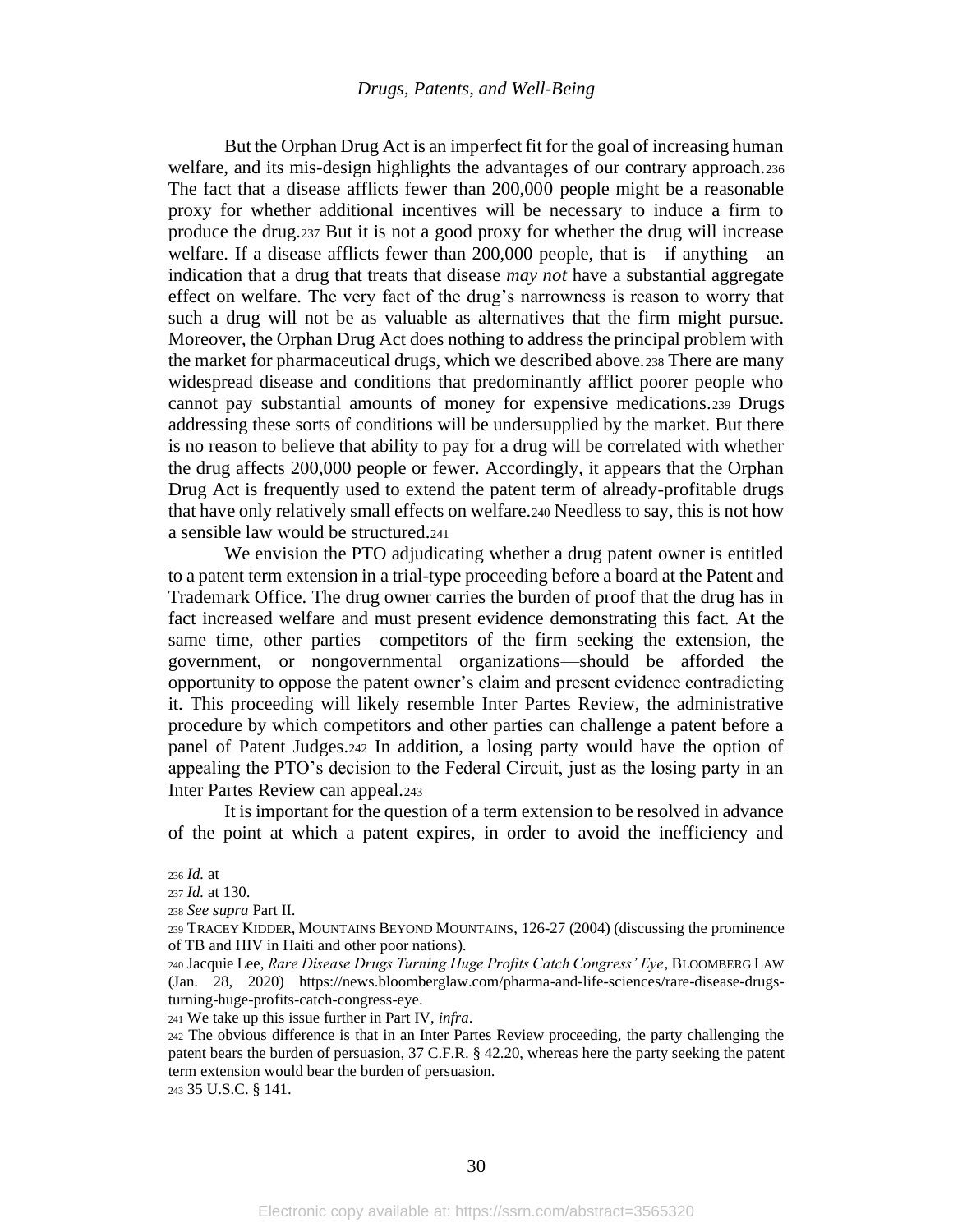confusion that would result if a patent expired, generics entered the market, and then the patent was reinstated. In particular, the process would ideally be complete in time for a generic manufacturer to file for FDA approval in the event that the PTO denies the patent term extension.<sup>244</sup> Accordingly, we propose measuring a drug's impact on welfare at the sixteen-year mark in part because the process of application and decision regarding a term extension could be lengthy. The typical Inter Partes Review proceeding takes approximately 18 months.<sup>245</sup> Inter Partes Review cases that are appealed to the Federal Circuit usually take approximately 15 additional months to resolve.<sup>246</sup> Initiating the patent term extension decision at the sixteen-year marks should mean that the decision will be resolved at least one year in advance of the patent expiring. Meanwhile, the FDA has instituted plans to approve generic drugs within eight to ten months.<sup>247</sup> All told, then, it should be possible to complete the process for deciding whether to extend the patent term with enough time to spare for generic manufacturers to enter the marketplace by the time the patent expires.

## B. The Choice of Baseline

As we noted above, the proper choice of baseline for measuring a drug's impact on welfare is critical. The objective is to accurately construct the counterfactual question: How much did this particular drug increase human welfare, compared with a world in which it never came into existence? If the baseline is chosen incorrectly, it may lead the PTO to grant term extensions where they are unwarranted or deny them where they would be appropriate.

We begin with the simplest case. Imagine a disease that kills 1000 people annually. Firm A introduces a drug to treat this disease. Of the 1000 people who contract the disease each year, 500 of them take the drug, and 300 of them have their lives saved by the drug. The other 700 people do not experience any changes in their lives before they die from the disease. The drug is on the market for 10 years when its patent reaches the sixteen-year mark, meaning that it saves the lives of 3000 people. On average, the people whose lives are saved by the drug go on to live an additional 40 years at an average QALY of 0.7. The welfare benefit of the drug, measured against the baseline in which the drug does not exist, is given by the following equation:

<sup>244</sup> For a discussion of the approval process for generic drug entry, see Justina Molzon, *The Generic Drug Approval Process*, 5 J.PHARMACY & L. 275 (1995).

<sup>245</sup> Ryan Kenny, *Which Invalidity Avenue to Take: Inter Partes Review Verses Post-Grant Review*, IP WATCHDOG, https://www.ipwatchdog.com/2018/07/31/which-invalidity-avenue-ipr-versespost-grant-review/id=99460. By way of comparison, it takes the PTO approximately two years to grant the average patent. Jonathan S. Masur, *CBA at the PTO*, 65 DUKE L. J. 1701, 1712 (2016).

<sup>246</sup> Kerry Taylor, Daniel Kamkar & Joel Broussard, *IPR Appeals In 2017: The Pendency and Success Rates*, LAW360, January 16, 2018.

<sup>247</sup> https://www.raps.org/regulatory-focus%e2%84%a2/news-articles/2016/9/gdufa-ii-fda-looks-tospeed-up-generic-drug-approval-process.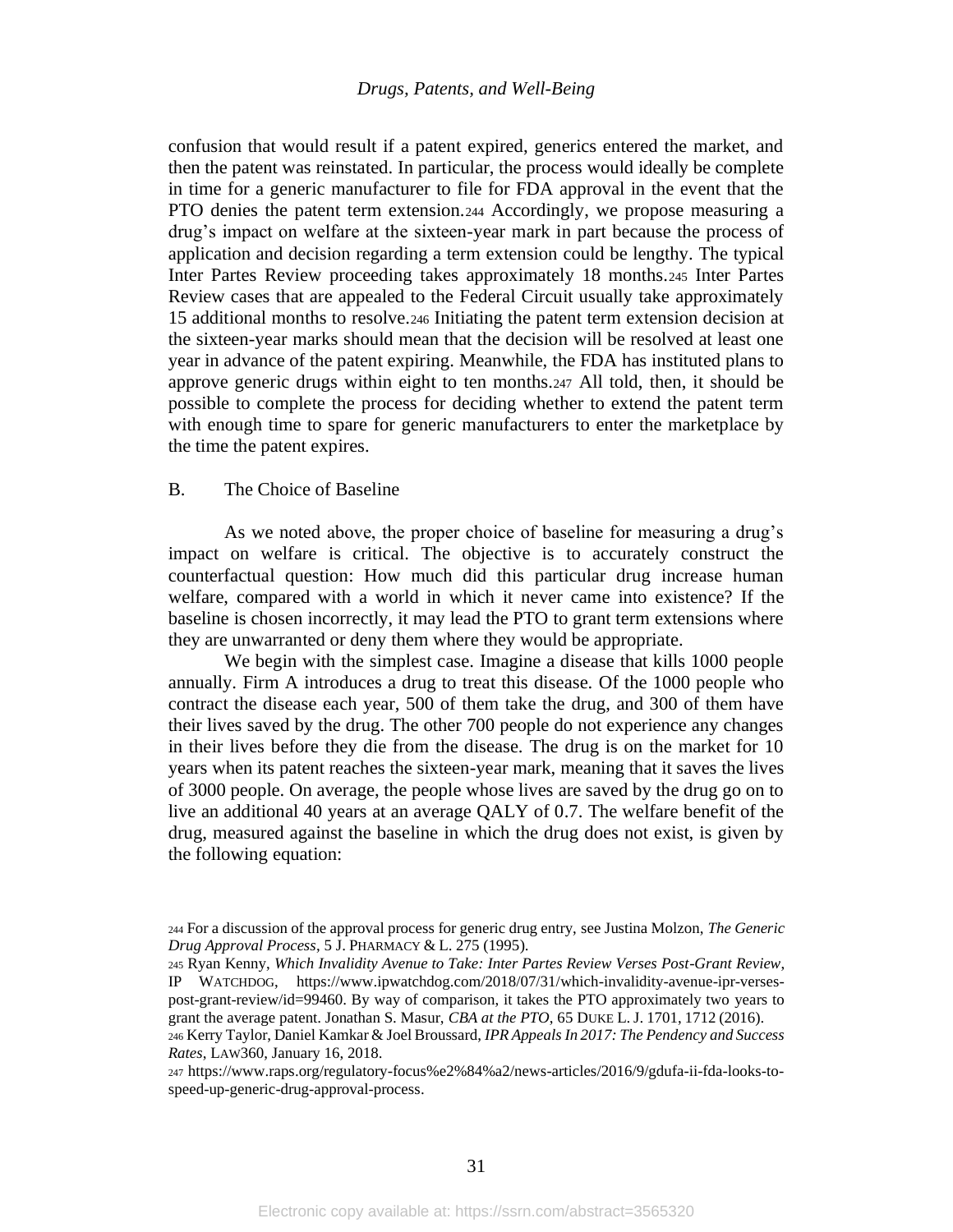Total welfare benefit = # people who benefit from having taken the drug  $\times$  extra years of life

> preserved  $\times$  welfare benefit per year of life  $= 3000$  people  $\times$  40 years/person  $\times$  0.7 QALYs  $= 84,000$  QALYs.

We would perform a similar calculation for a drug that improves lives rather than saving them. For instance, imagine that this disease is not fatal, but it reduces the well-being of any person afflicted with it by 0.25 QALYs for a period of five years. The drug prevents this reduction in 300 of the 500 people who take it each year (for each of ten years, meaning it successfully treats 3000 people). The overall welfare benefit of the drug is given by the equation:

Total welfare benefit  $=$  # people who benefit from having taken the drug  $\times$  welfare loss avoided

> per person per year  $\times$  # of years of the disease would have persisted  $= 3000$  people  $\times 0.25$  QALYs/person/year  $\times 5$  years  $= 3750$  QALYs.

If a drug combined both of these effects—preventing both mortality and morbidity—the welfare effects of the reductions in mortality and morbidity would obviously be combined.

Of course, it is rarely the case that a given disease can only be treated by one drug, the drug in question.<sup>248</sup> Much more commonly there are two or more drugs that can be used to treat a given disease, each of them with slightly varying effects.<sup>249</sup> Indeed, this issue of "me too" drugs—drugs that are introduced as slightly different versions of existing medications—is one of the central animating concerns of this Article.<sup>250</sup> In the typical "me too" drug scenario, a first drug is developed and released that treats a significant condition. This drug produces large revenues, which then induces subsequent drug manufacturers to produce similar drugs—perhaps slightly superior but perhaps not—in an attempt to win some of the market share away from the original producer.<sup>251</sup> In some cases, the second drug is able to capture only a relatively small fraction of the first drug's market share; in other cases, it is able to capture almost all of the first drug's market share. In addition, the introduction of a second drug could lower the prices that both firms charge for their various drugs; duopoly pricing is typically lower than monopoly

<sup>248</sup> Hollis *supra* not[e 69,](#page-10-0) at 5.

<sup>249</sup> *Id.*

<sup>250</sup> Gagne & Niteesh, *supra* not[e 86,](#page-12-1) at 711.

<sup>251</sup> Hollis, *supra* not[e 69,](#page-10-0) at 5; Gagne and Niteesh, *supra* note [86,](#page-12-1) at 711.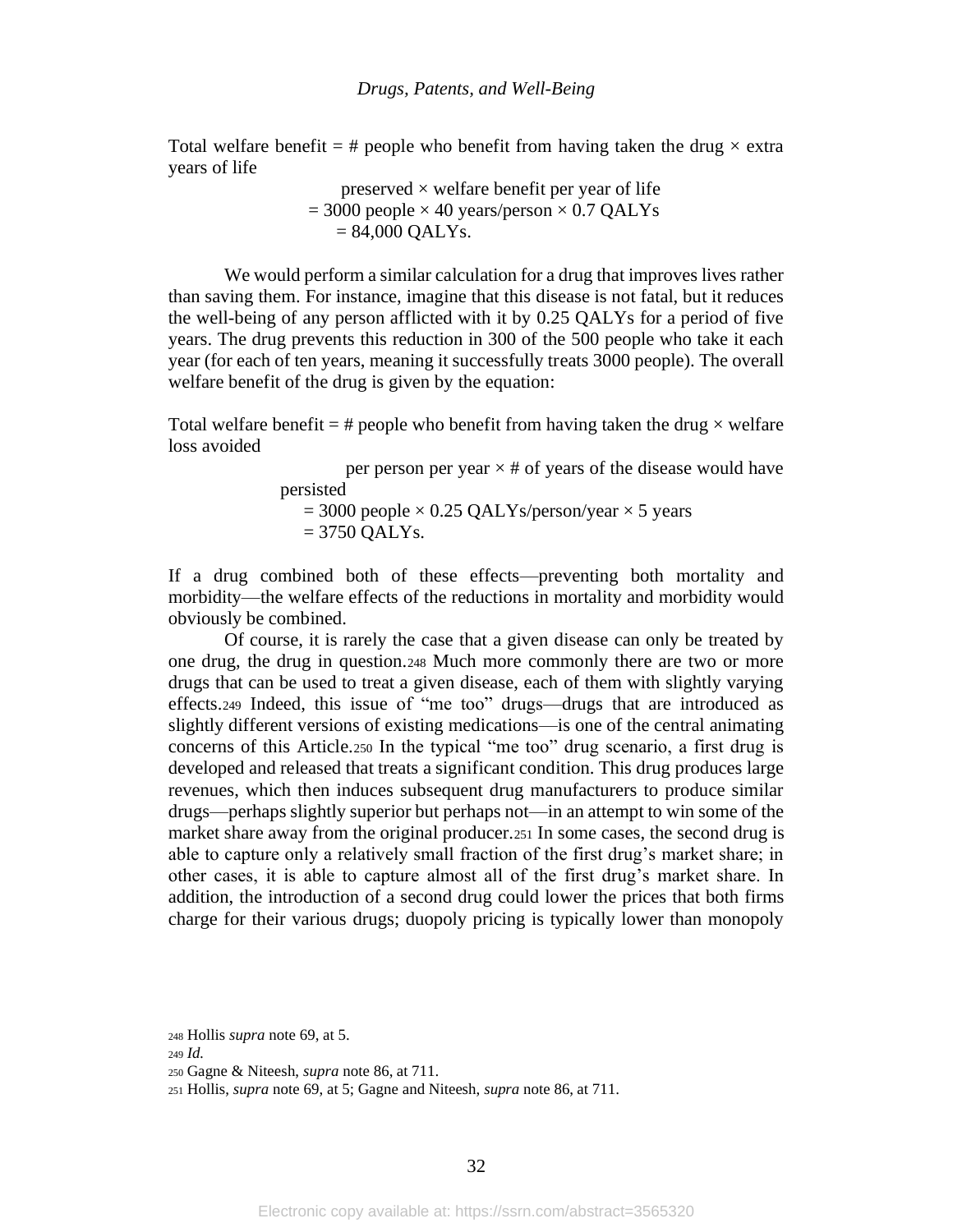pricing,<sup>252</sup> although as we showed in Part II, the evidence for this effect is mixed.<sup>253</sup> Nonetheless, competition can have the salutary effect of increasing the number of people who are able to afford one of the two drugs.<sup>254</sup>

The question is how to judge the welfare impacts of Drugs 1 and 2, given the fact that both of them exist and compete for the same market. First, consider Drug 2. The proper baseline for judging Drug 2 is not a hypothetical world in which Drug 1 does not exist. After all, Drug 1 *did exist* when Drug 2 was developed and first hit the market. Drug 2 only deserves credit for the marginal welfare gains produced by its introduction into the market, above and beyond the welfare gains that Drug 1 was already producing.<sup>255</sup> Drug 2 might generate some welfare gains simply because it is better than Drug 1. In addition, Drug 2 might also generate welfare gains because its introduction lowers the cost of both drugs and enables more people to afford them. Put another way, if the introduction of Drug 2 causes an additional person to be able to take either Drug 1 or Drug 2, then Drug 2 deserves credit for that gain in welfare. But if the introduction of Drug 2 induces someone to switch from Drug 1 to Drug 2, Drug 2 only deserves credit for the marginal gain in welfare that the person receives from taking Drug 2 instead of Drug 1. This can be expressed with the following equation:

welfare gain from Drug  $2 =$  marginal welfare gain from patients who switched from Drug 1

|                     | + total welfare gain from new patients who start taking         |
|---------------------|-----------------------------------------------------------------|
| Drug 2              |                                                                 |
| Drug 1              | + total welfare gain from new patients who start taking         |
| $\times$ # patients | $=$ (welfare gain from Drug 2 – welfare gain from Drug 1)       |
|                     | who switched from Drug 1 to Drug 2                              |
|                     | + welfare gain from Drug $2 \times \#$ new patients taking Drug |
|                     | $\mathcal{D}_{\mathcal{L}}$                                     |
|                     | + welfare gain from Drug $1 \times \#$ new patients taking Drug |
|                     |                                                                 |

<sup>252</sup> Jean-Pierre Benoit & Vijay Krishna, *Dynamic Duopoly: Prices and Quantities*, 54 REV. ECON. STUD. 23, 26 (1987) (showing that pricing will generally be lower and quantity will be greater under a duopoly than a monopoly).

<sup>253</sup> *See supra* note[s 204](#page-25-1)[-210](#page-26-0) and accompanying text.

<sup>254</sup> Gagne and Niteesh, *supra* not[e 86,](#page-12-1) at 711.

<sup>255</sup> This is one of the limitations of the data produced by Chambers and colleagues that was discussed in Part II. They had to rely on existing studies that compared pharmaceuticals to alternative treatments. Often, several drugs that came out over a period of years were compared to the same baseline treatment rather than to the drugs that had reestablished the new baseline. Chambers et al., *Estimating Population*, *supra* note [169,](#page-22-0) at 230.

We anticipate that the patent extension trials conducted by the PTO can improve this process. The added time period may help with baseline comparisons, and firms and other organizations should be incentivized to both produce and challenge data.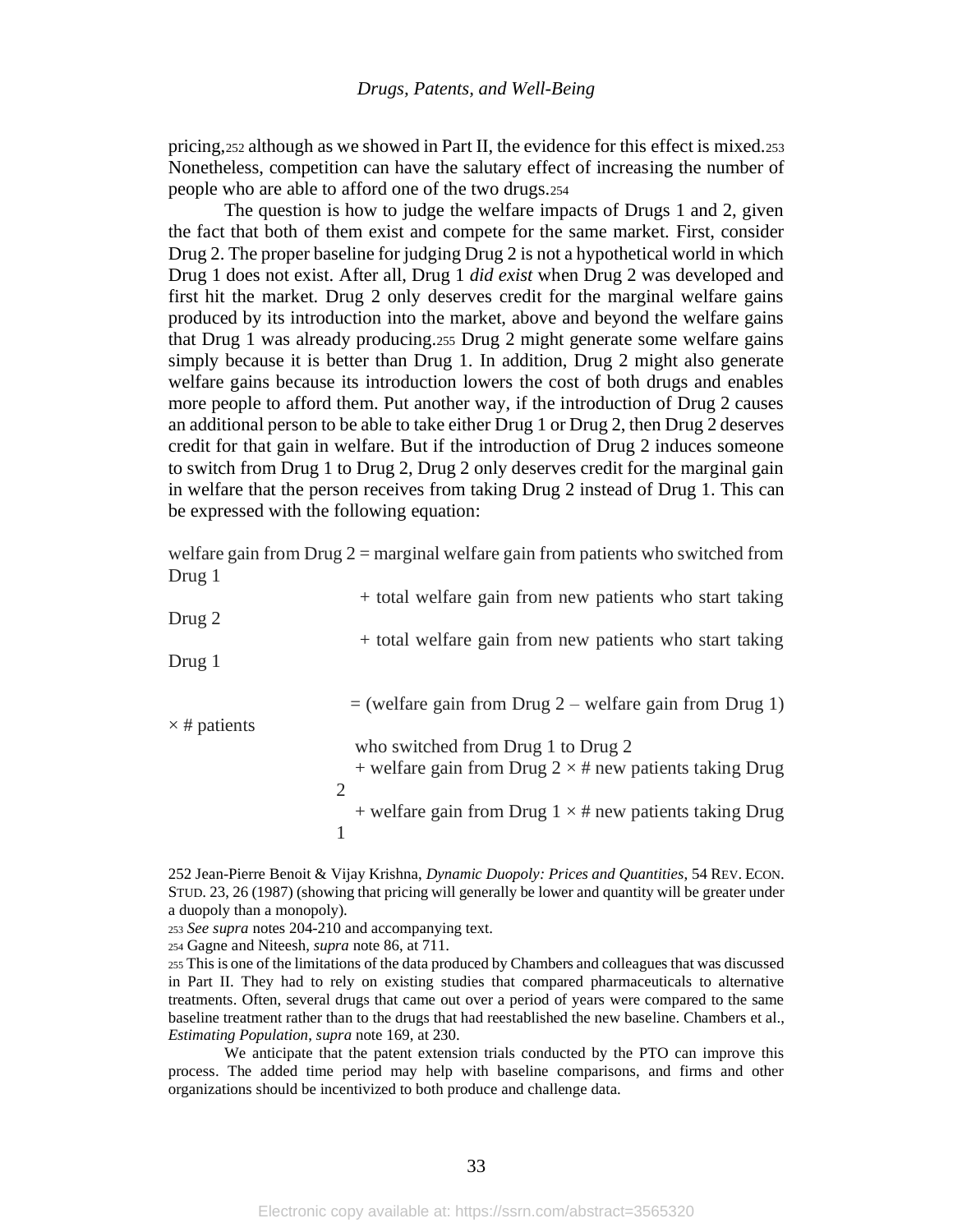= welfare gain for each patient taking Drug  $2 \times #$  patients taking Drug 2

 - (# patients taking Drug 1 before Drug 2 is introduced - #patients

taking Drug 1 after Drug 2 is introduced)  $\times$  welfare gain for each

patient taking Drug 1

The first term on the right hand side of this equation is the total welfare gain of all people taking Drug 2. The second term represents all of the people who have switched away from Drug 1 as a result of the introduction of Drug 2. This second term is subtracted from the first to represent the fact that Drug 2 deserves credit only for the marginal gains to these individuals from the switch.

Consider a numerical example to illustrate our approach. Suppose that a disease afflicts 1000 people and causes them to lose 0.2 QALYs annually. Drug 1 is introduced, 500 people begin taking Drug 1, and each of those people see an increase in their welfare of 0.1 QALY each year. Subsequently, Drug 2 is introduced. Drug 2 improves the welfare of someone afflicted with Disease by 0.2 QALYs, which is slightly better than Drug 1. Three hundred of the 500 people taking Drug 1 switch to Drug 2. In addition, this forces both Drug 1 and Drug 2 to lower their prices, such that 50 additional people start taking Drug 1 and 100 additional people start taking Drug 2. Now there are 400 people taking Drug 2 and 250 people taking Drug 1. In total, after the introduction of Drug 2, Drug 2 is producing 80 QALYs in yearly welfare gains and Drug 1 is producing 25 QALYs in welfare gains for a total of 105 QALYs in yearly welfare gains. However, the welfare gain attributable to Drug 2 is only:

Drug 2 welfare gain = 400 people  $\times$  0.2 QALYs/person – (500 people – 250 people)  $\times 0.1$ 

QALY/person

 $= 80$  QALYs  $- 25$  QALYs  $= 55$  OALYs.

Or, put another way, Drug 2 gets credit for 0.1 WBUs for each of the 300 people who switched over (30 QALYs total), plus 0.2 WBUs for each of the 100 new people who started taking Drug 2 (20 QALYs), plus 0.1 QALY for each of the 50 new people who started taking Drug 1 because of the introduction of Drug 2 (5 QALYs) for a total of 55 QALYs. Drug 1 is credited with the remaining 105  $QALYs - 55 QALYs = 50 QALYs$  of welfare gain, which is the equivalent welfare gain it was producing before Drug 2 was introduced.

The upshot is that with the appropriate choice of baseline, truly groundbreaking drugs that yield substantial welfare gains are awarded greater credit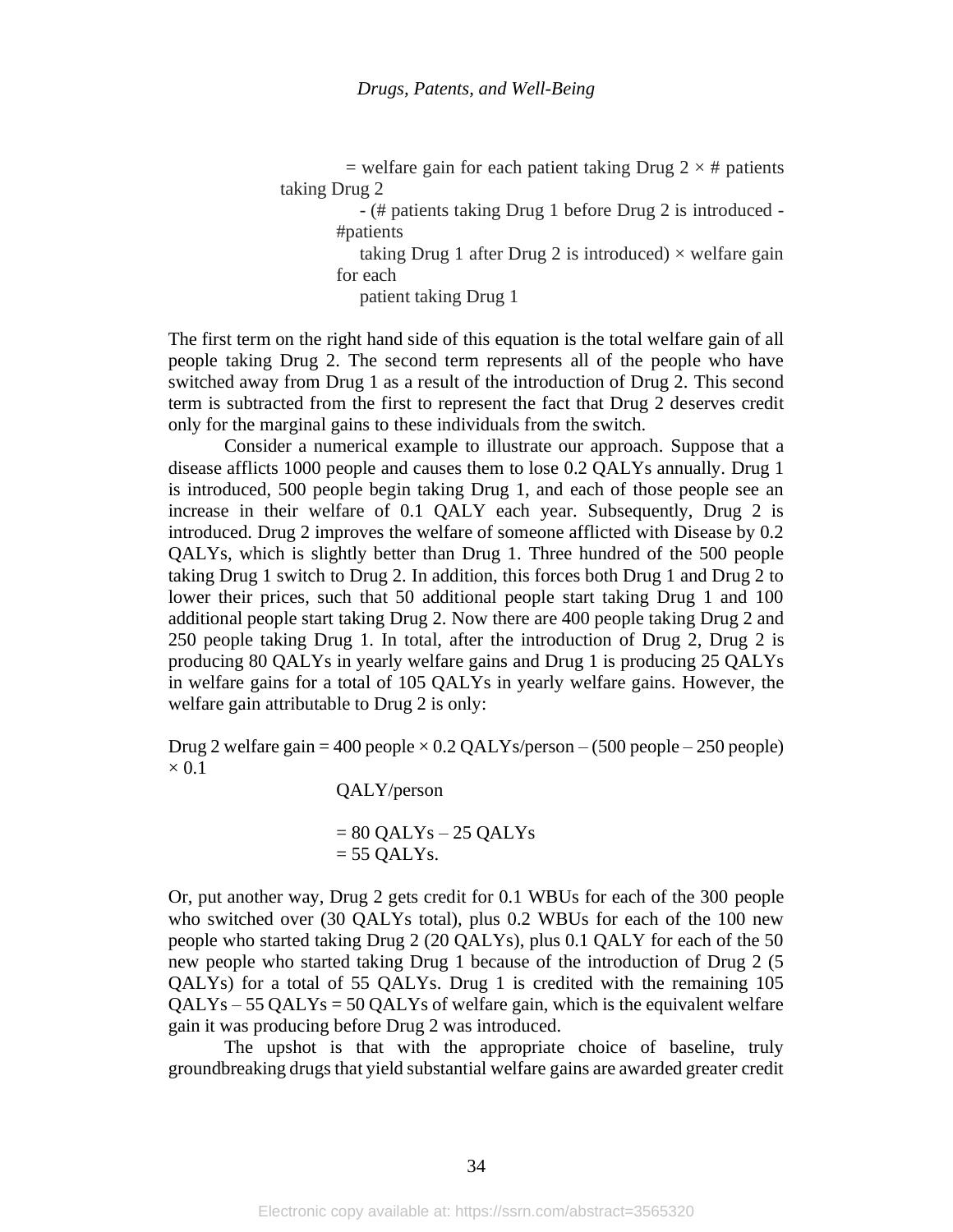toward patent extensions, while "me too" drugs that yield only marginal gains are awarded less credit. Here, Drug 2—the better drug—is able to capture much of the market and is thus producing greater welfare gains than Drug 1. But the fact remains that Drug 2 is only a minor improvement on Drug 1, and it was the original introduction of Drug 1 that generated the greatest welfare gains. Accordingly, Drug 1 receives greater credit toward a patent term extension. It is socially beneficial for pharmaceutical firms to spend more resources pursuing drugs like Drug 1 and fewer resources pursuing drugs like Drug 2.

This type of calculation can be repeated recursively for any number of drugs that treat the same condition. The principle underlying it remains consistent: the greatest rewards should go to the patented drugs that make the greatest impact on welfare, measured against the status quo ante before the drug was developed. Following a successful drug with a slightly more effective treatment for the same condition is precisely the sort of behavior, exploiting the market structure of pharmaceutical drugs, that we hope to disincentivize.

## C. Futility Patents

We have thus far been describing the incentive mechanisms we envision being deployed to spur creation of welfare enhancing drugs and medical treatments. But there is no reason that this mechanism need be one-sided. That is, we can do more to spur welfare enhancing drugs than increasing patent incentives for successful drugs. We can also create disincentives for firms to produce and patent drugs or treatments that have small or negative effects on overall welfare—"me too" drugs and the other sorts of treatments we described in Part II. Here, too, a drug's effect on welfare would be measured against the baseline that would have existed if the drug had never been created. Thus, follow-on innovations that represent only mild improvements over pre-existing drugs and treatments (but subsume significant market share) would be understood to have produced only meager welfare gains.<sup>256</sup>

In parallel to the process we described for extending a patent term, we propose that any party be permitted to initiate a proceeding in the PTO to have a patent adjudged as a "futility patent" as early as the patent's twelfth year of existence. At this proceeding, all interested parties—competitors, insurance companies, or public interest organizations—could present evidence as to the patent's negative or relatively small impact on overall welfare, and the patent owner could present contrary evidence. We expect that this process and any accompanying appeal to the Federal Circuit would take no more than three years to complete. If the patent were challenged in its twelfth year and classified as "futile," whatever disadvantages might apply to it would begin no later than the patent's fifteenth year. The reason for beginning the process this early is that penalties for futile patents will only be successful and only worth pursuing if they arise substantially before the end of the effective patent term.

<sup>256</sup> Chambers et al., *Specialty Drugs*, *supra* note [162,](#page-21-0) at 1755.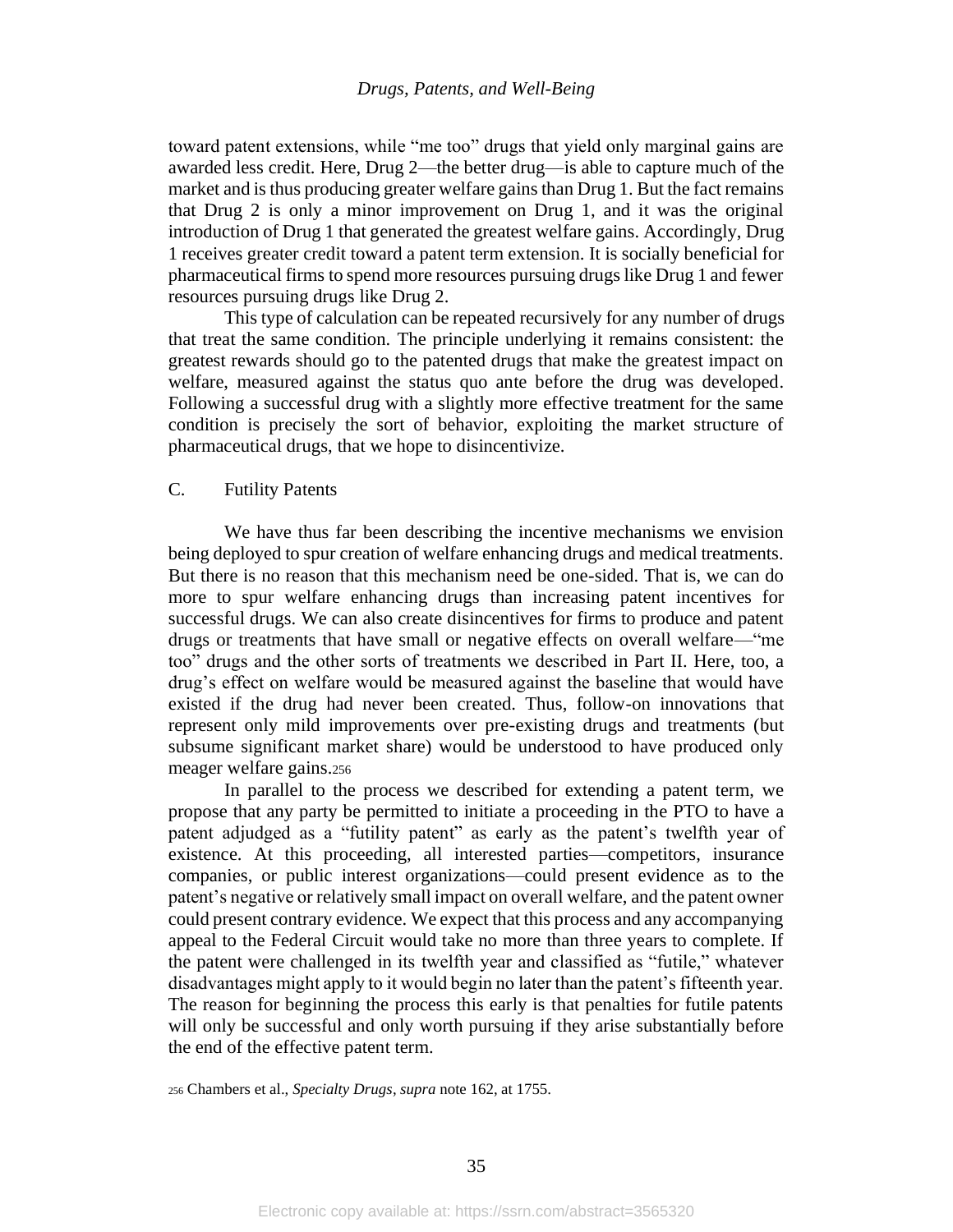The penalty for a futility patent should vary depending on whether the patent has a small beneficial effect on overall welfare or whether it creates zero or negative welfare. With regard to patents that generate zero or negative welfare effects—patents that are no better, or even worse, than what preceded them—we recommend putting teeth in the patent law's utility requirement.257 As we explained in Part I, the requirement that a patent be "useful" has heretofore been interpreted to impose only a very minimal barrier to patenting.258 It weeds out inventions for which there is no known use, but little more than that. 259 But there is no reason that it should be so limited, and there are (as we have explained) good reasons to eliminate and discourage patents that make no meaningful welfare contribution. Accordingly, we propose that Congress enact a law instructing the PTO to invalidate any patent that has produced zero or negative social welfare by the time it is challenged in a "futility" hearing. This would give real meaning to the patent law's ostensible requirement that patents be useful. And it would dramatically diminish the incentives for firms to invent drugs that merely duplicate, or are even inferior to, the drugs that preceded them. Where the market for pharmaceuticals creates distortions, patent law can help to smooth them out.

For patents on drugs that are creating only small gains to welfare, we would not recommend as drastic a remedy as cancellation. Instead, we would ideally apply a penalty that is symmetric to the enhanced rewards described above for welfare-enhancing drugs: the patent terms of those drugs should be reduced when the drug falls short of a pre-determined welfare threshold. Unfortunately, however, there is a complication that makes administering a penalty of that type effectively impossible. Congress can increase patent terms by statute, and it has already done so a number of times,<sup>260</sup> but it cannot reduce patent terms below twenty years without running afoul of the United States' commitments under The Agreement on Trade-Related Aspects of Intellectual Property Rights (TRIPS).<sup>261</sup> TRIPS establishes various floors for intellectual property rights among signatory countries, and one of those floors is a minimum term of twenty years for utility patents.<sup>262</sup> A mechanism to disincentivize the creation of these types of drugs must therefore rely on other policy levers.<sup>263</sup>

<sup>257</sup> 35 U.S.C. § 101.

<sup>258</sup> Risch, *Surprisingly Useful*, supra note [52,](#page-8-3) at 156.

<sup>259</sup> *See supra* Part I.

<sup>260</sup> Orphan Drug Act, Pub. Law 97-414 (1983); Hatch-Waxman Act, Drug Price Competition and Patent Term Restoration Act, Pub. Law 98-417 (1984).

<sup>261</sup> Trade Related Aspects of Intellectual Property, Article 33 ("The term of protection available shall not end before the expiration of a period of twenty years counted from the filing date.").

<sup>262</sup> *Id*. Mark D. Janis, *Second Tier Patent Protection*, 40 HARV. INT'L. L.J. 151, 152 n. 6 (1999) (discussing the TRIPS requirement of twenty years of patent protection).

<sup>263</sup> In addition, although patent owners will generally have sufficient incentives to generate data about the effectiveness of their products, other parties may not. Kapczynski, *supra* not[e 44,](#page-8-4) at 2365. The costs of obtaining well-being data are higher for other parties than they are for patent owners, and the benefits that can be obtained from those data will be spread among many parties, undermining their potential value to any particular party. Kapczynski & Syed, supra not[e 5,](#page-2-1) at 1927. This may reduce the rate at which competitors decide to challenge existing patents as futile, because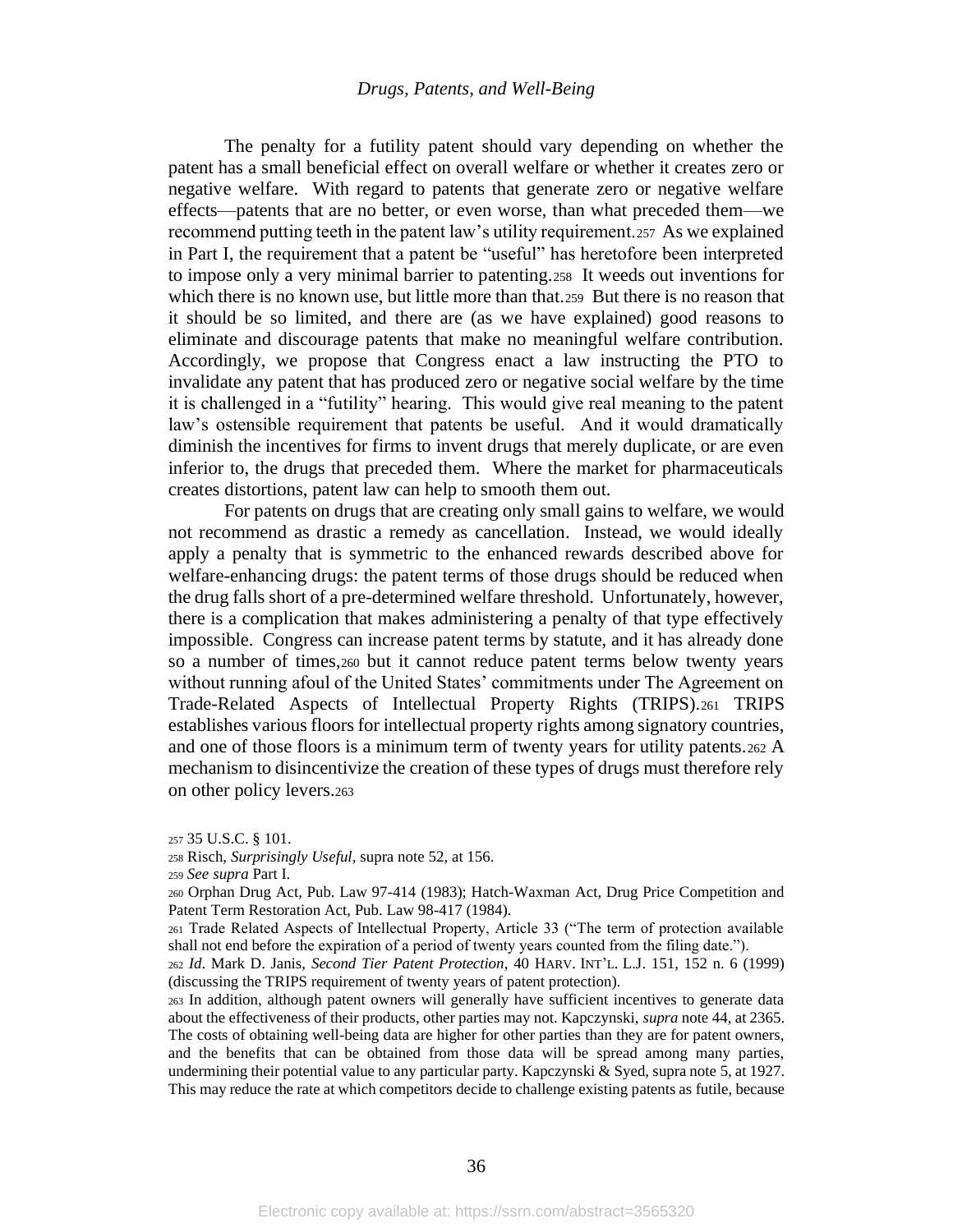Despite this hurdle, there are a wide variety of penalty options for policymakers to choose from. Even without directly invalidating less worthwhile patents or reducing their terms, Congress or the PTO could, by statute or rule, weaken these types of patents and encourage challenges to them—thus reducing their overall value—in a number of ways. Perhaps most obviously, the fact that a patent produces negligible or negative welfare benefits should make it ineligible for a term extension under the Hatch-Waxman Act<sub>264</sub> or the Orphan Drug Act.<sub>265</sub> Hatch-Waxman extensions compensate patent holders for the time that their drugs spend in FDA clinical trials, lengthening their formal patent terms in order to produce effective exclusivity periods that are closer to twenty years.<sup>266</sup> Although FDA review can help establish whether the pharmaceutical is minimally safe and effective, as we explained above, FDA approval is poorly correlated with actual welfare benefits.<sup>267</sup> By the time the patent holder applies for a Hatch-Waxman extension, however, it is possible to know how well the drug actually works. If the answer is "not very well," there is no reason to provide an extension. The same is true for drugs that receive extensions under the Orphan Drug Act. By definition, drugs that are eligible for this extension treat small populations, so they are less likely, all else equal, to generate significant aggregate welfare benefits.<sup>268</sup> And as scholars have shown, pharmaceutical companies may be manipulating the law to receive added protection for blockbuster high-profit drugs.<sup>269</sup> Term extensions in such cases are unwarranted.

<span id="page-37-0"></span>Additional policy levers abound. Congress could pass a law removing the presumption of validity from futility patents.<sup>270</sup> This would allow any party challenging the patent in court to prove that the patent is invalid only by a preponderance of the evidence, rather than by the higher "clear and convincing evidence" standard.<sup>271</sup> The PTO could waive the Inter Partes Review filing fee, which currently stands at \$15,500, for challenges to futility patents.272 This would make it less expensive for any third party to challenge the patent before the PTO

<sup>272</sup> 37 C.F.R. 42.15(a).

to do so would mean that a firm would effectively be producing a public good. It is for this reason that we suggest that the government and public interest groups be permitted to bring similar challenges.

<sup>264</sup> Drug Price Competition and Patent Term Restoration Act, Pub. Law 98-417 (1984). This law, colloquially known as the Hatch-Waxman Act, permits patent owners to apply for patent term extensions when the FDA took a longer time to approve the underlying drug.

<sup>265</sup> Orphan Drug Act, Pub. Law 97-414 (1983).

<sup>266</sup> *See* Brian P. Wallenfelt, *Hatch-Waxman and Medical Devices*, 40 WM. MITCHELL L. REV. 1407, 1418 (2014); *see also*, Erika Lietzan, *The History and Political Economy of the Hatch-Waxman Amendments*, 49 SETON HALL L. REV. 53, 55 (2018).

<sup>267</sup> *See supra* Part II.B.

<sup>268</sup> *See* Michael Abramowicz, *Orphan Business Models: Toward a New Form of Intellectual Property*, 124 HARV. L. REV. 1362, 1384-85 (2011).

<sup>269</sup> Rebecca Eisenberg, *The Problem of New Uses*, 5 YALE J. HEALTH POL'Y L. & ETHICS 717, 726 (2005) (citing Taxol and AZT as blockbuster drugs approved under the Orphan Drug Act). <sup>270</sup> 35 U.S.C. § 282.

<sup>271</sup> Microsoft Corp. v. i4i Ltd., 564 U.S. 91 (2011) (setting forth the "clear and convincing" standard).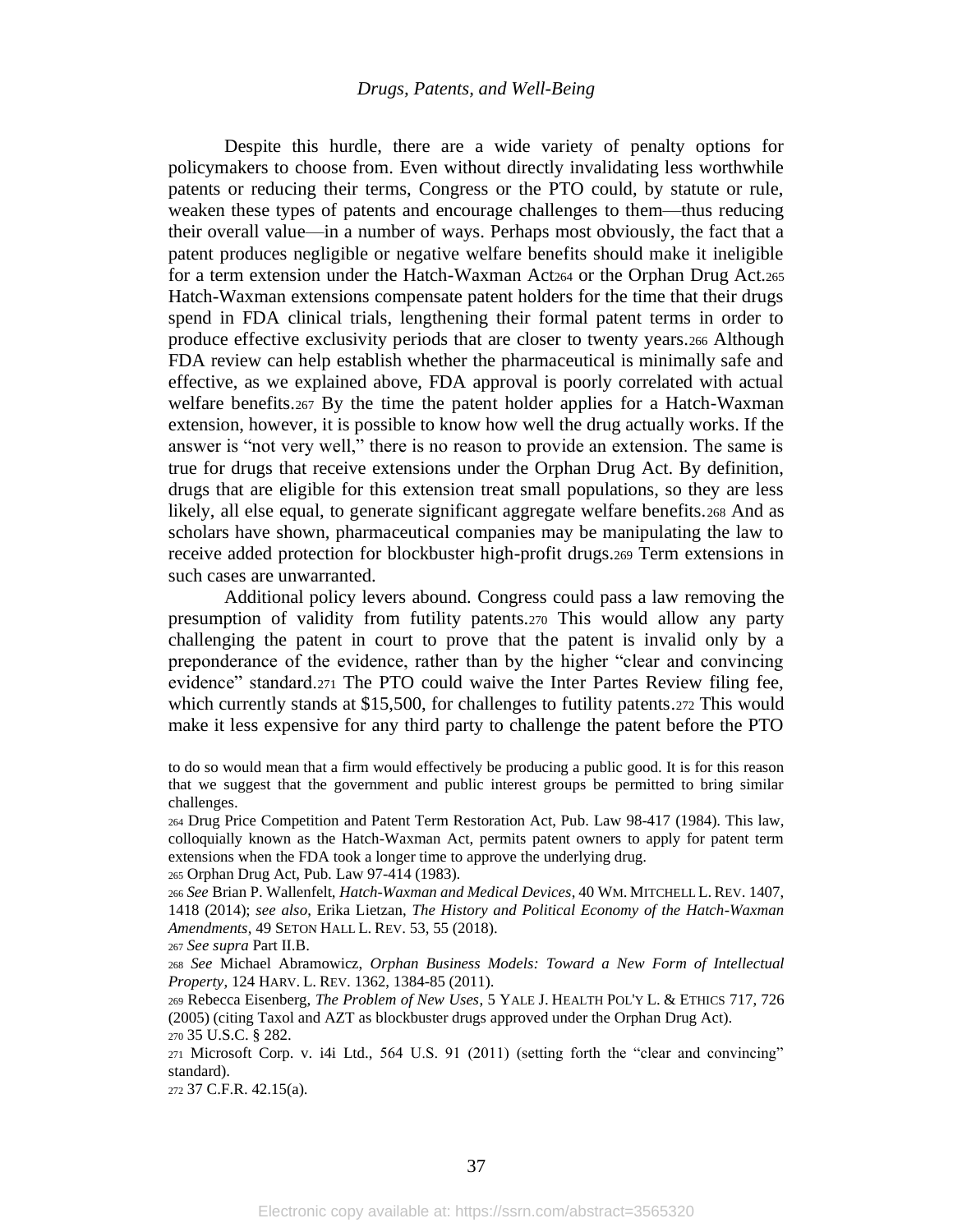and have it judged invalid. Congress (or the courts) could also declare that any case in which the owner of such a patent loses is per se an "exceptional case" for purposes of attorneys' fee-shifting.<sup>273</sup> That would place the owner of such a patent on notice that if it asserted the patent and lost, it would necessarily have to pay the attorneys' fees of the party it had sued. In turn, patent owners would be much less willing to threaten dubious lawsuits, including nuisance suits, for fear that they will lose and end up holding the bag.<sup>274</sup> Congress could also eliminate the possibility of receiving treble damages for willful infringement in a suit based on such a patent,<sup>275</sup> or even eliminate the possibility of asking for reasonable royalty damages and force the patent-owner to prove that it has lost profits.<sup>276</sup> This is a small sampling of the potential options, and one that largely focuses on the monetary costs and benefits of asserting a patent; one could imagine a wide variety of other approaches as well.<sup>277</sup>

We will illustrate the functioning of this mechanism with an example. Suppose that Pharma Firm creates Drug B, a "me too" drug that largely duplicates the effect of existing medication. (The existing medication might even be one of Pharma Firm's previous drugs.) The Coalition for Affordable Prescription Drugs ("CAPD")<sup>278</sup> observes the limited effect of Drug B and initiates a "futility" proceeding against it before the PTO. CAPD, aided by data provided by insurance companies and the FDA, succeeds in proving to the PTO that Drug B is futile—it has at best a very marginal effect on welfare. Pharma Firm appeals to the Federal Circuit, which affirms the PTO's decision. Just as the patent on Drug B is entering its sixteenth year, then, all of the penalties of futility attach to Drug B. Pharma Firm cannot apply for an extension of its period of exclusivity under the Hatch-Waxman Act<sup>279</sup> or the Orphan Drug Act.<sup>280</sup> In addition, if Pharma Firm sues any party for infringing its patent on Drug B, the patent will not be presumed valid in litigation. And if Pharma Firm loses the infringement litigation, it will have to pay the

<sup>278</sup> https://www.affordableprescriptiondrugs.org/

<sup>279</sup> Drug Price Competition and Patent Term Restoration Act, Pub. Law 98-417 (1984). <sup>280</sup> Orphan Drug Act, Pub. Law 97-414 (1983).

<sup>273</sup> 35 U.S.C. § 285; *Octane Fitness LLC v. ICON Health & Fitness Inc.,* 134 S. Ct. 1749 (2014). <sup>274</sup> *See* Anup Malani & Jonathan S. Masur, *Raising the Stakes in Patent Cases*, 101 GEO. L.J. 637 (2012) (describing how loser-pays systems can deter weaker patent cases by raising the costs to the losing party that asserts a weak patent).

<sup>275</sup> 35 U.S.C. § 284.

<sup>276</sup> *Id.*; *see generally* Mark A. Lemley, *Distinguishing Lost Profits from Reasonable Royalties*, 51 WM. & MARY L. REV. 655 (2009) (explaining the differences between these two theories of damages, the advantages and disadvantages of each, and the manner in which plaintiffs might try to prove their theories of damages).

<sup>277</sup> For instance, Congress could directly adjust the legal standards that apply to such patents. It could weaken the threshold for finding such a patent anticipated or obvious under 35 U.S.C. § 102 & 103, or it could heighten the enablement or written description requirements for these types of patents under 35 U.S.C. § 112. These tools would require careful crafting, and they are not as straightforward to implement as the presumption- and fee-shifting approaches described above. The point is merely to illustrate the range of options available to policymakers.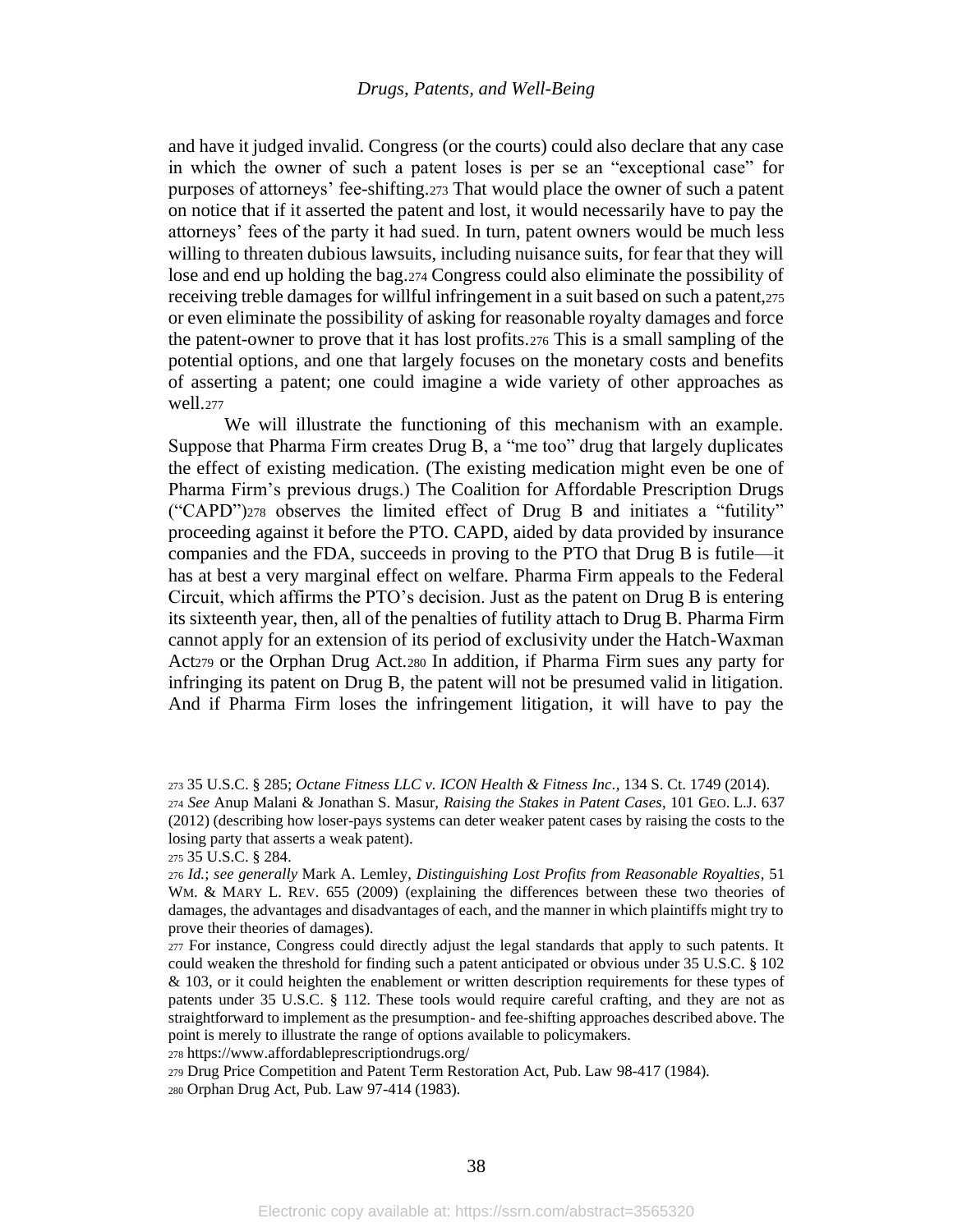attorneys' fees stemming from the litigation.<sup>281</sup> This, in turn, will invite generic manufacturers to enter the marketplace and challenge Drug B. Those challenges will be both easier to win and cheaper for the challengers. All of this will make Drug B substantially less valuable to Pharma Firm and, we hope, convince Pharma Firm and its similarly situated competitors not to pursue such drugs in the future.

To be clear, our goal is explicitly not to punish pharmaceutical companies for drug innovations that turn out not to work well. Instead, our objective is to minimize the expected returns, either from the market or from litigation, to low or negative welfare patent holders. This, in turn, will alter the incentive structure for pursuing different sorts of treatments. Because firms will know that their "me too" drugs may not receive term extensions, they will have less reason to invest in developing them and should instead invest in innovations with more promising welfare benefits. The mechanisms we describe here would not decimate a patent's value; even if some number of encumbrances were attached, the patent would still retain value if used properly. But since the effective exclusivity period for pharmaceutical patents is already well below twenty years,<sup>282</sup> reductions in the value of the last five years of the patent term should substantially reduce the incentives for firms to pursue these types of patents in the first place.

## D. Harnessing the Power of Markets

<span id="page-39-0"></span>We are certainly not the first scholars to propose mechanisms for solving the problems with the pharmaceutical industry's incentives.<sup>283</sup> And we do not mean to suggest that any of these other solutions is inferior to ours. Nonetheless, we wish to point out several strengths that our proposed amendments to patent duration have over other options. In particular, our proposal harnesses the power of markets to help discipline pharmaceutical companies.

In a number of European countries, the governmental body that is equivalent to the FDA decides whether to approve a drug, in part, based on its assessment of whether the drug is cost-effective. These countries consider the estimated number of QALYs that a treatment will create relative to the treatment's cost.<sup>284</sup> Only if the treatment meets a certain threshold (e.g. no more than  $E50,000/QALY)$  will it be approved. Although systems like these have much to recommend them, we think they fall short in a number of ways. First, they tend to

<sup>281</sup> *See* 35 U.S.C. § 285 (providing for payment of attorneys' fees by the losing party in in exceptional cases).

<sup>282</sup> Grabowski & Vernon, *supra* note [218,](#page-27-0) at 103-105 (2000) (finding that the effective exclusivity period for pharmaceutical drugs is less than 20 years, and more like 10-15 years in most cases).

<sup>283</sup> AIDAN HOLLIS & THOMAS POGGE, THE HEALTH IMPACT FUND: MAKING NEW MEDICINES ACCESSIBLE FOR ALL (2008); Carl Nathan, *Aligning Pharmaceutical Innovation with Medical Need*, 13 NATURE MED. 304 (2007); Grootendorst, *supra* note [214,](#page-27-1) at 316-17; Lisa Larrimore Ouellette & Q. Claire Xue, *Innovation Policy and the Market for Vaccines* (working paper 2020); Sukhatme & Bloche, *supra* not[e 78,](#page-11-1) at 976.

<sup>284</sup> Li Huang, Paul Frijters, Kim Dalziel & Philip Clarke, *Life Satisfaction, QALYs, and the Monetary Value of Health*, 211 SOC.SCI. & MED. 131 (2018)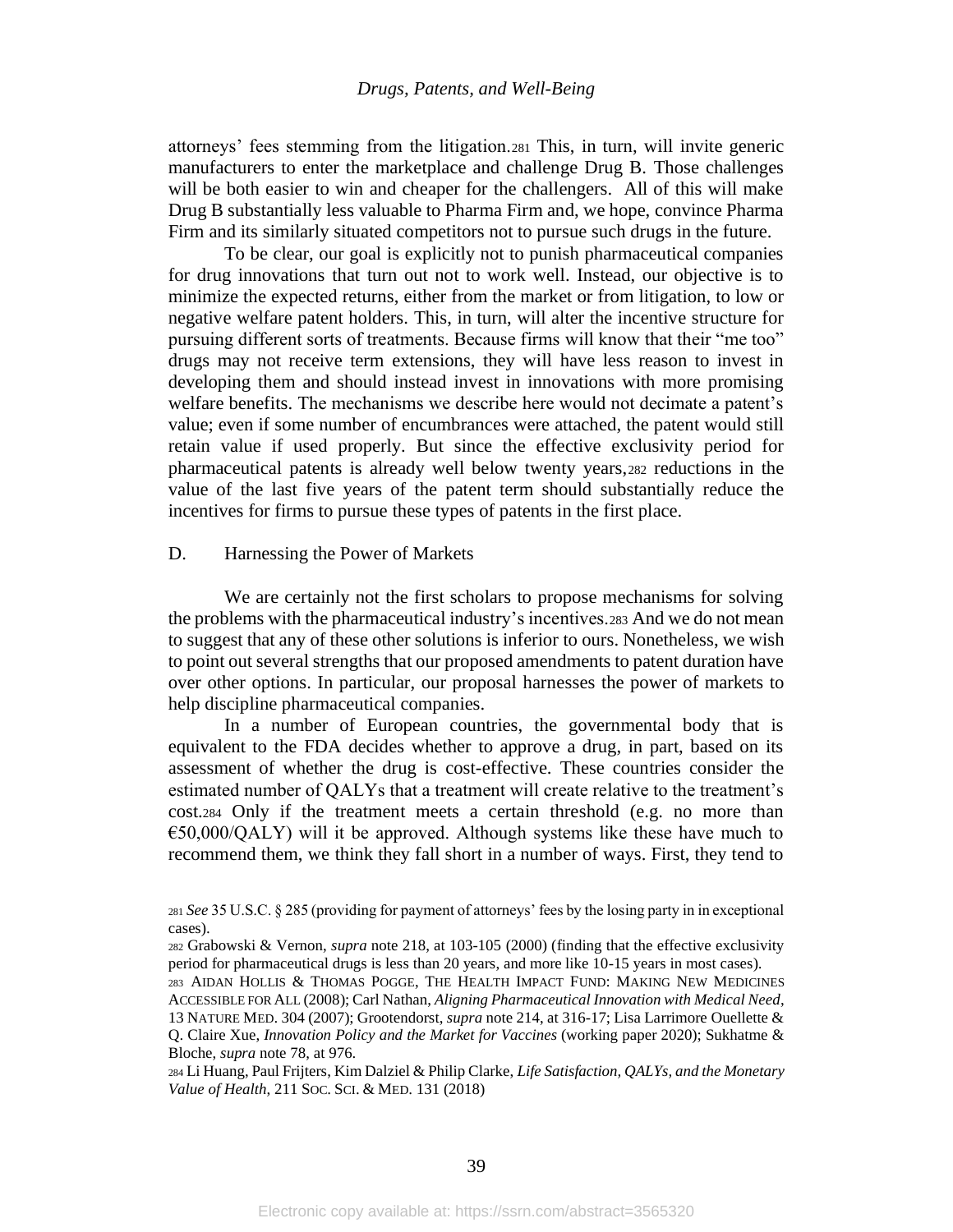ignore aggregate welfare in favor of welfare per person. Accordingly, a medicine that is hugely successful at treating a disease for a small population might be approved, but one that makes a smaller improvement for a large population might not be. Second, by restricting access to the market for some treatments, they eliminate the salutary effects of price competition. With fewer drugs approved to treat a condition, those that make the cut could reap even greater profits.<sup>285</sup>

Rather than having the FDA make robust cost-effectiveness decisions early in a drug's lifetime, our proposal allows the PTO to determine the strength of patent law's incentives after it has been on the market for a while. And because our proposal is based on aggregate welfare rather than per-person welfare, pharmaceutical companies will be motivated to increase the number of people taking their drugs. One way they can do this is to reduce prices.

Return to the scenario above where Drug 1 creates a substantial improvement in treatment outcomes relative to the status quo but is quickly followed by Drug 2 which yields slightly better results. Under the current regime, the duopoly may reach an equilibrium in which both drugs charge high prices, splitting the market in half.<sup>286</sup> Neither one wants to start a price war, especially if the pharmaceutical firms may also be competing with each other on other drugs. Under our approach, however, either firm could obtain a substantial increase in its patent term—and, thus, its potential profit—by dropping its price to capture a greater share of the market.

Importantly, our proposal does not just influence the ex ante incentives that pharmaceutical firms have to produce high value drugs, it also influences their behavior once their drugs enter the market. Should a firm find itself in a position where it has created a "me too" drug unintentionally, it won't be barred from the market. And more importantly, it will have stronger incentives to reduce the drug's price either to qualify for a patent term extension<sup>287</sup> or to stave off challenges and penalties.<sup>288</sup>

Finally, our proposal gives the manufacturer additional incentives to obtain FDA approval for new uses of existing therapies.<sup>289</sup> Although the FDA approves drugs for marketing based on their treatment of particular diseases, physicians can prescribe the drugs for so-called "off label" uses.<sup>290</sup> For example, although clonidine is approved only for treatment of hypertension, it is often prescribed for people suffering from ADHD, cancer pain, nicotine dependence, and restless leg

<sup>285</sup> Note that many European countries have other mechanisms in place to control the prices that pharmaceutical companies can charge. Absent those controls in the US, we could see even higher prices if the FDA restricted approvals.

<sup>286</sup> *See* Wineinger, Zhang & Topol, *supra* note [77,](#page-11-2) at 6 (noting the high correlation between the prices of competitor drugs).

<sup>287</sup> *See supra* Part III.A.

<sup>288</sup> *See supra* Part III.C.

<sup>289</sup> Eisenberg, supra note [269,](#page-37-0) at 717.

<sup>290</sup> Dominique Leveque, *Off-Label Use of Anticancer Drugs*, 9 LANCET: ONCOLOGY 1102 (2008).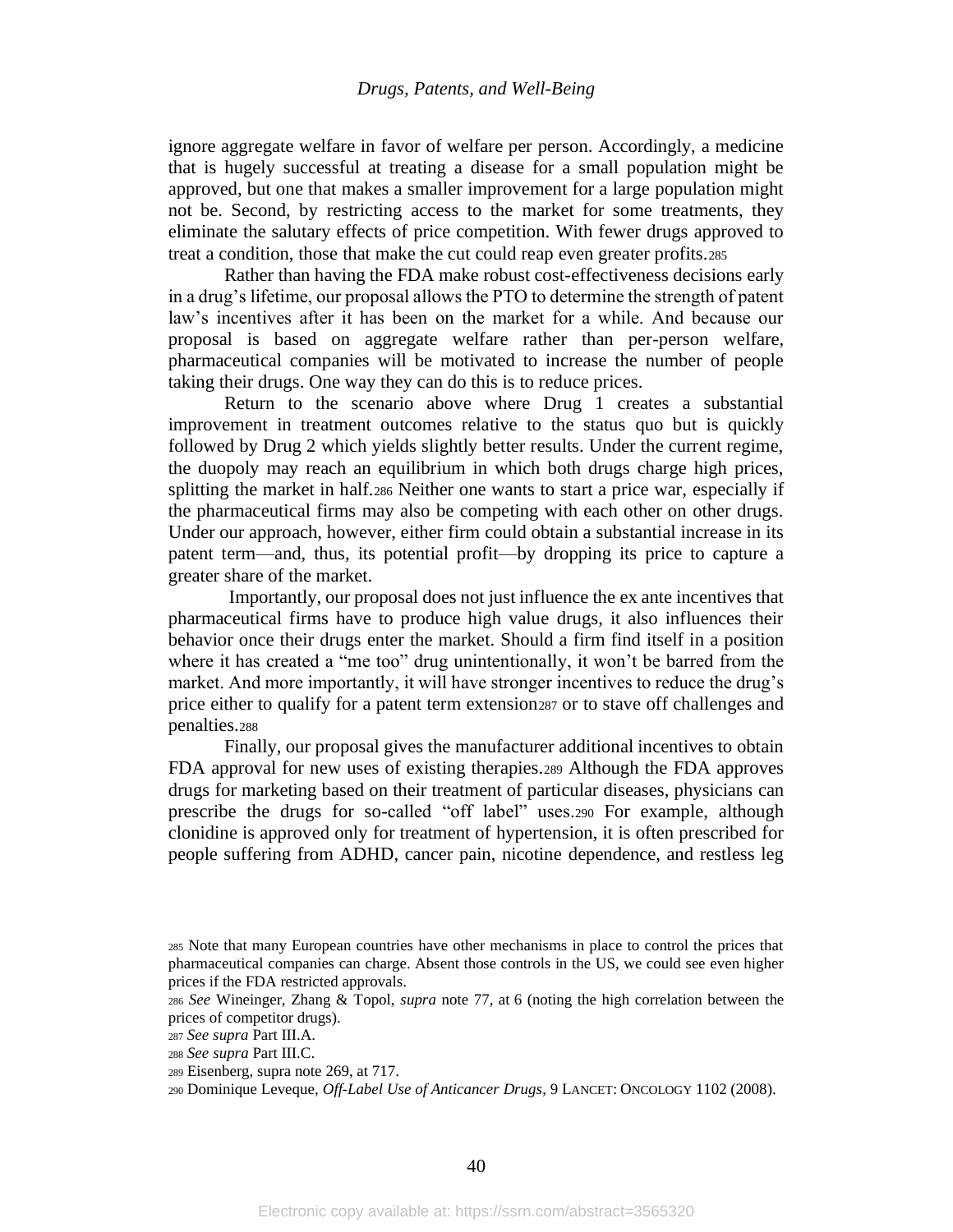syndrome.<sup>291</sup> While some of off-label uses are supported by scientific data, most lack evidence of therapeutic value.<sup>292</sup> The FDA does not have the authority to prevent this practice, and manufacturers may secretly encourage off-label uses of their drugs.<sup>293</sup> But firms have little reason to seek formal FDA approval for new indications of their drugs, because doing so is expensive and could reveal damaging information about the drug's effects.<sup>294</sup> Our proposal could address this concern by only counting the welfare benefits that arise from FDA-approved uses. If a firm wants credit for treating other disorders for purposes of obtaining a patent term extension, it would need to seek FDA approval for them. In order to do so, it would need to conduct new clinical trials and generate new valuable data about safety and effectiveness.

\* \* \*

We have proposed the outline of a new system for properly calibrating patent law's incentives to a drug's therapeutic value. Although much remains to be filled in, our proposal, along with the data that we cite in Part II, offers a proof of concept that scholars and policymakers can begin to use. Our proposal includes both carrots and sticks to influence pharmaceutical companies' innovative behavior when they are setting R&D priorities. Moreover, those incentives carry over to the time when drugs are being marketed in ways that can have salutary effects on prices and on data.

## <span id="page-41-0"></span>IV. OBJECTIONS AND FURTHER CONSIDERATIONS

We anticipate that our proposal will meet with objections from some scholars. In this Part, we address some of the potential objections we anticipate. We also offer some further considerations about the future of medical technology.

We suspect that some scholars will be concerned that our proposal would lead to additional rewards from drugs that are already successful on the market drugs for which no additional reward is necessary.<sup>295</sup> In some cases, this is indeed

A. Additional Rewards for Successful Drugs?

<sup>291</sup> *10 Surprising Off-Label Uses for Prescription Drugs*, PHARMACY TIMES, Jan. 5, 2016, at https://www.pharmacytimes.com/contributor/timothy-o-shea/2016/01/10-surprising-off-labeluses-for-prescription-medications.

<sup>292</sup> David C. Radley, Stan N. Finkelstein & Randall S. Stafford, *Off-Label Prescribing Among Office-Based Physicians*, 166 ARCH. INTERNAL MED. 1021, 1023 (2006).

<sup>293</sup> Eisenberg, *New Uses*, *supra* note [269,](#page-37-0) at 733.

<sup>294</sup> Id. at 725.

<sup>295</sup> Richard Posner, *Pharmaceutical Patents—Posner*, THE BECKER-POSNER BLOG (Dec. 12, 2004), https://www.becker-posner-blog.com/2004/12/pharmaceutical-patents--posner.html ("The entire patent prize goes to the firm that crosses the finish line first, and so a firm might spend a huge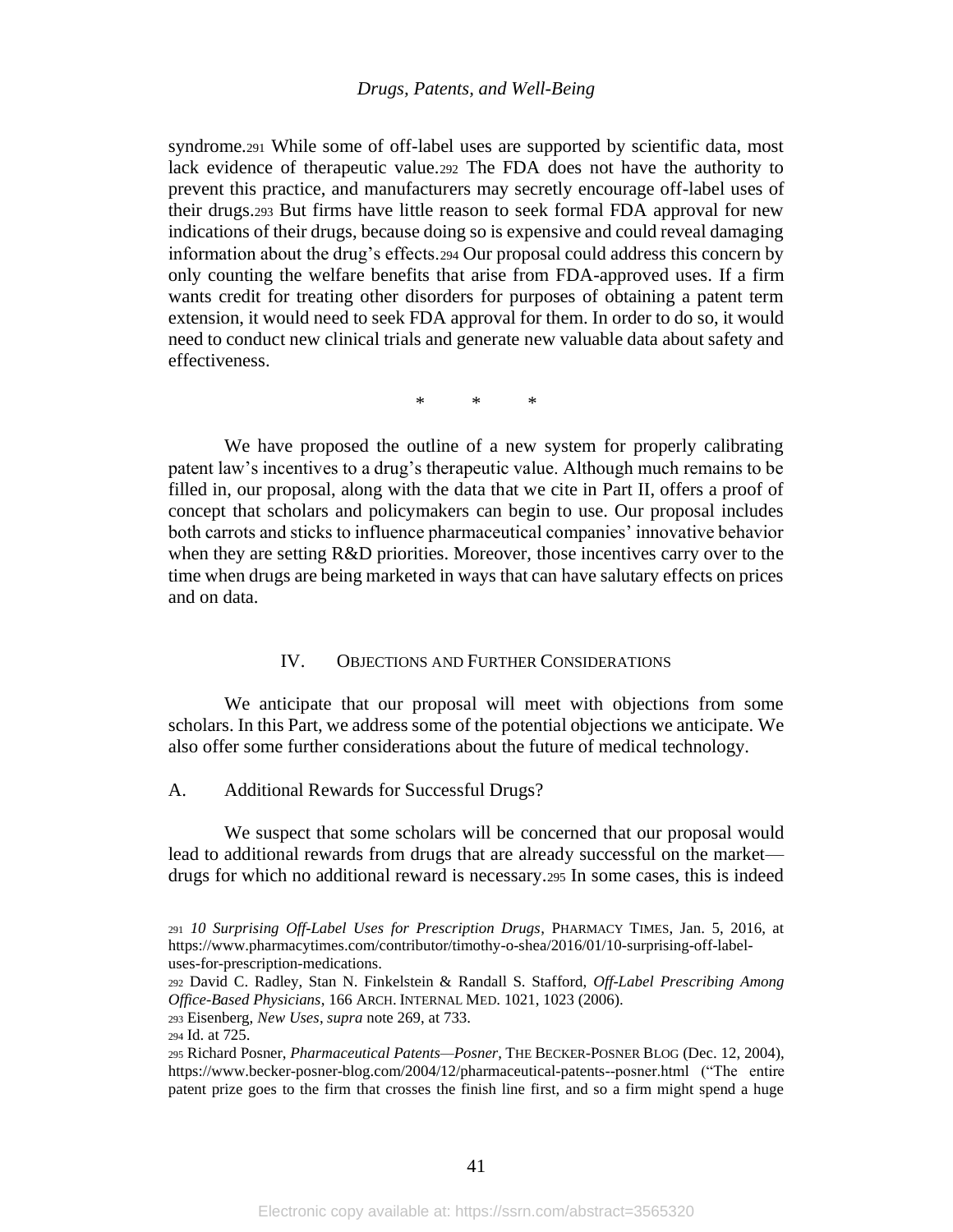what would occur. If a firm invents a drug that treats a very serious condition meaning that it has a significant effect on welfare—that afflicts a large number of people, and it is able to sell the drug at a meaningful price, the drug will be both commercially successful and will qualify for a patent term extension under our framework.

Nonetheless, we believe that we should be willing to tolerate this possibility. The reason is that, in a world of finite drug development investment, the question is not merely whether a particular drug is profitable or not; the question is how the profitability of one drug compares to the profitability of the foregone alternatives.<sup>296</sup> Our animating concern is that a firm might elect to pursue a highly profitable drug that targets only a small number of wealthy individuals<sup>297</sup> instead of a slightly less profitable drug that would target a broader number of less wealthy individuals but produce greater welfare gains.<sup>298</sup> Under these circumstances, a potential patent term extension for the broader—but still profitable—drug constitutes a feature of the system, not a bug. Our goal is to increase the likelihood that firms will choose that drug over the alternative.

In addition, our mechanism is self-regulating when it comes to the price and availability of a drug. Suppose a pharmaceutical firm invents a new blockbuster drug that is very successful in treating a serious disease. If the firm raises the price of that drug significantly, such that only the wealthiest patients can afford the drug, that will affect the drug's overall impact on welfare. Even if the drug is saving or dramatically improving the lives of the people who take it, it will not have a great impact on overall welfare if only a few people can afford it. This is part of the reason why we propose basing patent term extensions on a drug's overall impact on welfare, rather than (for instance) the welfare increase per person who takes the drug.<sup>299</sup> Using the overall welfare impact as the operative metric forces pharmaceutical firms to price their drugs at a level that makes them accessible to the patient population if they want to obtain a term extension. Accordingly, as we explained above, our mechanism creates incentives not merely for drug development but also for drug distribution and uptake. This is in contrast to the

<sup>295</sup> Feldman, *supra* not[e 295,](#page-41-0) at 596-97.

<sup>299</sup> *See supra* Part III.D.

amount of money to beat its nearest rival by one day even though the value to the public of having the invention one day earlier might be negligible."); *see also*, Robin Feldman, *May Your Drug Price Be Evergreen*, 5 J. L. & BIOSCI. 590 (2018).

<sup>296</sup> *Id*. at 596-97.

<sup>297</sup> *See*, Sarah Jane Tribble and Sydney Lupkin, *Drugs for Rare Diseases Have Become Uncommonly Rich Monopolies*, NPR ONLINE (Jan. 17, 2017), https://www.npr.org/sections/healthshots/2017/01/17/509506836/drugs-for-rare-diseases-have-become-uncommonly-rich-

monopolies; *see also*, Koichi Mikami, *Orphans in the Market: The History of Orphan Drug Policy*, 32 SOC. HIST. MED. 609, 628 (Aug. 2019), https://doi.org/10.1093/shm/hkx098/.

<sup>298</sup> *See, e.g.,* Zulfiqar Bhutta et al., *Global Burden, Distribution, and Interventions for Infectious Diseases of Poverty*, 3 INFECTIOUS DISEASES OF POVERTY 21 (2014), https://doi.org/10.1186/2049- 9957-3-21.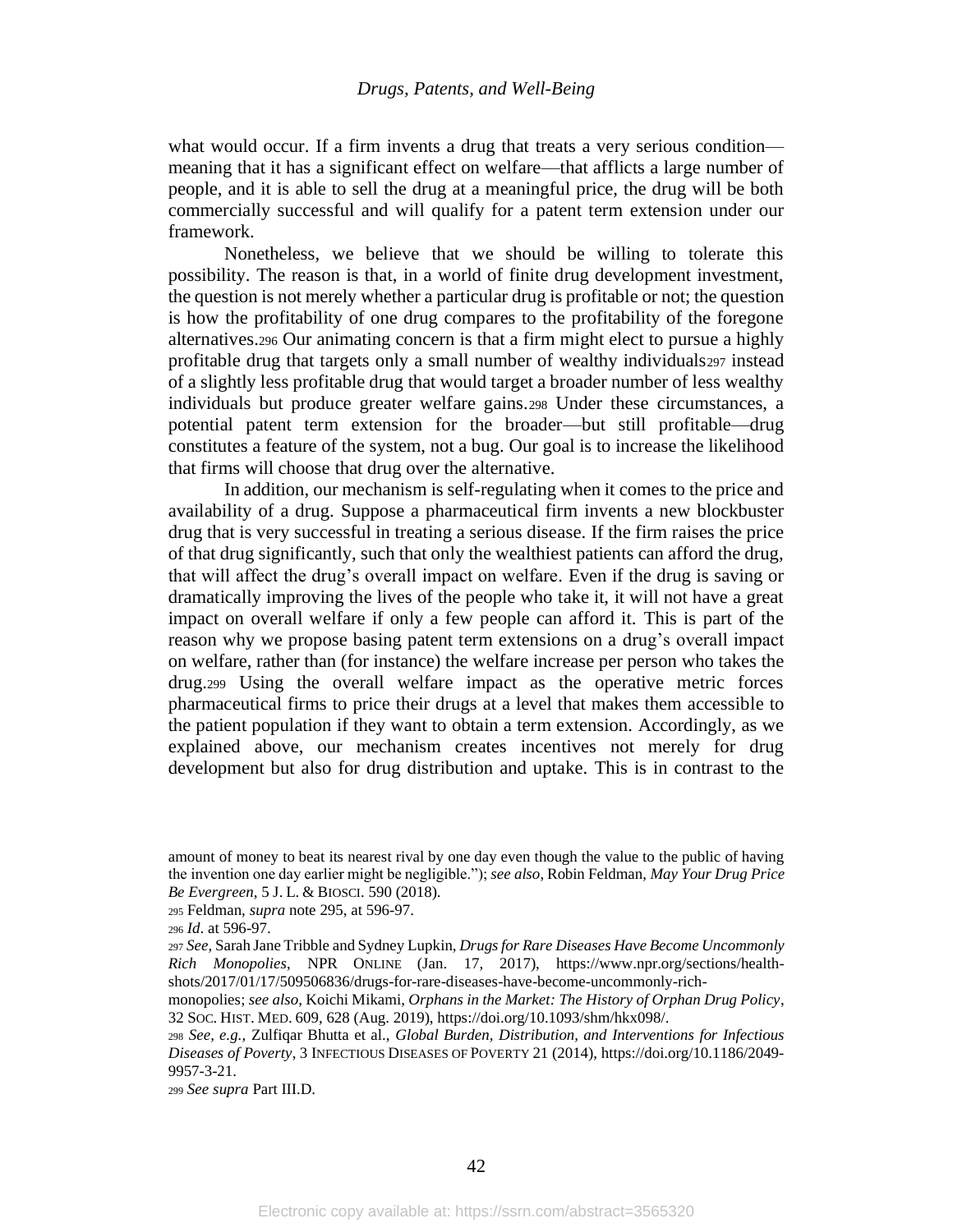Orphan Drug Act, which can lead to term extensions even for drugs with incredibly high prices that help relatively few people.<sup>300</sup>

Two caveats are in order. First is the potential concern that a firm might hold down the price of its drug until Year 18 in order to qualify for a patent term extension, and then raise the price of the drug after the extension has been granted. We believe that such a practice should be prohibited. As a condition of receiving a patent term extension, the firm owning the patent should be required to aver that it will price the drug no higher it was priced before the extension was granted. The term extension should be revoked if the firm deviates from this agreement. Second, we do not mean to imply that the mechanism we describe in this Article is firstbest, or that it is perfect and cannot be improved upon. One could imagine superior—and more complicated—alternatives in which a drug would qualify for a term extension if and only if it had sufficiently low profits, in addition to sufficiently great welfare effects. We do not mean to disclaim the possibility or value of such options.

Finally, what the law gives, it also takes away. Alongside additional rewards for welfare-enhancing drugs, we proposed reductions in the effective term, power, and value of patents that produce only negative or negligible therapeutic effects. The overall effect on the patent system, then, is indeterminate. It is possible that our mechanisms would make drug patents more powerful and valuable on the whole; it is also possible that they would be weakened overall. The one thing we can know for sure is that they would generate a split between highly welfareenhancing inventions and inventions that are disappointing from a welfare perspective. The former would become more valuable and more attractive to firms deciding on resource allocation; the latter would become less so. This is precisely the arrangement that a welfarist policymaker should hope to generate.<sup>301</sup>

#### B. Longer-Term Declines in Welfare

A related possibility is that our proposal may be self-defeating. Extending a drug's patent term gives rise to precisely the same tradeoffs that are implicated by any sort of patent term. On the one hand, the potential for an increased term can spur firms to invest resources in inventing the drug in the first place. This is the dynamic efficiency of patents.<sup>302</sup> But on the other hand, increasing a patent's term will prevent generic drugs from entering the marketplace for that much longer, keeping the price higher and potentially reducing the number of people who have access to the drug. This is the deadweight loss created by patents—the static inefficiency.<sup>303</sup> The concern is that extending a welfare-enhancing drug's patent

<sup>300</sup> Jacquie Lee, *Rare Disease Drugs Turning Huge Profits Catch Congress' Eye*, BLOOMBERG LAW, Jan. 28, 2020.

<sup>301</sup> *See, e.g.,* Eric Posner & Cass Sunstein, *Moral Commitments in Cost-Benefit Analysis*, 103 VA. L. REV. 1809, 1812 (2017).

<sup>302</sup> *See supra* note[s 31](#page-6-2)[-35.](#page-7-5)

<sup>303</sup> *See supra* note[s 36](#page-7-6)[-48.](#page-8-5)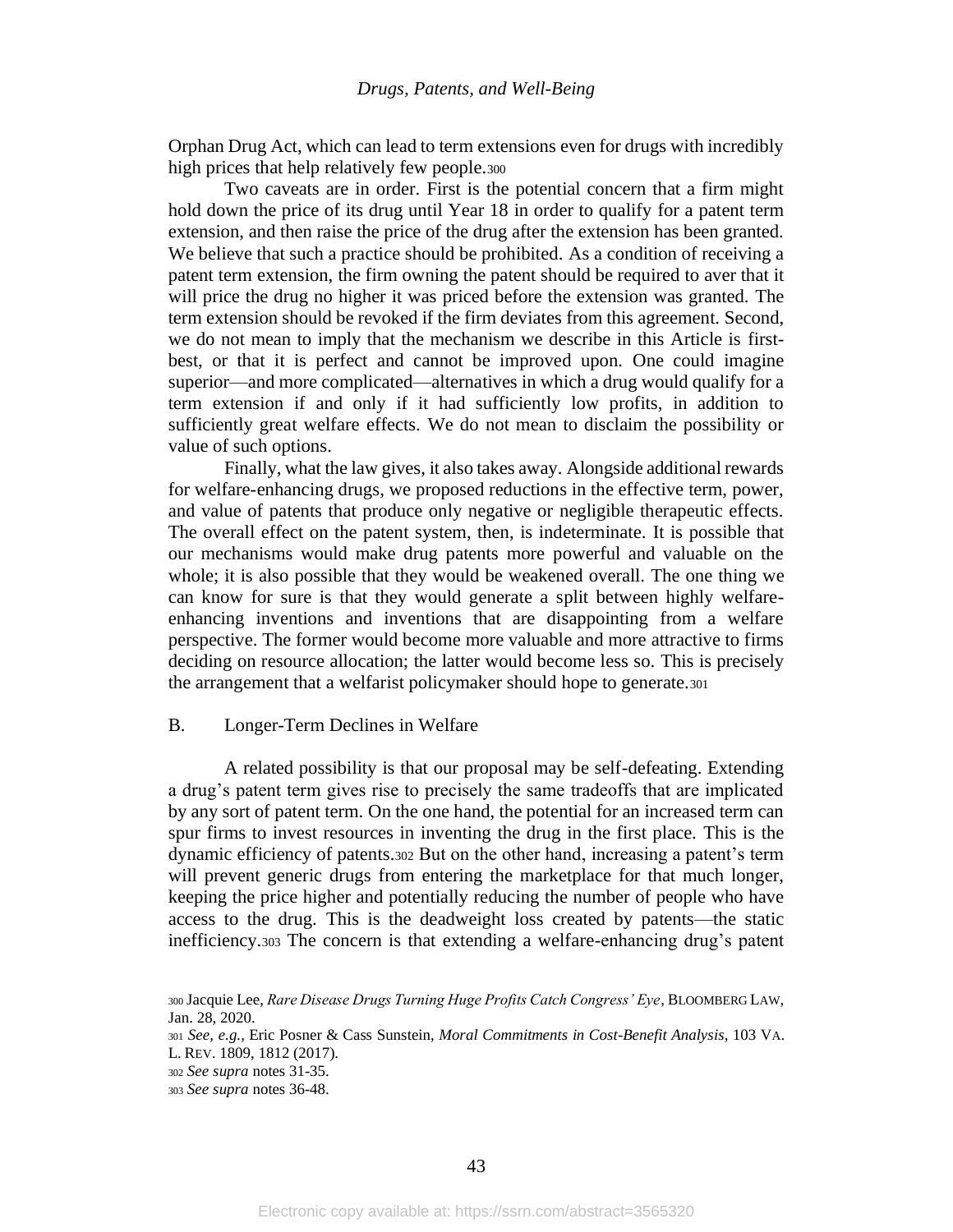term by five years may lead to foregone welfare—through the individuals who cannot afford it during those five years—that exceeds the increase in welfare from the additional patent incentives. This type of concern is present whenever a patent is granted or, in this case, extended.

This is ultimately an empirical question—just as it is for the patent system as a whole—and thus we cannot dismiss it. But there are at least two reasons for optimism. First, as we described in Part II, firm incentives for drug development are severely skewed by the marketplace, and there is ample evidence that firms are not prioritizing the types of drugs that will lead to the greatest welfare gains. There are thus strong reasons to believe that the effect of altering firm incentives offering longer patent terms for welfare-enhancing patents and weakening disappointing patents—will have a significant effect. Our mechanism takes advantage of thick margins. Even if the extended patent term means that some people are unable to afford the drug for an additional five years, the value of these additional incentives may swamp the static inefficiency.

The existing empirical evidence suggests that patent term alterations such as the ones we propose could have significant effects on R&D allocations. For example, Budish, Roin, and Williams studied firms' decisions to invest in cancer treatments based on the length of clinical trials for different sorts of treatments304. Potential treatments for late-stage cancer take less time in clinical trials than do treatments for early-stage cancer, because the outcome variable (survival) occurs more rapidly with late-stage cancer. This means that the effective patent term for late-stage treatments is longer than for early-stage treatments, and thus the size of patent incentive is larger for late-stage treatments.<sup>305</sup> Consistent with expectations, the authors find that firms invest significantly more resources in late-stage than in early-stage cancer treatments, suggesting that they are responsive to changes in effective patent duration.<sup>306</sup> Thus, we anticipate meaningful dynamic effects from enhanced R&D.

In addition, we expect that the static inefficiency from increasing a patent term by five years will be relatively muted. The cost of prescription drugs has recently become a significant political issue,<sup>307</sup> but it remains the case that most Americans have health insurance plans that cover the cost of most prescription drugs. Moreover, as we have explained, the mechanism we propose will be selfregulating along this dimension as well. In order for a drug to increase welfare sufficiently to qualify for a term extension, it will almost necessarily need to be accessible to a large number of people. In order for it to be accessible to that many people, it will have to be priced reasonably or covered by most insurance plans. If

<sup>304</sup> Budish, Roin & Williams, *supra* not[e 27,](#page-6-0) at 5.

<sup>305</sup> *Id.* at 8.

<sup>306</sup> *Id*.

<sup>307</sup> KFF, *Poll: Nearly 1 in 4 Americans Taking Prescription Drugs Say It's Difficult to Afford Their Medicines, including Larger Shares Among Those with Health Issues, with Low Incomes and Nearing Medicare Age*, March 1, 2019, at https://www.kff.org/health-costs/press-release/pollnearly-1-in-4-americans-taking-prescription-drugs-say-its-difficult-to-afford-medicines-includinglarger-shares-with-low-incomes/.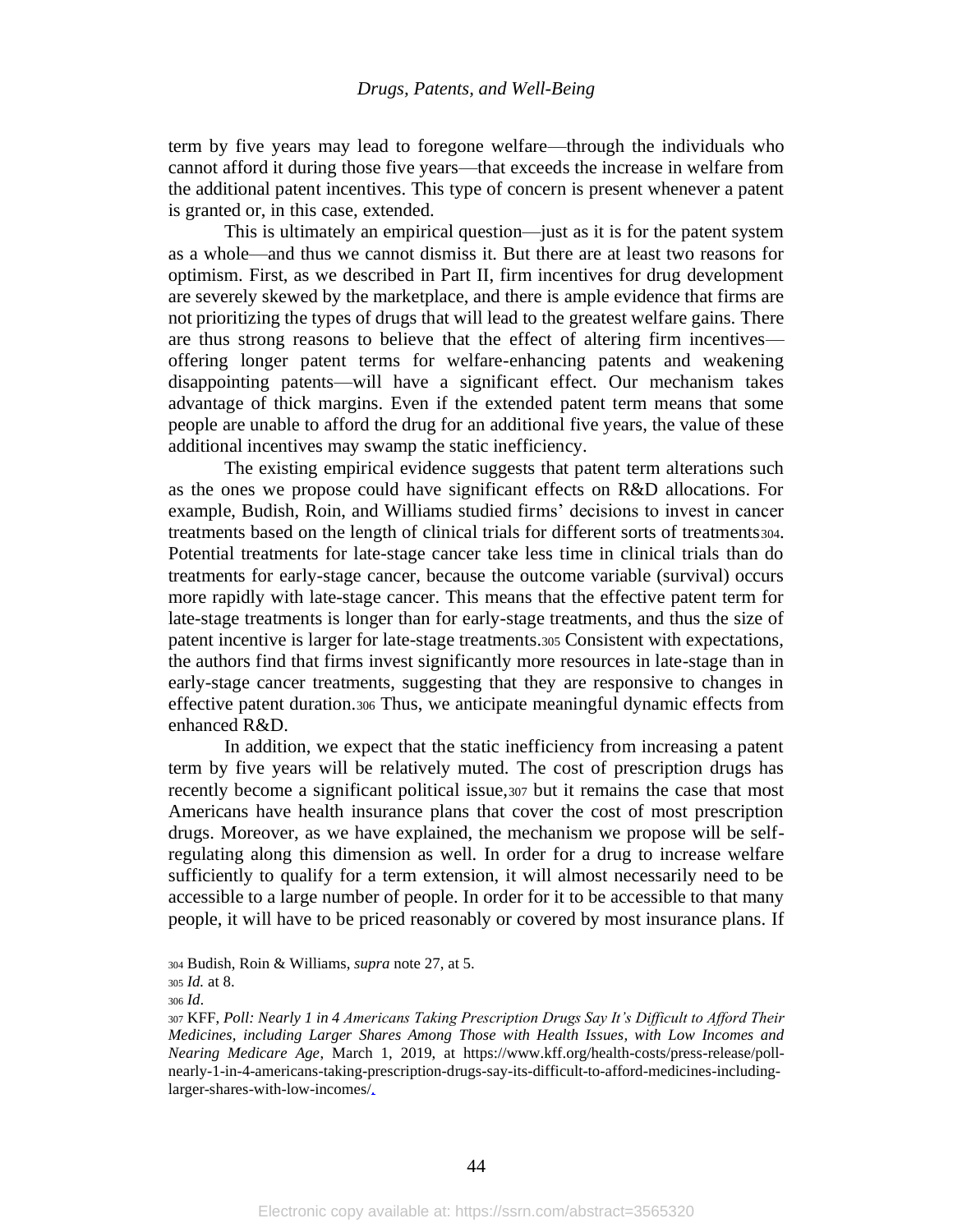access during the first 18 years of the patent term is relatively widespread, there is no reason to believe that it would narrow significantly during any patent term extension. Therefore, while we are sensitive to the possibility that the longer patent term will deny some people access to the drug, and while such a possibility cannot be ruled out, we suspect that the effect will be smaller than it would be for other types of inventions or for drugs that did not meet the standard for an extension.

Of course, as we alluded to above, there is the residual possibility that a firm will attempt to game the system by holding down the price through the eighteenth year of the patent term in order to qualify for an extension and then raising it once the extension has been granted. As we explained, we would explicitly prohibit this pernicious practice as a condition of receiving a patent term extension.

## C. Welfare Measurement and Age

Finally, we can imagine an objection to our proposed mechanism as favoring younger people—and drugs that will cure diseases that afflict them—over older people. Any calculation of human welfare that incorporates duration as a component, be it WBUs or QALYSs, will tend to place greater weight on a drug that saves (that is, prolongs) the life of a younger person than a drug that saves (prolongs) the life of an older person. The simple reason is that the younger person has more life yet to live, and so a drug that prevents that person from dying of that disease will yield greater increases in welfare. Allowing a ten-year-old to live an additional seventy years is worth more, in welfare terms, than allowing a seventyyear-old to live an additional ten years.

This built-in preference may seem barbaric to some. It seems to fly in the face of the deontological view that all lives have equal value. And economists would undoubtedly point out that the elderly typically exhibit greater willingness to pay for drugs and other medical treatments than the young.<sup>308</sup> But we think this preference is a natural consequence of adopting a welfarist approach, and we view it as a feature, not a bug, of this system.<sup>309</sup> We should want firms to invest additional resources in drugs and treatments that will save the young, people who could have long, fruitful lives ahead of them. Indeed, the fact that the elderly exhibit greater willingness to pay for drugs is part of the economic problem that motivates our proposal. Their greater willingness to pay is almost certainly driven by their greater ability to pay: the elderly have amassed more wealth than the young (and their parents). Welfare, not wealth, should be the motivating criterion of the patent system.

D. Measurement Challenges for Vaccines and Personalized Medicine

<sup>308</sup> *See e.g.* Joseph E. Aldy & W. Kip Viscusi, *Age Differences in the Value of Statistical Life: Revealed Preference Evidence*, 1 REV. ENVIR. ECON. & POL'Y 241 (2007). <sup>309</sup> John Bronsteen, Christopher Buccafusco & Jonathan S. Masur, *Welfare as Happiness*, 98 GEORGETOWN LAW JOURNAL 1583 (2010)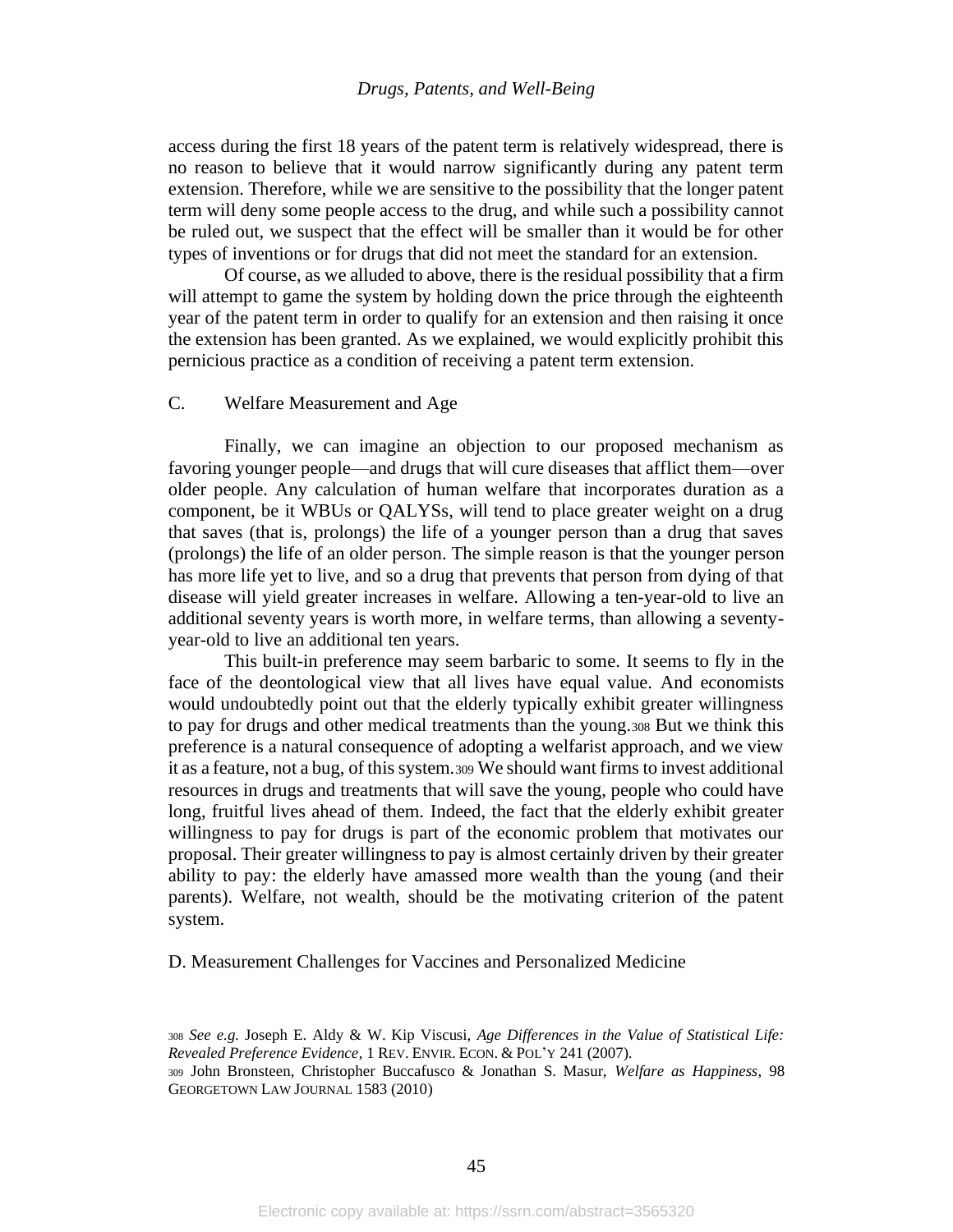<span id="page-46-0"></span>Finally, we address possible complications that might arise from attempts to assess the welfare benefits of vaccines and personalized medicines. To this point, our paradigm case has concerned a standard drug that comes in one form, provides benefits only to the person who takes the drug, and improves the individual's health condition ex post. But not all pharmaceutical innovations follow this form. Most obviously, vaccines are administered ex ante—before an individual has contracted a disease—rather than ex post. They are preventions, not treatments. In addition, vaccines often create positive externalities or produce dynamic effects.<sup>310</sup> Each person who is vaccinated against a disease helps reduce the spread of that disease to other people, lowering their risk as well.<sup>311</sup> In theory, then, measuring the welfare effects of a given individual dose of a vaccine could be more complex than measuring the welfare effects of a standard drug treatment. It might depend on how many other people in the relevant population receive the vaccine, the risk factors of the vaccinated individual, or any number of other factors.

<span id="page-46-1"></span>This is not, however, an insurmountable hurdle. It is possible to estimate the amount of well-being that is currently being lost from diseases that do not have vaccines. For example, 5 million people die each year from tuberculosis, and many more are made very sick from the disease.<sup>312</sup> If a firm introduces a vaccine that reduces the incidence of the disease, it should be credited for the reductions in mortality and morbity not just of those who receive the vaccine but also of those who benefit from "herd immunity."<sup>313</sup> Researchers have compiled estimates of the QALY benefits that accrue from a number of vaccines, including for HPV,<sup>314</sup> Lyme

<sup>310</sup> Martin Kremer, *Creating Markets for New Vaccines, Part I: Rationale*, NBER Working Paper No. 7716, at https://www.nber.org/papers/w7716.

<sup>311</sup> ERNST R. BERNDT, RENA N. DENONCOURT & ANJLI C. WARNER, U.S. MARKETS FOR VACCINES: CHARACTERISTICS, CASE STUDIES, AND CONTROVERSIES 24-25 (2009); *see also* Ouellette & Xue, *supra* note [283,](#page-39-0) at 22-23.

<sup>312</sup> Kremer, *supra* note [310,](#page-46-0) at 36.

<sup>313</sup> M. Brisson & W.J. Edmunds, *Economic Evaluation of Vaccination Programs: The Impact of Herd-Immunity*, 23 MED. DECISION MAKING 76, 76 (2003) ("Mass vaccination not only reduces the incidence of disease in those immunized but also indirectly protects nonvaccinated susceptibles against infection. The concept of indirect protection of susceptibles (e.g., nonvaccinees) is termed herd-immunity.").

<sup>314</sup> Sarah C. Woodhall et al., *Cost of Treatment and QALYs Lost Due to Genital Warts: Data for the Economic Evaluation of HPV Vaccines in the United Kingdom*, 36 SEXUALLY TRANSMITTED DISEASES 515 (2009).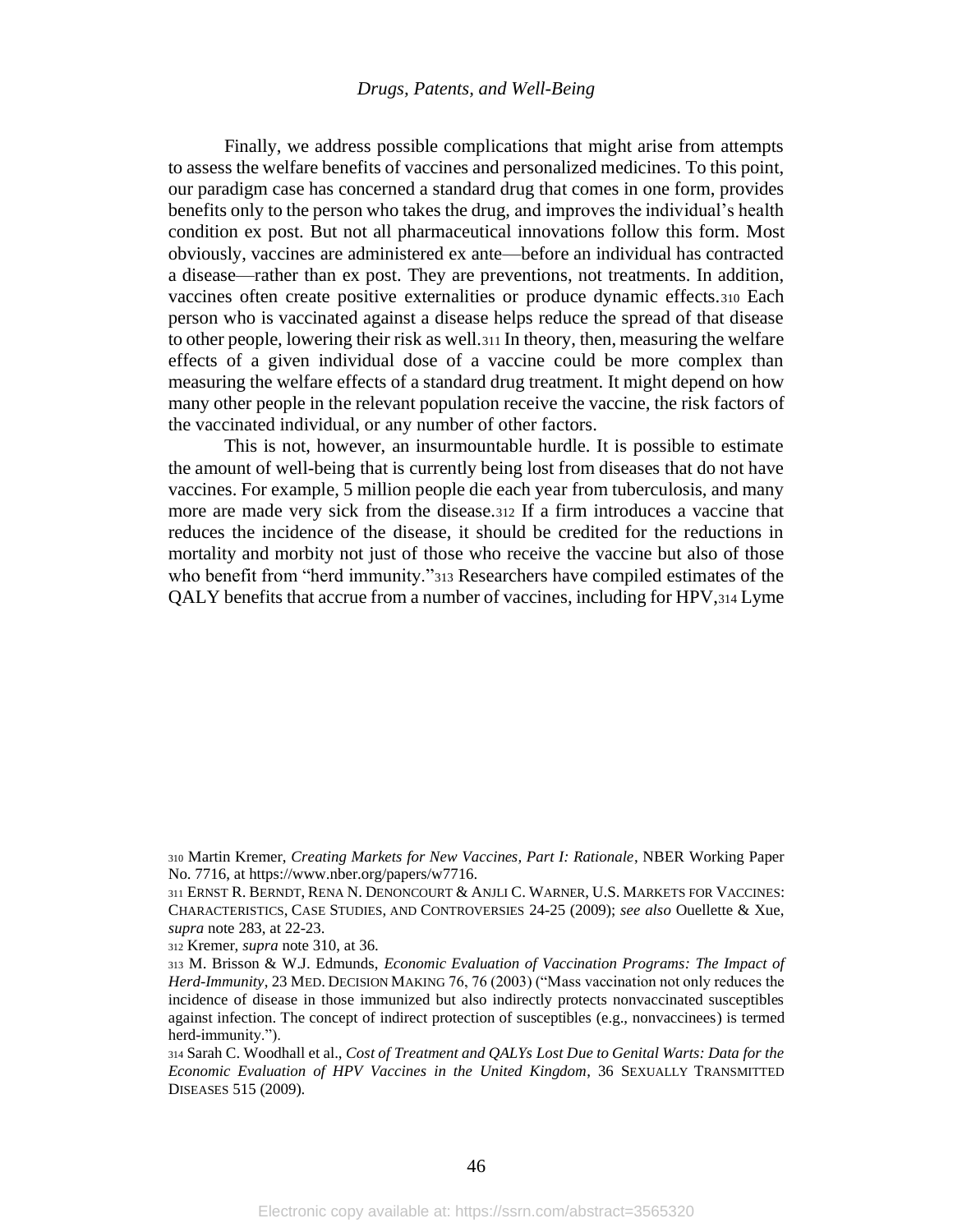disease,<sup>315</sup> and rotavirus,<sup>316</sup> among others.<sup>317</sup> These numbers could be used for determining the relative welfare benefits of patented vaccines.<sup>318</sup>

Personalized medicine raises a different set of concerns. Personalized medicine involves treatments that are specially designed and targeted to the individual patient, often involving small variations of a common treatment at the molecular level.<sup>319</sup> No two treatments (for two different individuals) are identical.<sup>320</sup> This means that in some cases it may not be obvious where one drug ends and another begins—or, put another way, which outcomes to attribute to a single drug or a single patent. Personalized medicine can give rise to tricky linedrawing problems where treatments are similar but not identical and multiple patents overlap.<sup>321</sup>

Certainly it would be wrong to decrease incentives for the development of personalized medicine merely because each separate treatment affects fewer people than do traditional medicines. All else equal, we would rather a pharmaceutical company develop one hundred medicines for one hundred separate people, improving each one's life by five QALYs than have it develop one medicine to treat one hundred people, improving each one's life by only three QALYs.<sup>322</sup> We believe, however, that these issues could be resolved by the PTO. The connection between treatments and patents—and the question of which treatments should collectively fall under the heading of which patents—are the types of issues that courts and the PTO should be able to sort through. To be sure, there will be litigation over these line-drawing questions. But that type of litigation is inevitable any time the law attempts to create classifications or sort different types of conduct. Despite the fact that patent law is not facially technology-specific, it is well known by this point that the law applies differently to different types of inventions.<sup>323</sup> Our approach will be no less straightforward or easily applied than what the courts have

<sup>315</sup> Nancy A Shadick et al., *The Cost-Effectiveness of Vaccination against Lyme Disease*, 161 ARCH. INTERNAL MED. 554 (2001).

<sup>316</sup> Baudouin Standaert et al., *Cost-Effectiveness Analysis of Vaccination Against Rotavirus with RIX4414 in France*, 6 APPLIED HEALTH ECON & HEALTH POL'Y 199 (2008).

<sup>317</sup> For one example, see Edward Miguel & Michael Kremer, *Worms: Identifying Impacts on Education and Health in the Presence of Treatment Externalities*, 72 ECONOMETRICA 159 (2004) (performing a welfare calculation on a type of preventative medicine).

<sup>318</sup> *See* Berndt et al., *supra* note [311,](#page-46-1) at 32-34; Paul Fine, Ken Eames & David L. Keymann, *"Herd Immunity": A Rough Guide*, 52 CLINICAL INFECTIOUS DISEASES 911, 915 (2011) (describing the dynamics of herd immunity).

<sup>319</sup> Margaret A Hamburg & Francis S. Collins, *The Path to Personalized Medicine*, 363 NEW ENGLAND J. OF MED. 301, 302 (2010) (explaining and describing personalized medicine).

<sup>320</sup> M. Whirl-Carrillo et al., *Pharmacogenomics Knowledge for Personalized Medicine*, 92 CLINICAL PHARMACOLOGY & THERAPEUTICS 414, 415-16 (2012) (describing the ways in which different treatments can vary among individuals).

<sup>321</sup> *See* W. Nicholson Price II, *Unblocked Future: Why Gene Patents Won't Hinder Whole Genome Sequencing and Personalized Medicine*, 33 CARDOZO L. REV. 1601, 1625-26 (2011) (describing the ways in which patents interact with personalized medicine).

<sup>322</sup> We say "all else equal" because we would want to consider the relative R&D costs of these two improvement as well as their benefits.

<sup>323</sup> Burk & Lemley, *supra* not[e 45,](#page-8-0) at 1578.